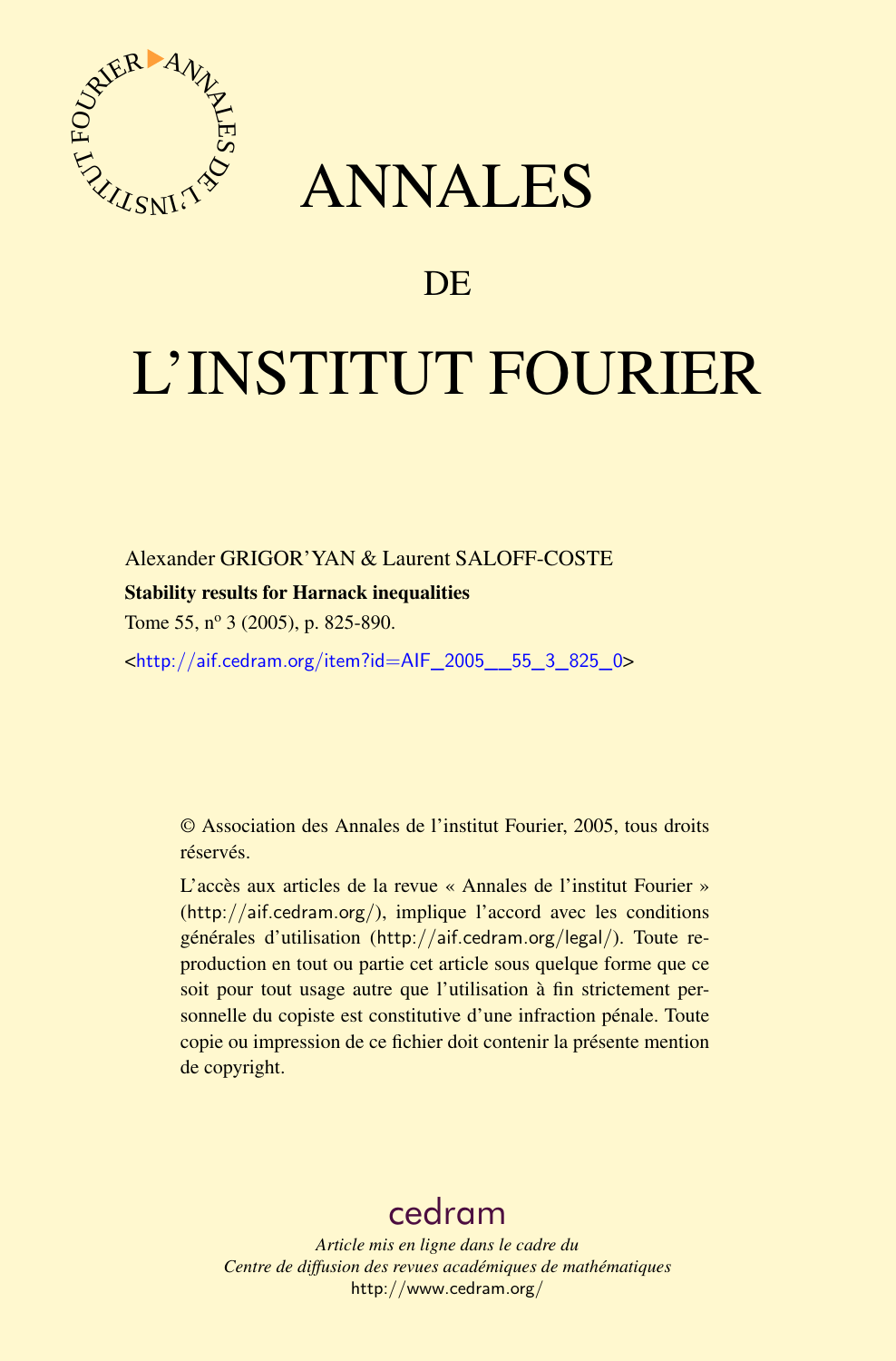Ann. Inst. Fourier, Grenoble **55**, 3 (2005), 825–890

# **STABILITY RESULTS FOR HARNACK INEQUALITIES**

**by Alexander GRIGOR'YAN (\*) & Laurent SALOFF-COSTE**

# **Contents.**

# **1. Introduction.**

The aim of this work is to provide new methods for proving uniform elliptic and parabolic Harnack inequalities on Riemannian manifolds, hence providing new classes of Riemannian manifolds satisfying these inequalities.

A celebrated theorem of Moser [39] says that if  $u(x)$  is a nonnegative (weak) solution to a uniformly elliptic equation (with measurable coefficients)

$$
Lu := \sum_{i,j=1}^{N} \frac{\partial}{\partial x_i} \left( a_{ij}(x) \frac{\partial u}{\partial x_j} \right) = 0
$$

<sup>(\*)</sup> Research supported by NSF grant DMS 9802855, DMS 0102126, and visiting grants of the London Mathematical Society and EPSRC.

*Keywords :* Harnack inequality, Riemannian manifold, heat equation. *Math. classification :* 58J35, 31C12.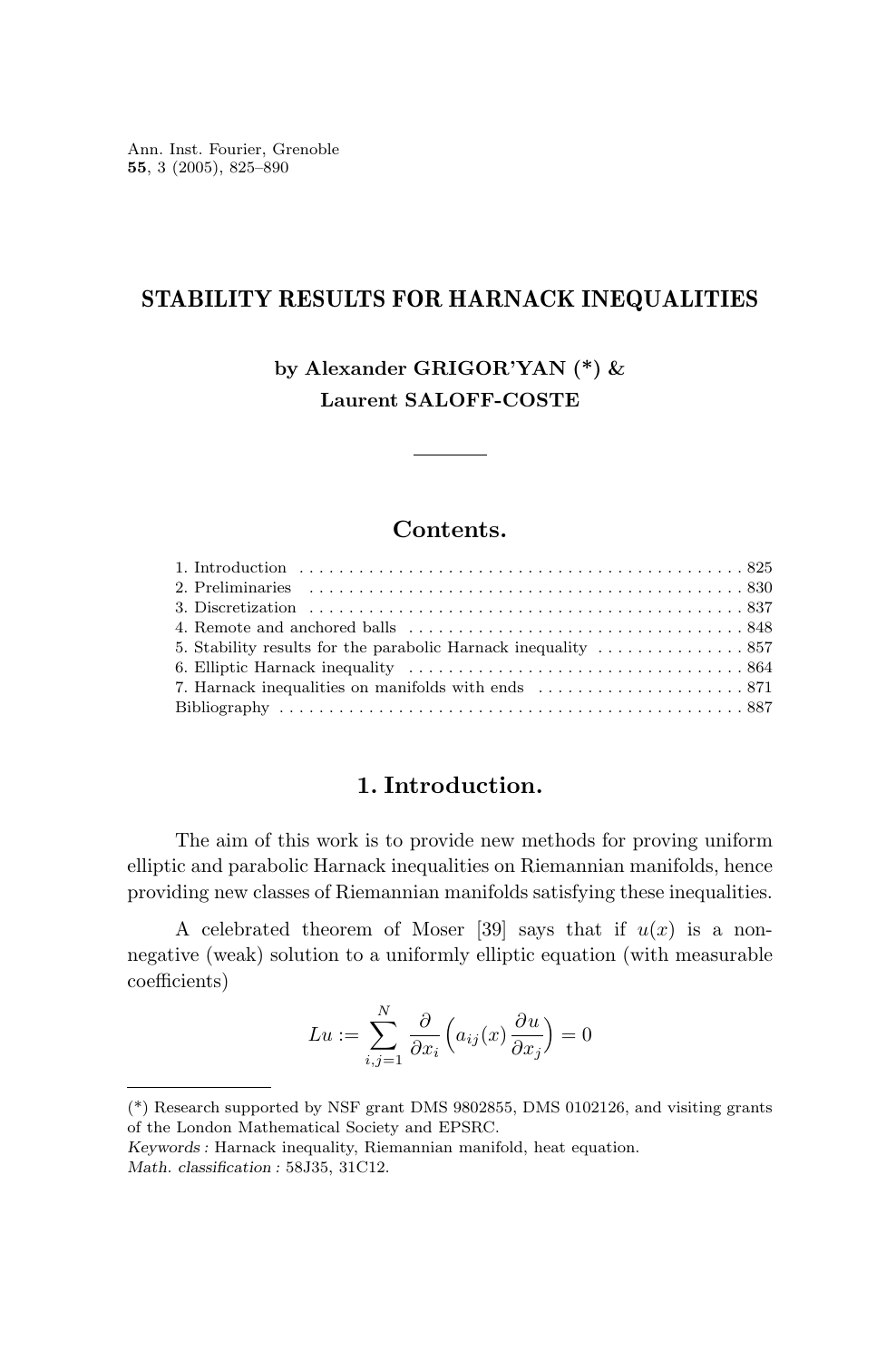in a ball  $B(x_0, R)$  in  $\mathbb{R}^N$ , then *u* satisfies the Harnack inequality

(1.1) 
$$
\sup_{B(x_0, \frac{1}{2}R)} u \leq C \inf_{B(x_0, \frac{1}{2}R)} u,
$$

where  $C = C(N, \lambda)$  and  $\lambda$  is the constant of ellipticity of the operator L (that is, all the eigenvalues of the symmetric matrix  $(a_{ij})$  are bounded between  $\lambda^{-1}$  and  $\lambda$ ). In [40], Moser improved this result by showing that if a non-negative function  $u(t, x)$  solves the parabolic equation  $\partial_t u = Lu$  in a cylinder  $(0, T) \times B(x_0, R)$  with  $T = R^2$ , then

(1.2) 
$$
\sup_{(\frac{1}{4}T, \frac{1}{2}T) \times B(x_0, \frac{1}{2}R)} u \leq C \inf_{(\frac{3}{4}T, T) \times B(x_0, \frac{1}{2}R)} u,
$$

where *C* again depends only on *N* and  $\lambda$ . Obviously, the elliptic Harnack inequality (1.1) follows from the parabolic one (1.2).

Moser's results have proven to be extremely useful for the development of the theory of elliptic and parabolic equations. In particular, Aronson [1] used (1.2) to show that the heat kernel  $p^L(t, x, y)$ , i.e., the fundamental solution of the parabolic equation  $\partial_t u = Lu$ , satisfies the inequalities

$$
\frac{C_2}{t^{N/2}} \exp\left(-\frac{|x-y|^2}{C_2t}\right) \le p^L(t, x, y) \le \frac{C_1}{t^{N/2}} \exp\left(-\frac{|x-y|^2}{C_1t}\right).
$$

One of the goals of this paper is to obtain uniform Harnack inequalities beyond the realm of uniform ellipticity. As a simple example that illustrates this point, consider the operator

(1.3) 
$$
Lu = \frac{1}{a(x)} \operatorname{div} (a(x)\nabla u) = \frac{1}{a(x)} \sum_{i=1}^{N} \frac{\partial}{\partial x_i} (a(x)\frac{\partial u}{\partial x_i}),
$$

where *a* is a smooth positive function in  $\mathbb{R}^N$ . Deciding whether or not *L* satisfies the elliptic and/or parabolic Harnack inequalities seems to be a difficult question (if not hopeless in full generality). When *a* and 1*/a* are bounded, *L* satisfies the elliptic and parabolic Harnack inequalities (the latter follows from a slight extension of Moser's theorem; see, e.g., [42]). Now, assume instead that there exists a constant *C* such that for all *R >* 0

(1.4) 
$$
\sup_{\{R \le |x| \le 2R\}} a(x) \le C \inf_{\{R \le |x| \le 2R\}} a(x).
$$

Then it follows from our Theorem 6.10 that the elliptic Harnack inequality (1.1) for the operator (1.3) is satisfied without further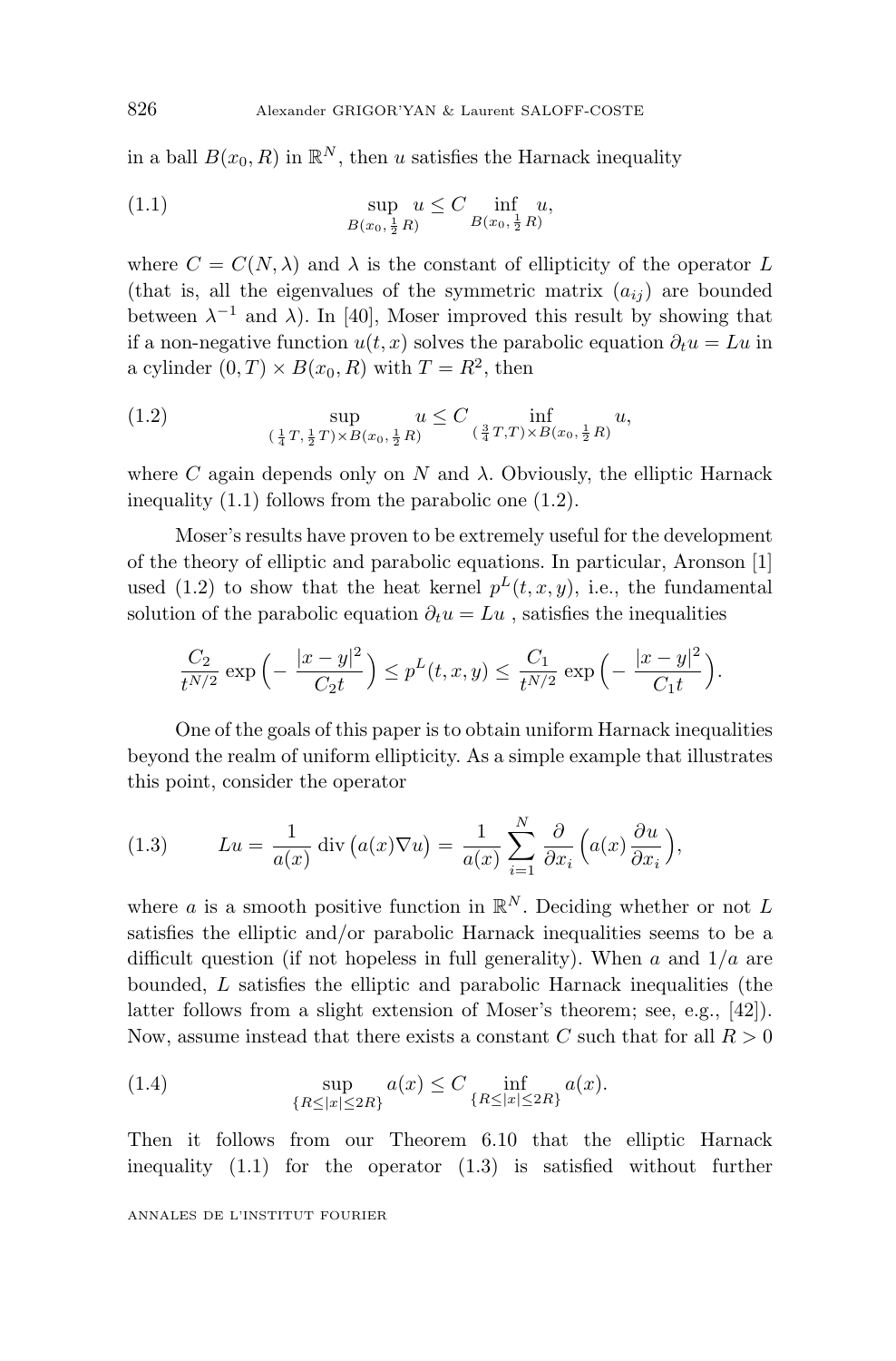assumptions, whereas Theorem 5.7 shows that the parabolic Harnack inequality  $(1.2)$  holds if and only if for all  $R > 0$ 

(1.5) 
$$
\int_0^R \overline{a}(r) r^{N-1} \, dr \leq C \overline{a}(R) R^N,
$$

where  $\bar{a}(r) := \sup\{a(x): |x| = r\}$ . Moreover, under the conditions (1.4) and (1.5) the heat kernel associated with the operator (1.3) satisfies the estimate

$$
(1.6) \quad \frac{C_2}{W(x,y,t)} \exp\left(-\frac{|x-y|^2}{C_2t}\right)
$$

$$
\leq p^L(t,x,y) \leq \frac{C_1}{W(x,y,t)} \exp\left(-\frac{|x-y|^2}{C_1t}\right),
$$

where  $W(x, y, t) = t^{N/2} [\bar{a}(|x| + \sqrt{t}) \bar{a}(|y| + \sqrt{t})]^{1/2}$  (see Corollary 5.12). For example, if  $\bar{a}(r)$  is of order  $r^{\alpha}$  for large *r* where  $\alpha \in \mathbb{R}$ , then (1.5) is satisfied if and only if  $\alpha > -N$ .

This example is a particular case of one of our main results, Theorem 5.7, which treats similar questions on Riemannian manifolds. In the setting of complete Riemannian manifolds, denote by (EHI) and (PHI) the elliptic and parabolic Harnack inequalities analogous respectively to (1.1) and (1.2). In this case,  $L = \Delta$  is the Laplace-Beltrami operator and the balls  $B(x_0, r)$  are geodesic balls (see Section 2.1). Let us briefly describe two more applications of our techniques, to model manifolds and to manifolds with ends.

Given a suitable function  $\psi$  on  $\mathbb{R}_+$ , denote by  $M_{\psi}$  a model manifold, that is the Riemannian manifold  $(\mathbb{R}^N, ds^2)$  where  $ds^2$  is a complete rotationally invariant Riemannian metric defined in polar coordinates (*r, θ*) by  $ds^2 = dr^2 + \psi(r)^2 d\theta^2$  (see Section 3.3 for more details). Assume that  $\psi$ satisfies for all  $r > 0$ 

(1.7) 
$$
\sup_{[r,2r]} \psi \leq C \inf_{[r,2r]} \psi.
$$

Then Proposition 4.10 (respectively, Proposition 6.7) characterizes those *ψ* for which  $M_{\psi}$  satisfies (PHI) (resp. (EHI)). For example, if  $\psi(r) = r^{\alpha}$ for large *r* where  $\alpha \in \mathbb{R}$ , then

$$
\text{(EHI)} \Longleftrightarrow \alpha \le 1 \quad \text{and} \quad \text{(PHI)} \Longleftrightarrow -\frac{1}{N-1} < \alpha \le 1.
$$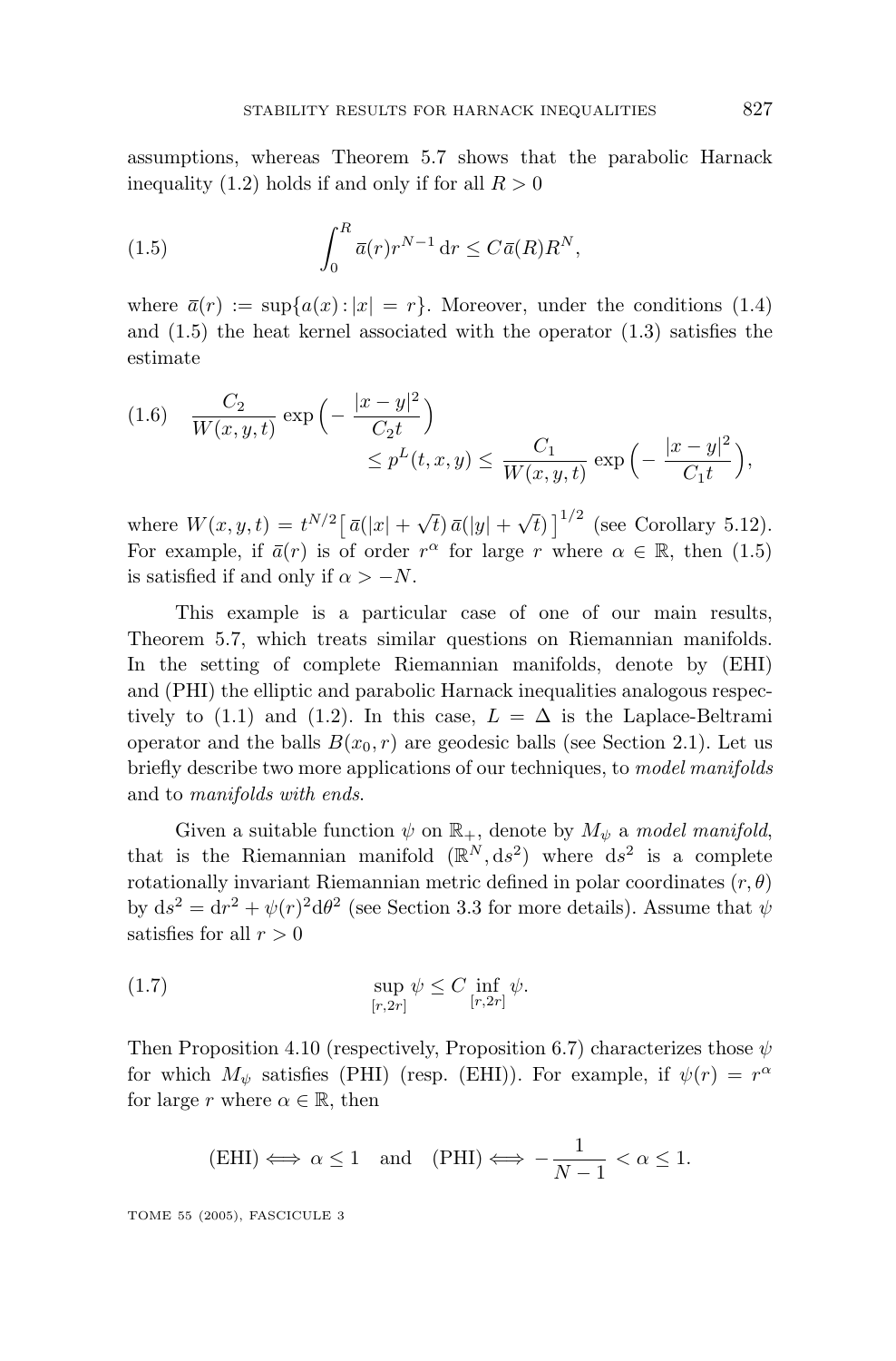Hence, for  $\alpha \leq -1/(N-1)$ , we obtain a collection of Riemannian manifolds for which (EHI) holds but (PHI) does not. Earlier examples satisfying (EHI) but not (PHI) are described in [2], [3] and [12] but our examples are by far the simplest and most explicit.

To put our results on manifolds with ends in perspective, let us recall that Cheng and Yau [9] and Li and Yau [34], respectively, show that complete Riemannian manifolds with non-negative Ricci curvature satisfy (EHI) and (PHI). It is a natural question to ask when (EHI) and/or (PHI) hold assuming that the Ricci curvature is non-negative only outside a compact set. One can also ask the same question under other similar hypotheses, for example under the assumption of asymptotically non-negative sectional curvature (see Section 7.5 for the definition). Any of these hypotheses ensures that the manifold has finitely many ends (see [5], [33], [35]). Harmonic functions on such manifolds have been studied, e.g., by Li and Tam [32], [33] and by Kasue [28], but the literature seems to contain no results on (PHI).

Let *M* be a complete Riemannian manifold with a finite number of ends  $E_1, E_2, \ldots, E_n$  (see Section 7 for definition). Fix a point  $o \in M$  and denote by  $V(r)$  the volume of the ball  $B(o,r)$  and by  $V_i(r)$  the volume of  $B(o, r) \cap E_i$ . The following result absorbs all the techniques developed here and can be considered as a culmination of this work.

THEOREM 1.1 (= Corollary 7.14).  $-$  *Let M be a complete noncompact Riemannian manifold having either* (a) *asymptotically nonnegative sectional curvature or* (b) *non-negative Ricci curvature outside a compact set and finite first Betti number. Then M satisfies* (PHI) *if and only if it satisfies* (EHI)*. Moreover*, (PHI) *and* (EHI) *hold if and only if either M has only one end or M has more than one end and the functions V* and  $V_i$  *satisfy for large enough r* the conditions  $V_i(r) \approx V(r)$  (for all *indices i*) *and*

(1.8) 
$$
\int_{1}^{r} \frac{s \, \mathrm{d}s}{V(s)} \approx \frac{r^2}{V(r)}.
$$

(Here the relation  $f \approx g$  means that the ratio of positive functions *f* and *g* is bounded between two positive constants, for a specified range of the arguments.) For example, if  $V(r) \approx r^{\alpha}$ , then (1.8) holds if and only if  $\alpha$  < 2. The conclusion of Theorem 1.1 is new even for manifolds with non-negative sectional curvature outside a compact set, despite the fact that harmonic functions on such manifolds have been intensively studied.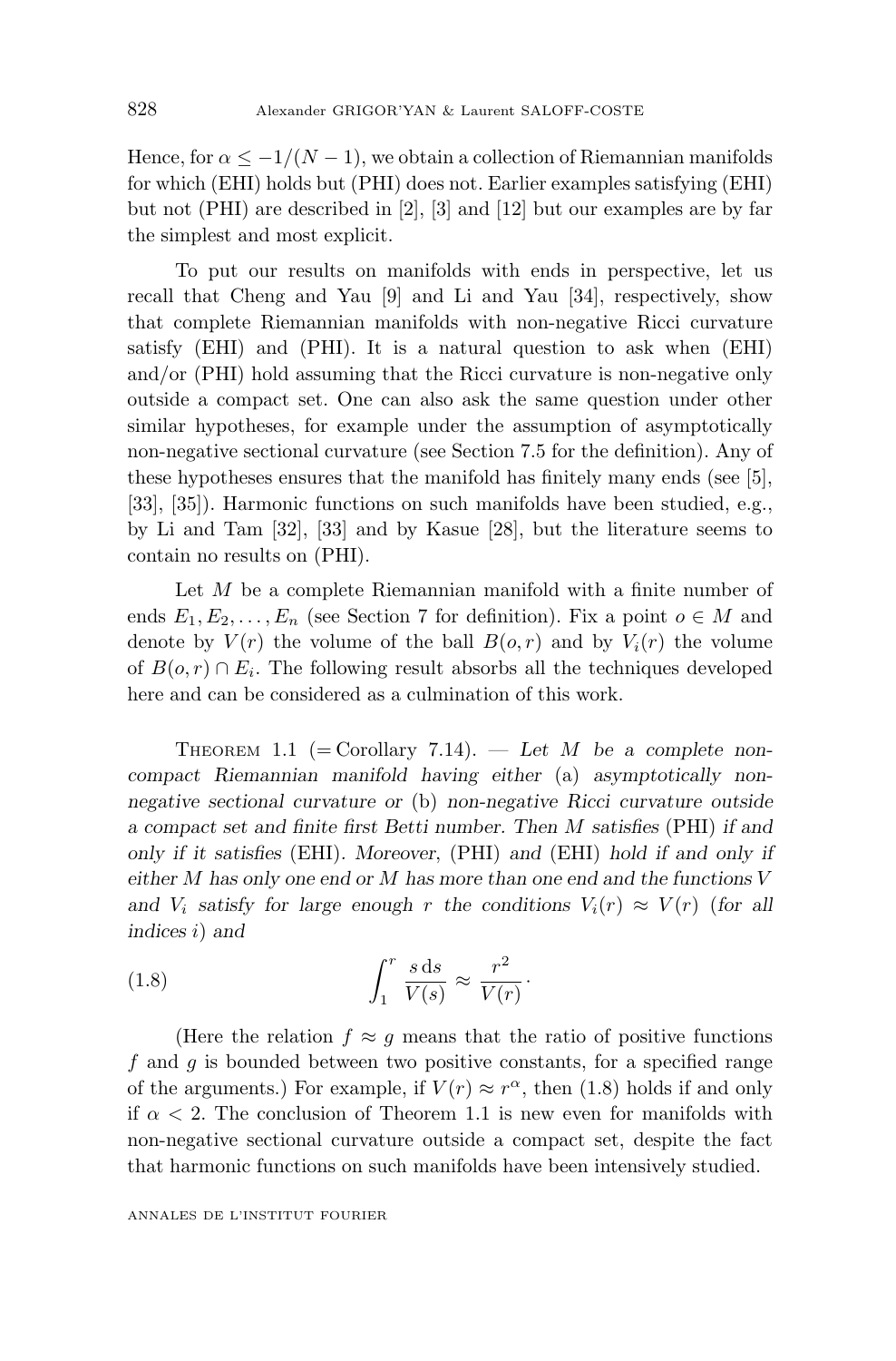Let us briefly describe the structure of the paper. For the sake of various applications, we work in the more general setup of weighted manifolds introduced in Section 2. A weighted manifold is a Riemannian manifold  $(M, g)$  equipped in addition with a measure  $\mu$ . Elliptic and parabolic Harnack inequalities are stated for a weighted Laplace operator  $\Delta_{\mu}$ using the balls defined in terms of the Riemannian distance.

Section 3 develops one of the main technical tools used in this paper – a discretization procedure. Let an open set  $U \subset M$  be covered by open sets  $A_1, A_2, \ldots, A_n$ , and let  $\Gamma$  be a graph that describes in a certain way the combinatorial structure of the covering. Then Theorem 3.7 provides an estimate of the spectral gap of *U* in terms of the spectral gaps of the  $A_i$ 's and the discrete spectral gap of the graph  $\Gamma$ .

Section 4 introduces another useful tool – the notions of remote and anchored balls, which play a crucial role in this paper. A ball  $B(x, r)$  is remote with respect to a fixed point  $o \in M$  if the distance  $d(o, x)$  is much larger than  $r$ , and is anchored if  $x = o$ . We show that a number of interesting properties (used in proofs of Harnack inequalities) hold for all balls whenever they hold for remote and anchored balls.

Section 5 contains our main technical result – Theorem 5.2. Given a point  $o \in M$ , we consider two geometric hypotheses relative to *o*, called the relative connectedness of annuli (RCA) and the volume comparison (VC) (see Definitions 5.1 and 4.3, respectively), which can be effectively verified in many cases of interest. The condition (VC) was introduced by Li and Tam [33] where it also played a significant role. Theorem 5.2 asserts that if *M* satisfies (VC), (RCA), as well as the parabolic Harnack inequality (PHI) in remote balls, then (PHI) holds in all balls. Note that, in fact,  $(VC)$  is a necessary condition for  $(PHI)$  whereas  $(RCA)$  is close to be necessary.

A major difficulty in the proof of Theorem 5.2 lies in obtaining a spectral gap estimate for anchored balls, assuming that such an estimate holds for all remote balls. This is done by exploiting the discretization technique of Section 3 and condition (RCA).

We use Theorem 5.2 to prove the stability of (PHI) under a change of measure given by  $d\tilde{\mu} = \sigma^2 d\mu$  where  $\sigma$  is a smooth positive function on M.<br>For example, if  $M = \mathbb{R}^N$ ,  $\mu$  is the Lebesgue measure and  $\sigma^2 = a$ , then measure given by  $d\tilde{\mu} = \sigma^2 d\mu$  where  $\sigma$  is a smooth positive function on M. the operator (1.3) coincides with  $\Delta_{\widetilde{\mu}}$ . In general, given (RCA) and (PHI) for  $\Delta_{\mu}$ , we obtain (PHI) for  $\Delta_{\widetilde{\mu}}$  provided the function  $\sigma^2$  satisfies conditions similar to  $(1.4)$  and  $(1.5)$  (Theorem 5.7).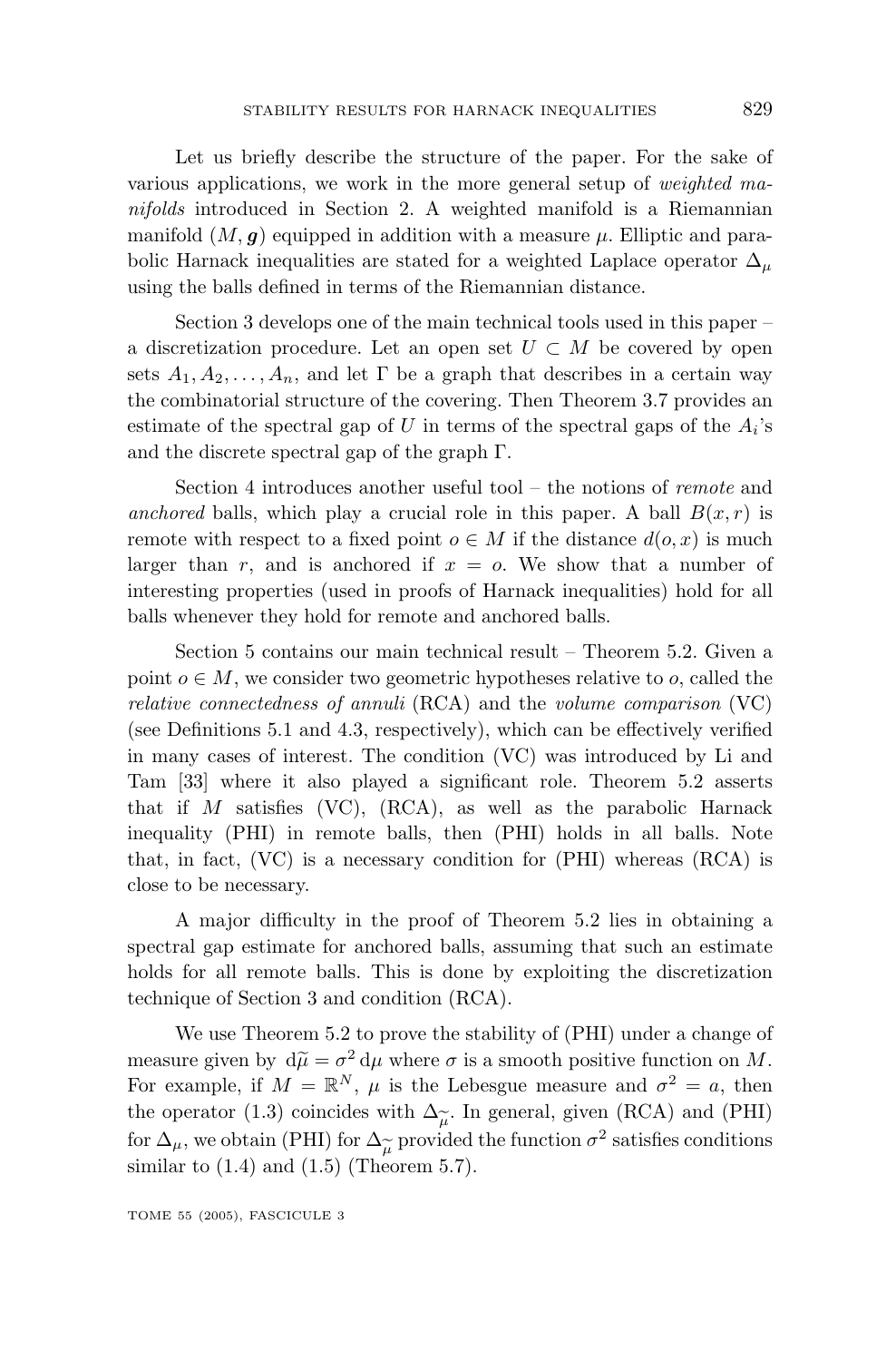Section 6 develops results similar to Theorems 5.2, 5.7, but for the elliptic Harnack inequality (EHI). The methods here are elementary and do not require the discretization tools.

Section 7 contains results concerning manifolds with ends. Theorem 7.1 states necessary and sufficient conditions for (PHI) on manifolds with ends assuming that each end satisfies (PHI) and (RCA). The proof is quite involved and uses the results of Section 6. Combining Theorems 7.1 and 5.2 with known results about (VC) and (RCA), we obtain Theorem 1.1.

The dependencies between sections are given on the following diagram (apart from some additional cross-links between subsections):



# **2. Preliminaries.**

#### **2.1. Harnack inequalities on weighted manifolds.**

Let  $(M, g)$  be a smooth Riemannian manifold of dimension *N*, possibly with boundary *δM* (we denote the boundary of manifold by *δM* rather than *∂M* since the letter *∂* is reserved to denote a boundary in the topological sense). Given a smooth positive function  $\sigma$  on M, define a measure  $\mu$  on *M* by  $d\mu = \sigma^2 d\mu_0$  where  $\mu_0$  is the Riemannian measure of the metric *g*. Depending on the context, we will use various notation for weighted manifold, such as  $(M, \mathbf{g}, \mu)$ ,  $(M, \mu)$ , or even M.

The *weighted Laplace operator*  $\Delta_{\mu}$  is a second order differential operator on *M* given by

(2.1) 
$$
\Delta_{\mu} f := \sigma^{-2} \operatorname{div}(\sigma^2 \nabla f) = \operatorname{div}_{\mu}(\nabla f),
$$

where  $\nabla$  is the Riemannian gradient, div is the Riemannian divergence, and div<sub>µ</sub> is the *weighted divergence* defined by div<sub>µ</sub>  $\vec{v} = \sigma^{-2}$  div $(\sigma^2 \vec{v})$ *.* For example, if  $\sigma \equiv 1$ , then  $\Delta_{\mu}$  coincides with the Laplace-Beltrami operator  $\Delta = \text{div} \circ \nabla$ . Note that for all  $u, v \in C_0^2(M)$  we have

(2.2) 
$$
\int_M v \Delta_\mu u \, \mathrm{d}\mu = - \int_M \mathbf{g}(\nabla u, \nabla v) \, \mathrm{d}\mu - \int_{\delta M} \frac{\partial u}{\partial n} v \, \mathrm{d}\mu',
$$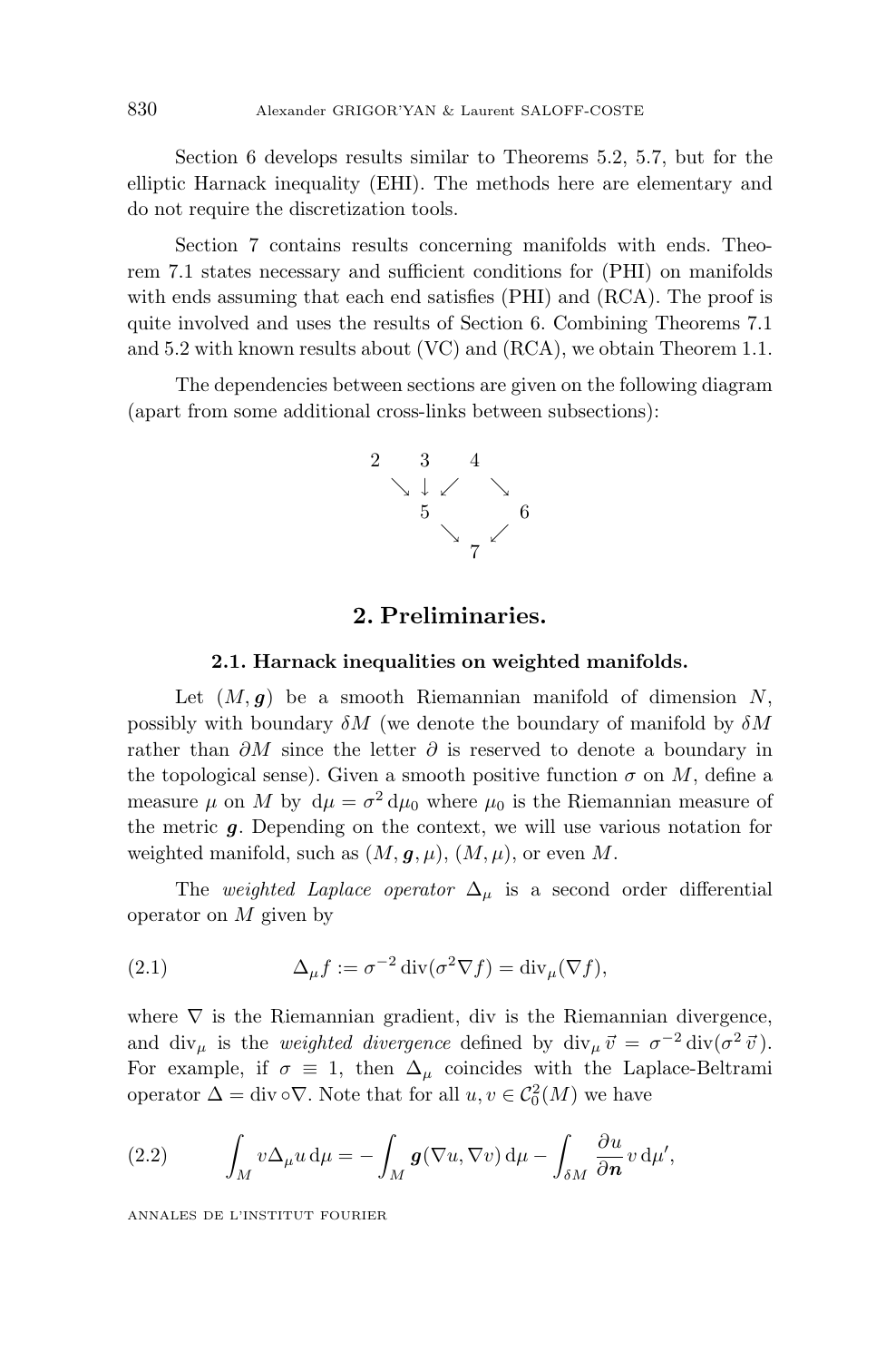where *n* is the inward normal unit vector field on  $\delta M$ , and  $\mu'$  is the surface area on  $\delta M$  having the density  $\sigma^2$  with respect to the Riemannian surface area.

The metric  $g$  induces a geodesic distance function  $d(x, y)$  which turns *M* into a metric space. We say that a weighted manifold  $(M, \mathbf{g}, \mu)$ is complete if the metric space  $(M, d)$  is complete. Let  $B(x, r) = \{y \in M:$  $d(x, y) < r$  be the open *d*-ball centered at  $x \in M$  and of radius  $r > 0$ . Note that *M* is complete if and only if all balls are precompact.

We say that a function  $u(x)$  defined in a region  $\Omega \subset M$  is *harmonic* if  $\Delta_\mu u = 0$  in  $\Omega$ . If the boundary  $\delta M$  is non-empty, then we require in addition that *u* satisfies the Neumann boundary condition on  $\delta\Omega := \Omega \cap \delta M$ , that is

(2.3) 
$$
\frac{\partial u}{\partial n}\Big|_{\delta\Omega} = 0.
$$

(Observe that by (2.2) the operator  $\Delta_{\mu}$  is symmetric with respect to the measure  $\mu$  for functions satisfying the Neumann boundary condition on  $\delta M$ .) Let  $I \subset \mathbb{R}$  be an interval. We say that a function  $u(t, x)$  defined in *I* ×  $\Omega$  satisfies the *heat equation* if  $\partial_t u = \Delta_\mu u$  in  $I \times \Omega$  and *u* satisfies (2.3) in *I* × *δ*Ω.

In this context, Harnack inequalities relate the properties of solutions of elliptic and parabolic PDE's on *M* to its metric properties.

DEFINITION 2.1. — Let  $\mathcal F$  be an arbitrary family of balls in a weighted manifold *M*. Fix  $\eta \in (0,1)$ . We say that *F* satisfies the *elliptic Harnack inequality* (EHI<sub>n</sub>) if there exists a constant  $C_H$  such that for any ball  $B(x,r) \in \mathcal{F}$ , any positive harmonic function in  $B(x,r)$  satisfies

(2.4) 
$$
\sup_{B(x,\eta r)} u \leq C_H \inf_{B(x,\eta r)} u.
$$

We will use the notation (EHI) when the value of the parameter  $\eta$  is unimportant. If F is the family of all balls in M, then we say that  $(M,\mu)$ satisfies  $(EHI_n)$  (or simply  $(EHI)$ ).

Clearly,  $(EHI_n) \Rightarrow (EHI_{n'})$  when  $\eta' < \eta$  for any family F. If we assume that for any  $\epsilon \in (0,1)$  there is an integer  $Q_{\epsilon}$  such that any ball of radius r can be covered by at most  $Q_{\epsilon}$  balls of radius  $\epsilon r$ , then the Harnack inequalities (EHI<sub>n</sub>) with different  $\eta$  are all equivalent if  $\mathcal F$  is the family of all balls in *M*. This follows from a simple covering argument. This applies in particular when  $(M, \mu)$  satisfies the doubling volume property (VD) (cf. Definition 2.4 and Example 3.2).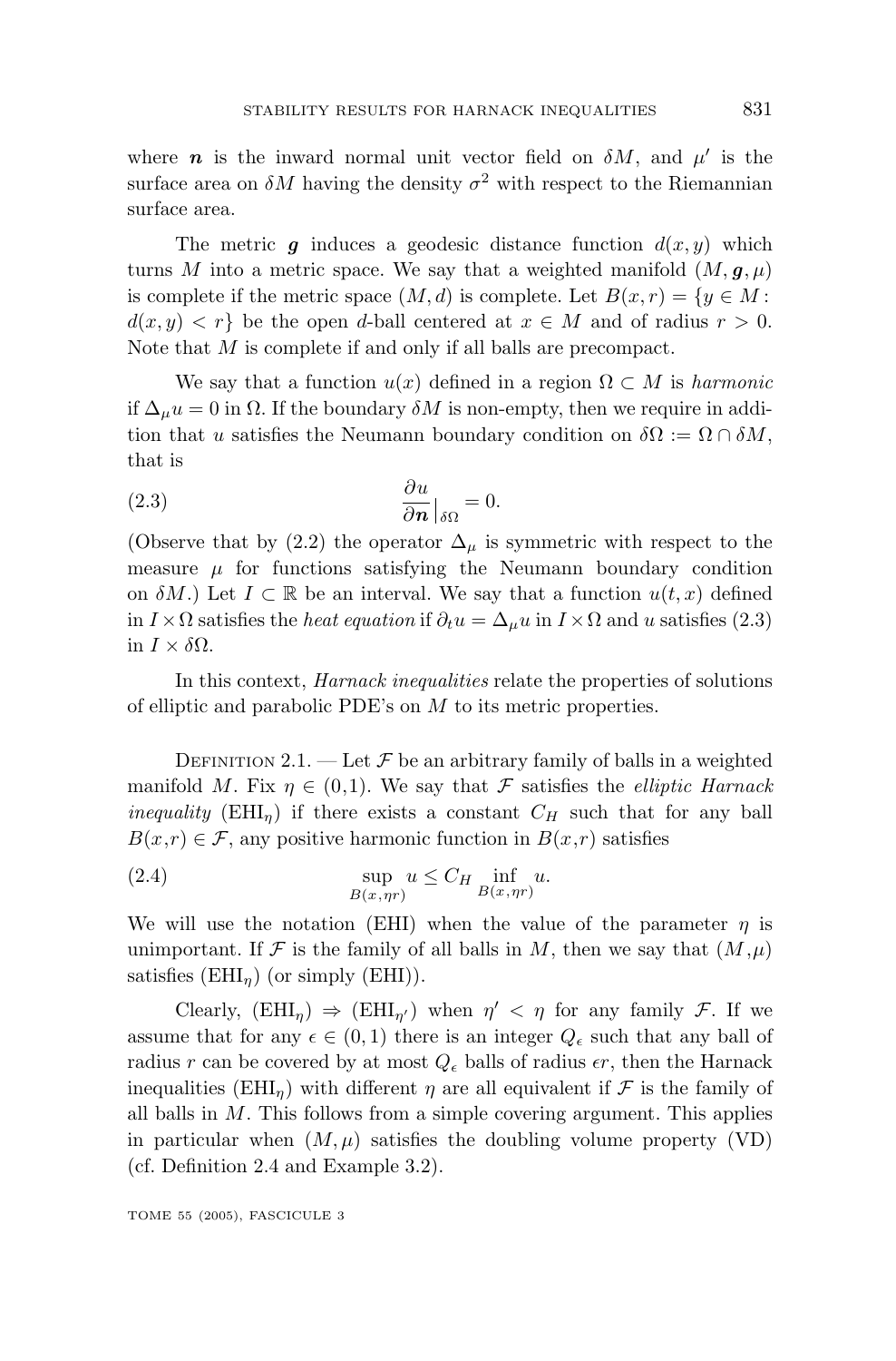DEFINITION 2.2. — Let  $\mathcal F$  be an arbitrary family of balls in *M*. We say that  $\mathcal F$  satisfies the parabolic Harnack inequality (PHI) if there exists a constant  $C_H$  such that for any ball  $B(x,r) \in \mathcal{F}$ , any positive solution *u* of the heat equation in the cylinder  $Q := (0,t) \times B(x,r)$  with  $t = r^2$  satisfies

$$
\sup_{Q_{-}} u \leq C_H \inf_{Q_{+}} u,
$$

where  $Q_{-} = (\frac{1}{4}t, \frac{1}{2}t) \times B(x, \frac{1}{2}r)$  and  $Q_{+} = (\frac{3}{4}t, t) \times B(x, \frac{1}{2}r)$  (see Figure 1). If  $\mathcal F$  is the family of all balls in M, we say that  $(M,\mu)$  satisfies (PHI).



*Figure* 1*. Cylinder*  $Q = (0, t) \times B(x, r)$ 

*Remark* 2.3. — One can introduce shrinking parameters (in time and space) in (PHI) in a way that mimics  $(EHI_n)$  (see, e.g., [46, Theorem 5.4.3]). It turns out that any two choices of shrinking parameters in (PHI) leads to equivalent inequalities when they are considered for all balls. This follows from Theorem 2.7 below. Clearly, (EHI*η*) follows from the proper version of (PHI) involving the same shrinking parameter  $\eta$  in space. Hence (PHI) implies  $(EHI_n)$  for any fixed  $\eta \in (0,1)$ .

It is well known that (EHI) and (PHI) hold on any complete Riemannian manifold *M* with non-negative Ricci curvature (see [9] and [34]). In fact, the parabolic Harnack inequality (PHI) can be characterized in terms of the *volume doubling property* and  $Poincaré$ inequality.

DEFINITION 2.4. — Let  $\mathcal F$  be a family of *d*-balls in *M*. We say that F satisfies the *volume doubling property* (VD) with constant  $C_D$  if, for any ball  $B(x,r) \in \mathcal{F}$ ,

(2.6) 
$$
\mu(B(x,r)) \leq C_D \mu(B(x,\frac{1}{2}r)).
$$

If all balls in *M* satisfy  $(2.6)$ , then we say that  $(M,\mu)$  satisfies (VD).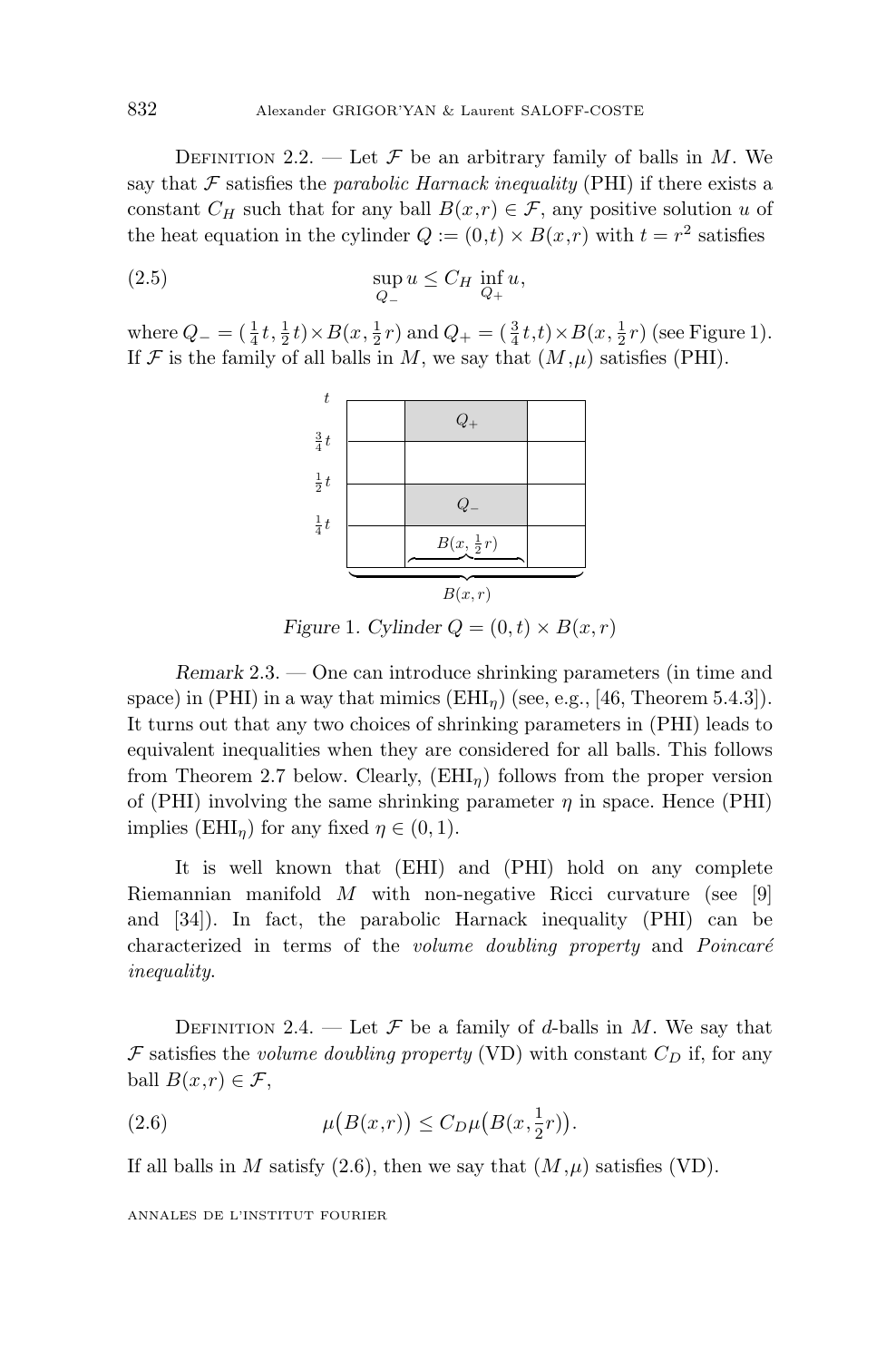DEFINITION 2.5. — Let  $U' \subset U$  be open subsets of M. The *Poincaré* constant  $\Lambda(U',U)$  of the couple  $(U',U)$  is the smallest positive number such that, for all  $f \in \mathcal{C}^1(U)$ ,

(2.7) 
$$
\inf_{\xi \in \mathbb{R}} \int_{U'} (f - \xi)^2 d\mu \le \Lambda(U', U) \int_U |\nabla f|^2 d\mu.
$$

DEFINITION 2.6. — Let  $\mathcal F$  be a family of *d*-balls in *M*. We say that F satisfies the *Poincaré inequality* (PI) with *parameter*  $0 < \delta < 1$  and with constant  $C_P > 0$  if, for any ball  $B(x,r) \in \mathcal{F}$ ,

(2.8) 
$$
\Lambda(B(x,\delta r),B(x,r)) \leq C_P r^2.
$$

If all balls in *M* satisfy  $(2.8)$ , then we say that  $(M,\mu)$  satisfies  $(PI)$ .

For a precompact open set *U*, the second Neumann eigenvalue (or the spectral gap)  $\lambda(U)$  is defined by

(2.9) 
$$
\lambda(U) := \inf \left\{ \frac{\int_U |\nabla f|^2 d\mu}{\int_U |f|^2 d\mu} : f \in \mathcal{C}^1(U) \setminus \{0\}, \int_U f d\mu = 0 \right\}.
$$

Comparing with the Definition 2.5, we see that  $\Lambda(U, U) = 1/\lambda(U)$ . Hence, a family of balls F satisfies (PI) with parameter  $\delta = 1$  if and only if, for any ball  $B(x, r) \in \mathcal{F}$ ,  $\lambda(B(x, r)) \geq 1/(C_P r^2)$ .

It is known (see for example [14] , [6] , [8]) that the heat equation on a weighted manifold M always admits a well defined heat kernel  $p(t, x, y)$ which, by definition, is the unique minimal positive fundamental solution of the heat equation (if  $\delta M$  is non-empty, then the heat kernel satisfies in addition the Neumann boundary condition on *δM*).

The notions introduced above are related as follows.

THEOREM 2.7. — For any complete weighted manifold  $(M,\mu)$  the *following properties are equivalent.*

1)  $(M,\mu)$  *satisfies the parabolic Harnack inequality* (PHI).

2)  $(M,\mu)$  *satisfies the doubling property* (VD) *and the Poincaré inequality* (PI) *for some/all*  $\delta \in (0,1]$ *.* 

3) *The heat kernel of* (*M,µ*) *satisfies the following two-sided estimate*

(2.10) 
$$
\frac{c}{V(x,\sqrt{t})} \exp\left(-C\frac{d^2(x,y)}{t}\right) \le p(t,x,y) \le \frac{C}{V(x,\sqrt{t})} \exp\left(-c\frac{d^2(x,y)}{t}\right)
$$

*for all*  $x, y \in M$ ,  $t > 0$  *and some*  $C, c > 0$ , *where*  $V(x,r) = \mu(B(x,r))$ .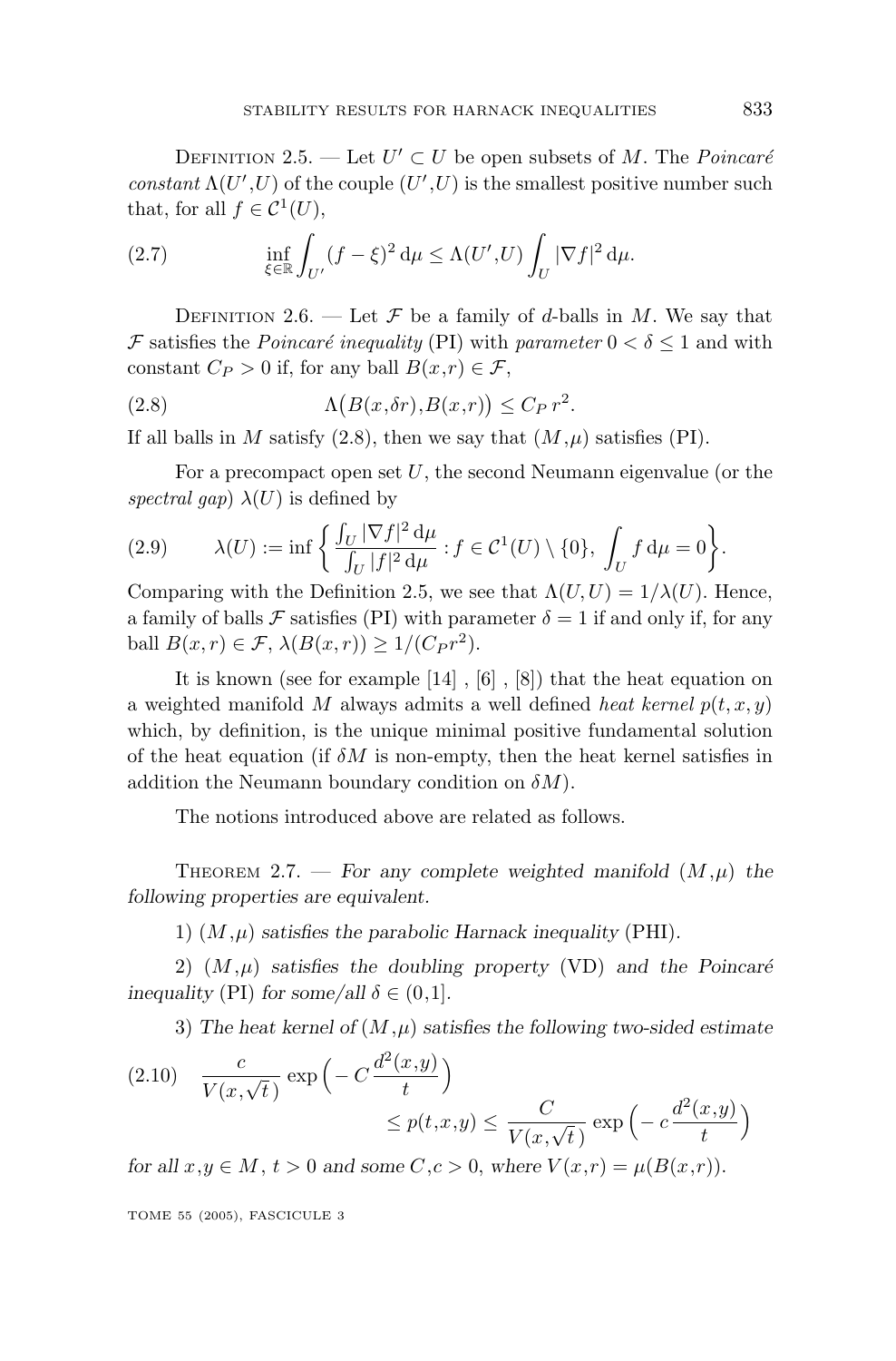*Remark* 2.8. — The term  $V(x, \sqrt{t})$  in the both sides of (2.10) can be replaced by  $(V(x, \sqrt{t})V(y, \sqrt{t}))^{1/2}$ , using the symmetry of the heat kernel.

The main part of Theorem 2.7 — the implication  $2) \Rightarrow 1$ ) — was proved in [17] and [43]. The implication 1)  $\Rightarrow$  2) was proved in [43]. The equivalence 1)  $\Leftrightarrow$  3) goes back to [15] (see also [44] and [46]). The equivalence of the cases  $\delta$  < 1 and  $\delta$  = 1 in 2) was proved in [26] (see also [37], [46]).

Theorem 2.7 implies easily that the parabolic Harnack inequality (PHI) is stable under changes of measure  $d\tilde{\mu} = h^2 d\mu$  provided *h, h*<sup>−1</sup><br>are positive and bounded and under changes of metric as long as the are positive and bounded, and under changes of metric as long as the new metric  $\tilde{g}$  satisfies  $\tilde{g} \approx g$ , that is,  $\tilde{g}$  is quasi-isometric to *g*. In fact, under some weak bounded geometry assumptions (PHI) is preserved under under some weak bounded geometry assumptions, (PHI) is preserved under rough-isometries (see e.g., [11]). Whether or not such a stability holds true for (EHI) is not known yet.

# **2.2. Technical results concerning volume, Poincaré and Harnack inequalities.**

Throughout this section  $(M, \mu)$  is a weighted manifold. We collect here some useful technical results. The next two lemmas are well known (see, e.g., [17], [46] for proofs). For any set *U* and  $r > 0$  set

$$
\mathcal{F}(U,r) = \{B(z,s): z \in U, s \le r\}.
$$

If  $U = \{x\}$ , we write  $\mathcal{F}(x, r) = \mathcal{F}(\{x\}, r)$ .

LEMMA 2.9. — *Fix*  $x \in M$ ,  $r > 0$ . Assume that the family of balls  $\mathcal{F}(x,r)$  *satisfies* (VD) *with constant*  $C_D$ *. Set*  $\alpha = \log_2 C_D$ *. Then, for all*  $0 < s < t \leq r$ ,

(2.11) 
$$
\frac{V(x,t)}{V(x,s)} \leq C_D \left(\frac{t}{s}\right)^{\alpha}
$$

*and*, *for all*  $y \in B(x,r)$  *and all*  $0 < s < t$  *such that*  $B(y,t) \subset B(x,r)$ ,

(2.12) 
$$
\frac{V(y,t)}{V(x,s)} \leq C_D \left(\frac{t+d(x,y)}{s}\right)^{\alpha}.
$$

LEMMA 2.10. — *Fix*  $x \in M$ ,  $r > 0$  and assume that  $B = B(x,r) \neq M$ . Assume that the family of balls  $\mathcal{F}(B,r)$  satisfies (VD) with constant  $C_D$ .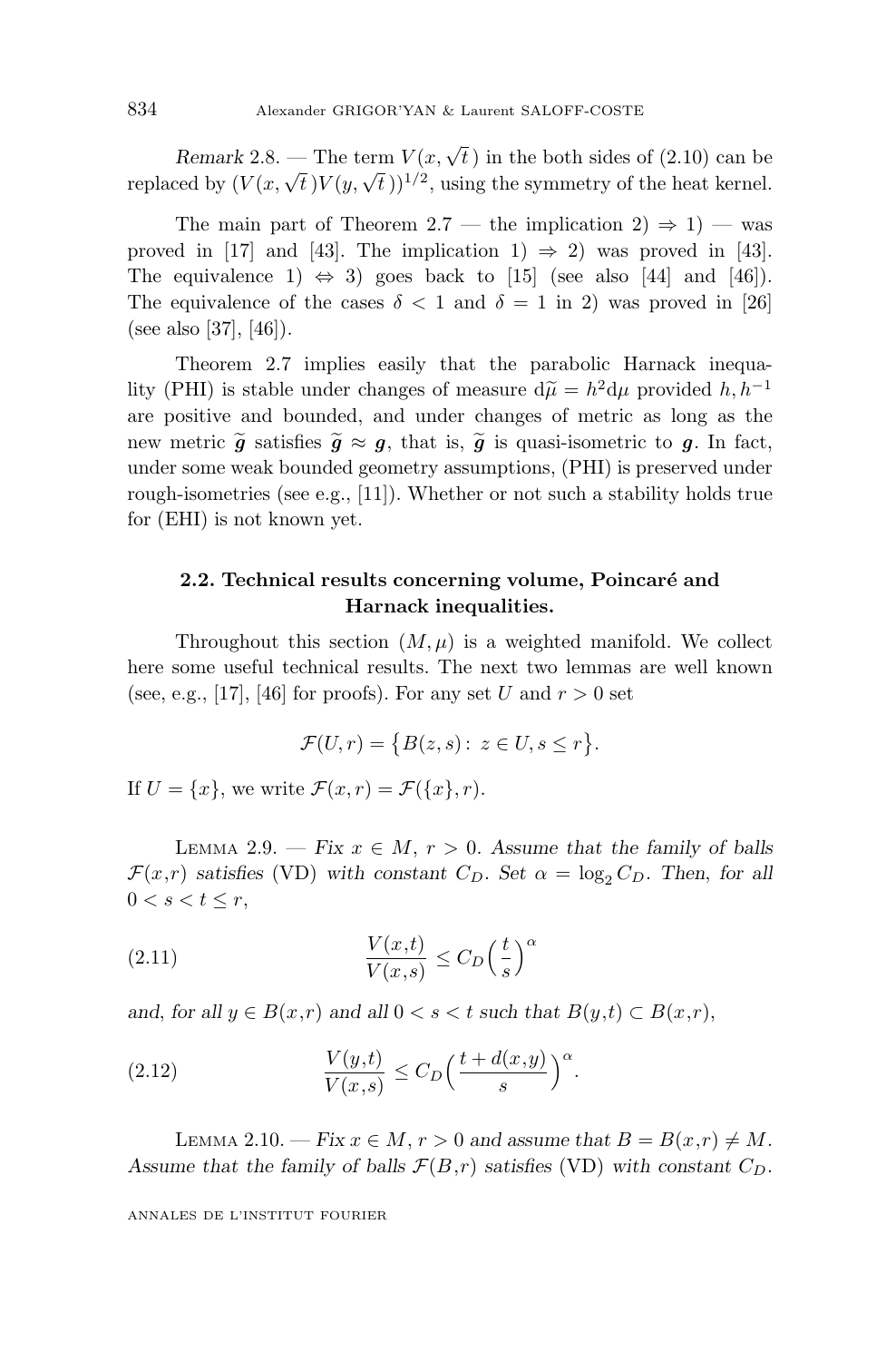*Then, for all*  $0 < s < t < r$ ,

(2.13) 
$$
\frac{V(x,t)}{V(x,s)} \ge c_1 \left(\frac{t}{s}\right)^{\beta}
$$

*where*  $c_1 = (1 + 1/C_D)^{-1}$  *and*  $\beta = \log_3(1 + 1/C_D)$ *.* 

Let  $U \subset M$  be a precompact open set, and consider the Dirichlet form  $D_U^N(u, v)$  obtained as the closure of the form

$$
\int_U \mathbf{g}(\nabla u, \nabla v) \, \mathrm{d}\mu, \quad u, v \in \mathcal{C}^1(U).
$$

Denote by  $p_U^N(t, x, y), t > 0, x, y \in U$ , the heat kernel of the infinitesimal generator of  $D_U^N$ . If *U* has smooth boundary, then the infinitesimal generator of  $D_U^N$  can be identified as the weighted Laplacian  $\Delta_\mu$  with the Neumann boundary condition on  $\delta U \cup \partial U$ . Then  $p_U^N$  is the heat kernel of the weighted manifold  $\overline{U}$  with the boundary  $\delta U \cup \partial U$ .

The following lemma is taken from [30] (see also [46]).

LEMMA 2.11. − Let  $U' ⊂ U ⊂ M$  be precompact open sets. Assume *that, for some fixed*  $t > 0$  *and all*  $x, y \in U'$ , we have  $p_U^N(t, x, y) \ge c/\mu(U')$ . *Then*  $\Lambda(U',U) \leq 2t/c$ .

Finally, we will need the following local version of the equivalence  $1) \Leftrightarrow 2$  in Theorem 2.7.

THEOREM 2.12. — *Fix a ball*  $B = B(x,r) \subset M$  *and set*  $B' = B(x, \frac{1}{2}r)$ ,  $B_c^* = \{z : d(x, z) \leq 2r\}.$ 

(i) *Assume that* (PHI) *holds for the family* {*B,B* } *made of the two balls B,B* , *with constant CH. Then the ball B satisfies* (VD) *with constant*  $C_D = C_H^4$  *and* (PI) *with parameter*  $\delta = \frac{1}{2}$  *and constant*  $C_P = \frac{5}{2}C_H^5$ .

(ii) *Assume that the closed ball B*<sup>∗</sup> *<sup>c</sup> is compact and that the family*  $\mathcal{F}(B_c^*, r)$  *satisfies* (VD) *with constant*  $C_D$  *and* (PI) *for parameter*  $0 < \delta < 1$ and constant  $C_P$ . Then  $\mathcal{F}(B,r)$  satisfies (PHI) with constant  $C_H$  depending *only on*  $C_D$ *,*  $C_P$ *,* $\delta$ *.* 

*Proof*. — These results follows from [17], [43], [44] although they are not stated explicitly in this form there. The proof of (ii) is technical and relies on some iteration scheme ([43] uses Moser's well-known scheme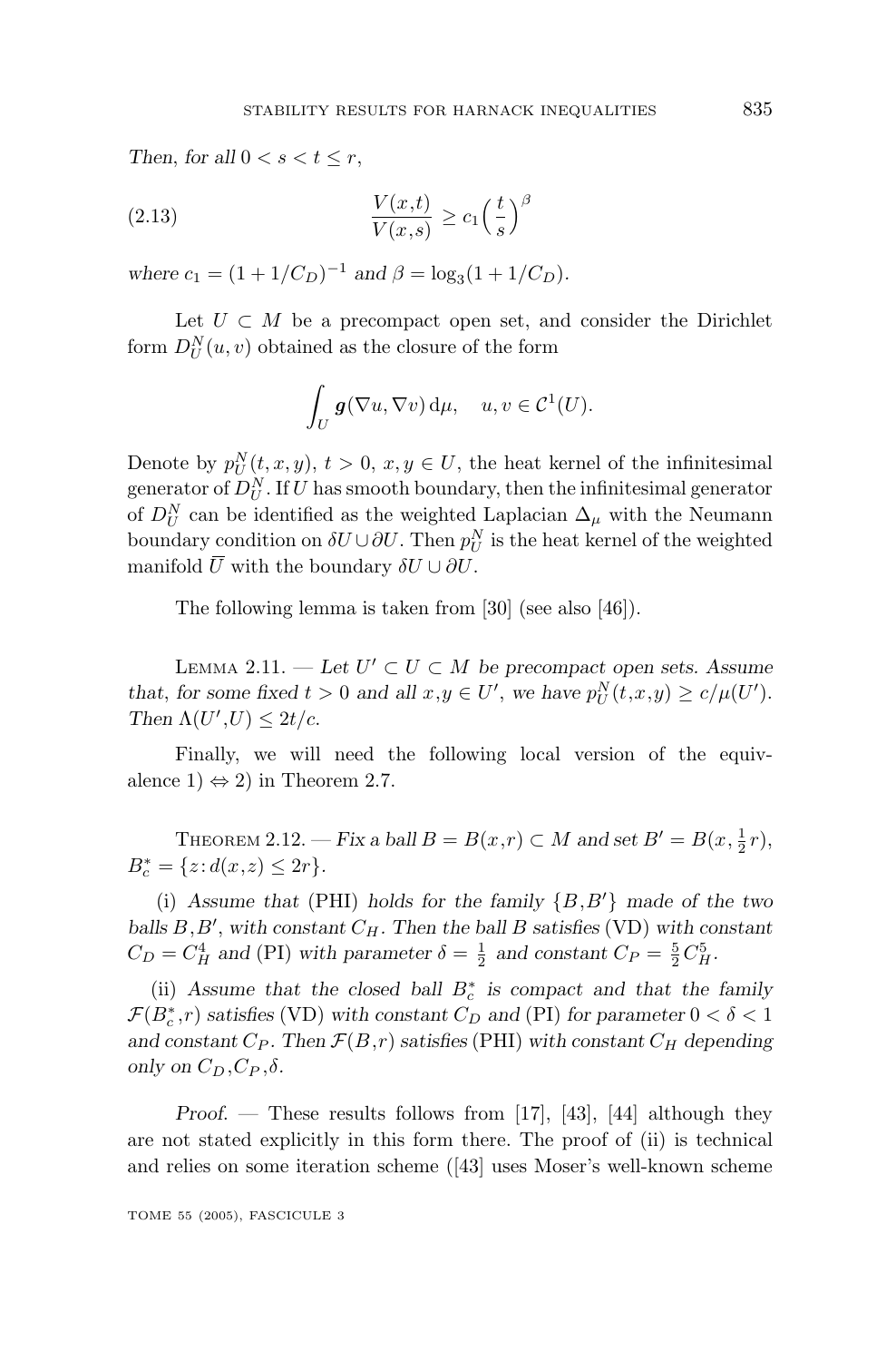whereas [17] uses a different argument, originated from [31]). We only sketch the proof of (i). Consider the function

$$
u(t,z) = \begin{cases} \int_{B'} p(t,z,.) \, \mathrm{d}\mu, & \text{if } t > 0, \\ 1 & \text{if } t \le 0. \end{cases}
$$

One can show that *u* is a solution of the heat equation in  $(-\infty, +\infty) \times B'$ . Applying (PHI) in

$$
\left(-\frac{1}{4}t, \frac{3}{4}t\right) \times B'
$$
 and  $\left(\frac{1}{2}t, \frac{3}{2}t\right) \times B'$ 

with  $t = (\frac{1}{2}r)^2$  yields

$$
1 = u(-0, x) \le C_H^2 \int_{B'} p(\frac{3}{2}t, x, .) d\mu.
$$

Applying (PHI) in  $(0, 4t) \times B$  to the function  $(s, z) \mapsto p(s, x, z)$  gives

$$
\int_{B'} p(\frac{3}{2}t, x, .) d\mu \le C_H p(3t, x, x) V(x, \frac{1}{2}r).
$$

As the function  $s \mapsto p(s, x, x)$  is non-increasing, we obtain

(2.14) 
$$
p(t, x, x) \ge \frac{C_H^{-3}}{V(x, \frac{1}{2}r)}.
$$

Now, applying (PHI) in  $(0, 4t) \times B$  to the heat kernel, we also have

$$
V(x,r) p(t, x, x) \leq C_H \int_{B(x,r)} p(3t, x, .) d\mu \leq C_H.
$$

This, together with (2.14), gives  $V(x,r) \leq C_H^4 V(x, \frac{1}{2}r)$  as desired.

The first part of the proof above also applies to the Neumann heat kernel  $p_B^N$  and gives

$$
p_B^N(t, x, x) \ge \frac{C_H^{-3}}{V(x, \frac{1}{2}r)} = \frac{C_H^{-3}}{\mu(B')}.
$$

Applying (PHI) in  $(0, 4t) \times B$  and  $(2t, 6t) \times B$ , we get for all  $y, z \in B'$ 

$$
p_B^N(5t, y, z) \ge \frac{C_H^{-5}}{\mu(B')}.
$$

The desired Poincaré inequalities then follow from Lemma 2.11.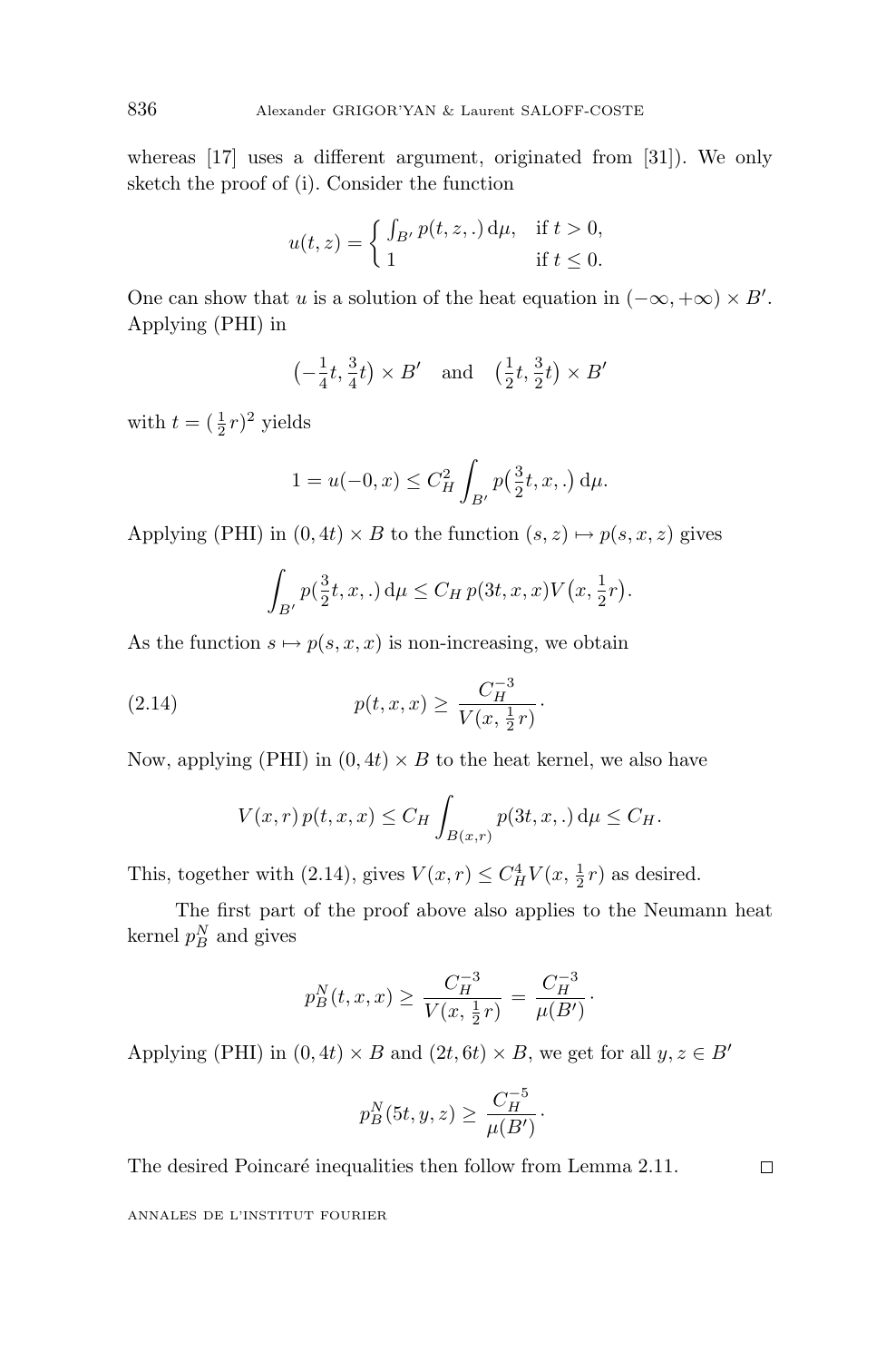## **3. Discretization.**

#### **3.1. Good coverings.**

This section presents a very general discretization scheme. The main result is Theorem 3.7.

DEFINITION 3.1. — Let  $(M,\mu)$  be a weighted manifold. Let  $U,U^{\#}$ be two subsets of *M* with  $U \subset U^{\#}$ . Let  $\mathcal{A} = \{(A_i, A_i^*, A_i^{\#})\}_{i \in I}$  be a finite family of triplets of sets such that  $A_i \subset A_i^* \subset A_i^*$  for any  $i \in I$ , where *I* is an index set. We say that A is a good covering of U in  $U^{\#}$  with constants  $Q_1, Q_2$  if the following properties are satisfied:

- (d0)  $U \subset \bigcup_{i \in I} A_i$  and  $\bigcup_{i \in I} A_i^{\#} \subset U^{\#}.$
- (d1) There exists  $Q_1$  such that, for each  $i \in I$

(3.1) 
$$
\operatorname{card} \{ j \in I : A_j^{\#} \cap A_i^{\#} \neq \emptyset \} \leq Q_1.
$$

- (d2) If  $d(A_i, A_j) = 0$ , then there exists  $k = k(i, j) \in I$  such that  $A_i$  ∪  $A_j$  ⊂  $A_k^*$ .
- (d3) There exists  $Q_2$  such that, for all  $i, j \in I$ , if  $d(A_i, A_j) = 0$  and  $k = k(i, j)$  as in (d2), then

(3.2) 
$$
\mu(A_k^*) \le Q_2 \min \{ \mu(A_i), \mu(A_j) \}.
$$

Some comments are in order. Condition (d1) implies, in particular, that no more than  $Q_1$  of the sets  $A_i^{\#}$  can overlap at a given point. The measure  $\mu$  plays a role only in (d3). Note that if  $d(A_i, A_j) = 0$ , then  $A_i, A_j$ are contained in  $A^*_{k(i,j)}$  and (d3) implies that  $\mu(A_i) \approx \mu(A_j) \approx \mu(A^*_{k(i,j)})$ .

*Example* 3.2. — Let *U* be a precompact set in *M*. Fix  $s > 0$  and set  $A_i = B(x_i, s)$  where  $\{x_i\}_{i=1}^n$  is a maximal set of points of *U* at distance at least *s* from each other (i.e., an *s*-net in *U*). Clearly, all sets *A<sup>i</sup>* cover *U*. Fix constants  $b \ge a \ge 3$ , set

$$
A_i^* = B(x_i, as), \quad A_i^{\#} = B(x_i, bs)
$$

and observe that  $\mathcal{A} = \{(A_i, A_i^*, A_i^*)\}_{i=1}^n$  is a good covering of *U* in any set  $U^{\#}$  containing the set  $\{x \in M : d(x, U) < bs\}$  (see Figure 2).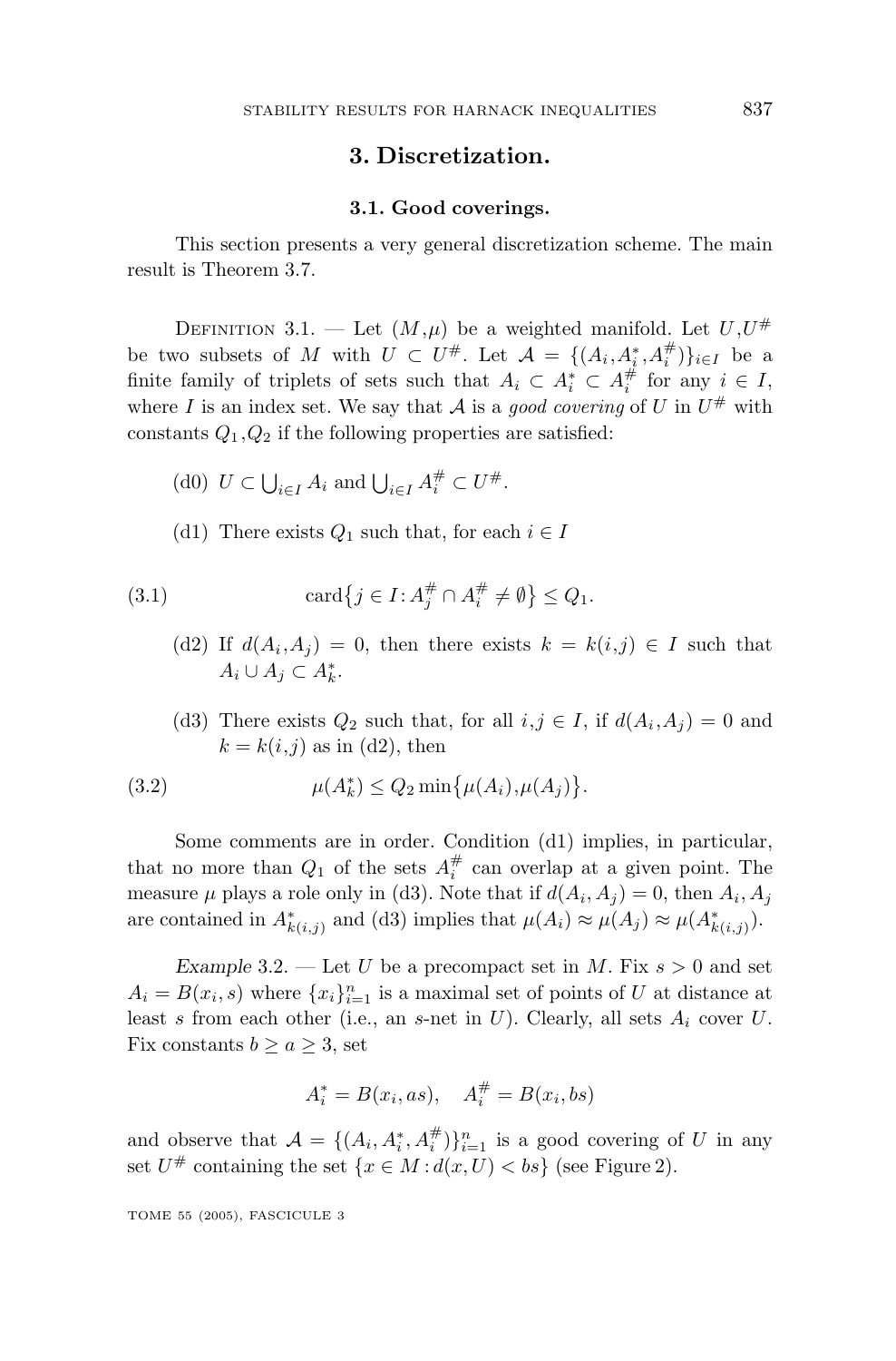

*Figure* 2*. A good covering by balls*

This is a classical discretization procedure (see e.g., [11], [23], [27]). The constant  $Q_1$  depends on further geometric information, and  $Q_2$  depends of course on the unspecified measure  $\mu$ . For example, if  $(M, \mu)$  satisfies (VD), then both  $Q_1$  and  $Q_2$  are bounded in terms of the constant from (VD). Indeed, (3.2) follows immediately from (VD) and Lemma 2.9 since we can set  $k(i, j) = i$ . To verify (3.1) observe that all balls  $A_j^{\#} = B(x_j, bs)$ such that  $A_j^{\#} \cap A_i^{\#} \neq \emptyset$  are covered by the ball  $B(x_i, 3bs)$ . On the other hand, all balls  $B(x_j, \frac{1}{2}s)$  are disjoint, and by (VD) and Lemma 2.9,  $\mu(B(x_i, 3bs)) \leq CB(x_j, \frac{1}{2}s)$ , where *C* depends only on the doubling constant and *b*. Therefore, the number of balls  $B(x_j, \frac{1}{2}s)$  is at most *C*, which implies (3.1) with  $Q_1 = C$ .

*Example* 3.3. — Fix a point  $o \in M$  and let  $\{\rho_i\}_{i=1}^{\infty}$  be an increasing sequence of positive numbers. Extend the sequence  $\{\rho_i\}$  by setting  $\rho_i = 0$ for all  $i \leq 0$ , and define the sets  $A_i, A_i^*, A_i^{\#}$  for all *i* by

$$
A_i = B(o, \rho_i) \setminus B(o, \rho_{i-1}),
$$
  
\n
$$
A_i^* = A_i^{\#} = A_{i-1} \cup A_i = B(o, \rho_i) \setminus B(o, \rho_{i-2}).
$$

Then  $\mathcal{A} = \{ (A_i, A_i^*, A_i^*) \}_{i=1}^n$  is a good covering of  $U = B(o, \rho_n)$  in *U*. Note that  $A_i^{\#} \cap A_j^{\#} \neq \emptyset$  implies  $|i - j| \leq 1$ . Hence we can take  $Q_1 = 3$ . Clearly, one can take  $k(i, i - 1) = i$  but the value of  $Q_2$  will depends on the choice of the measure *µ*.

A modification of this construction gives another good covering with  $A_i$  as above whereas

$$
A_i^* = A_{i-1} \cup A_i \cup A_{i+1} = B(o, \rho_{i+1}) \setminus B(o, \rho_{i-2}),
$$
  

$$
A_i^{\#} = A_{i-1}^* \cup A_i^* \cup A_{i+1}^* = B(o, \rho_{i+2}) \setminus B(o, \rho_{i-3})
$$

(see Figure 3). This covering will be used in the proof of the main Theorem 5.2.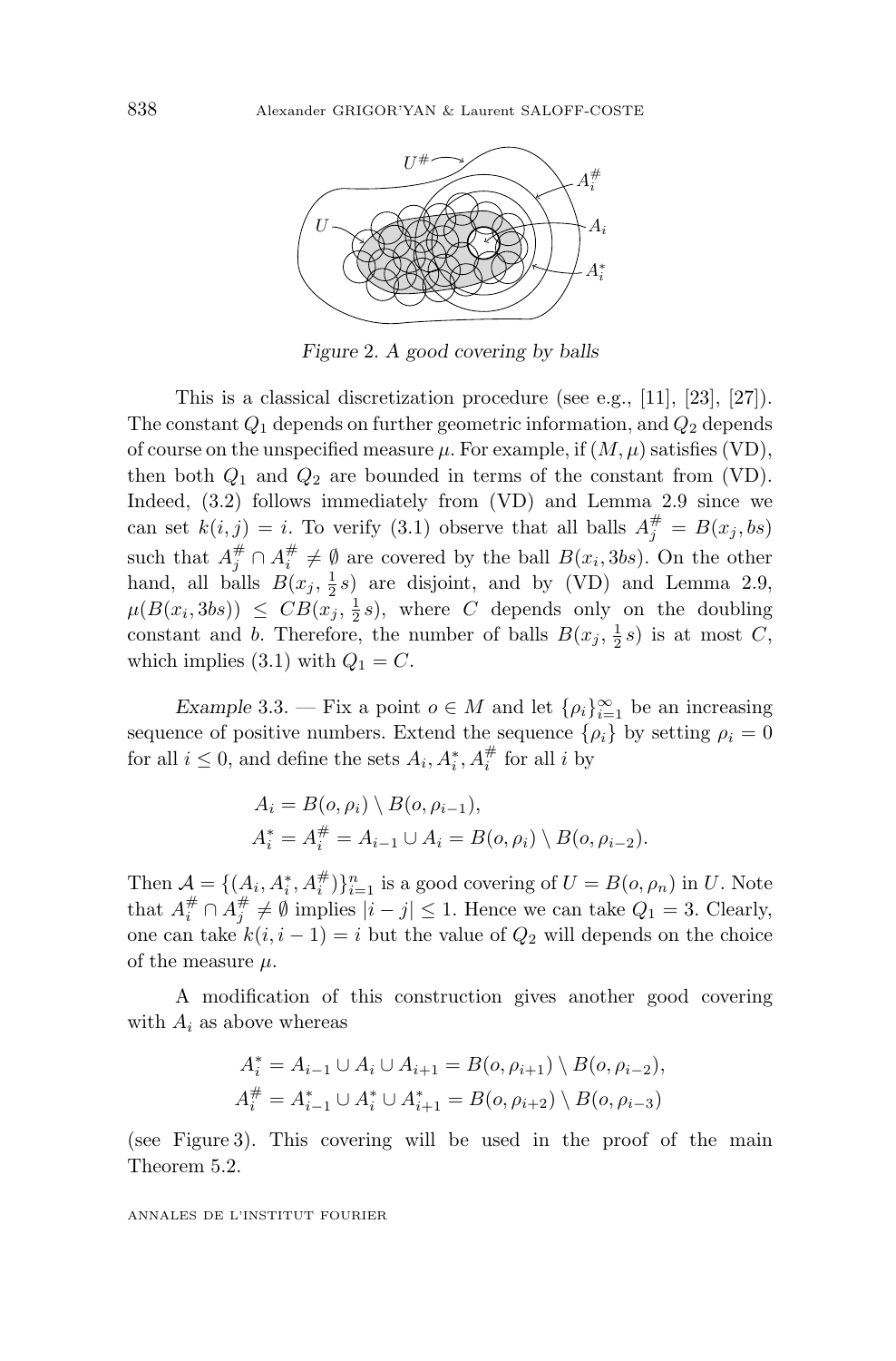

*Figure* 3*. A good covering by annuli*

DEFINITION 3.4. — Given a good covering  $\mathcal{A} = \{(A_i, A_i^*, A_i^{\#})\}_{i \in I}$  of a set *U* in  $U^{\#}$ , define the *continuous Poincaré constant*  $\Lambda_c(\mathcal{A})$  of  $\mathcal{A}$  by

(3.3) 
$$
\Lambda_c(\mathcal{A}) = \max\left\{\Lambda(A_i, A_i^*), \Lambda(A_i^*, A_i^{\#}) : i \in I\right\}.
$$

In words,  $\Lambda_c = \Lambda_c(\mathcal{A})$  is the smallest constant such that, for all  $i \in I$ , the Poincaré inequalities

$$
(3.4) \qquad \int_{A_i} |f - f_{A_i}|^2 \, \mathrm{d}\mu \le \Lambda_c \int_{A_i^*} |\nabla f|^2 \, \mathrm{d}\mu \quad \text{for any } f \in \mathcal{C}^1(A_i^*),
$$

$$
(3.5) \quad \int_{A_i^*} |f - f_{A_i^*}|^2 \, \mathrm{d}\mu \le \Lambda_c \int_{A_i^{\#}} |\nabla f|^2 \, \mathrm{d}\mu \quad \text{for any } f \in \mathcal{C}^1(A_i^{\#}),
$$

hold true. Here  $f_A$  stands for the  $\mu$ -mean of  $f$  over the set  $A$ , that is,

$$
f_A := \frac{1}{\mu(A)} \int_A f \, \mathrm{d}\mu.
$$

When dealing with Poincaré inequalities, it is useful to note that, for any precompact open set *A* and any  $f \in L^1(A)$ , we have the identities

(3.6) 
$$
\int_{A} |f - f_{A}|^{2} d\mu = \frac{1}{2\mu(A)} \int_{A} \int_{A} |f(x) - f(y)|^{2} d\mu(x) d\mu(y)
$$

$$
= \inf_{c \in \mathbb{R}} \int_{A} |f - c|^{2} d\mu.
$$

In particular, one can replace the left hand sides of  $(3.4)$ – $(3.5)$  by the equivalent expressions from (3.6).

Let  $(V, E)$  be a finite graph, that is,  $V$  is a finite set of vertices, and  $E \subset V \times V$  is a set of *edges*, each edge being a pair of vertices. Let  $m(x)$ be a positive function on  $V$  considered as a measure on  $V$  by setting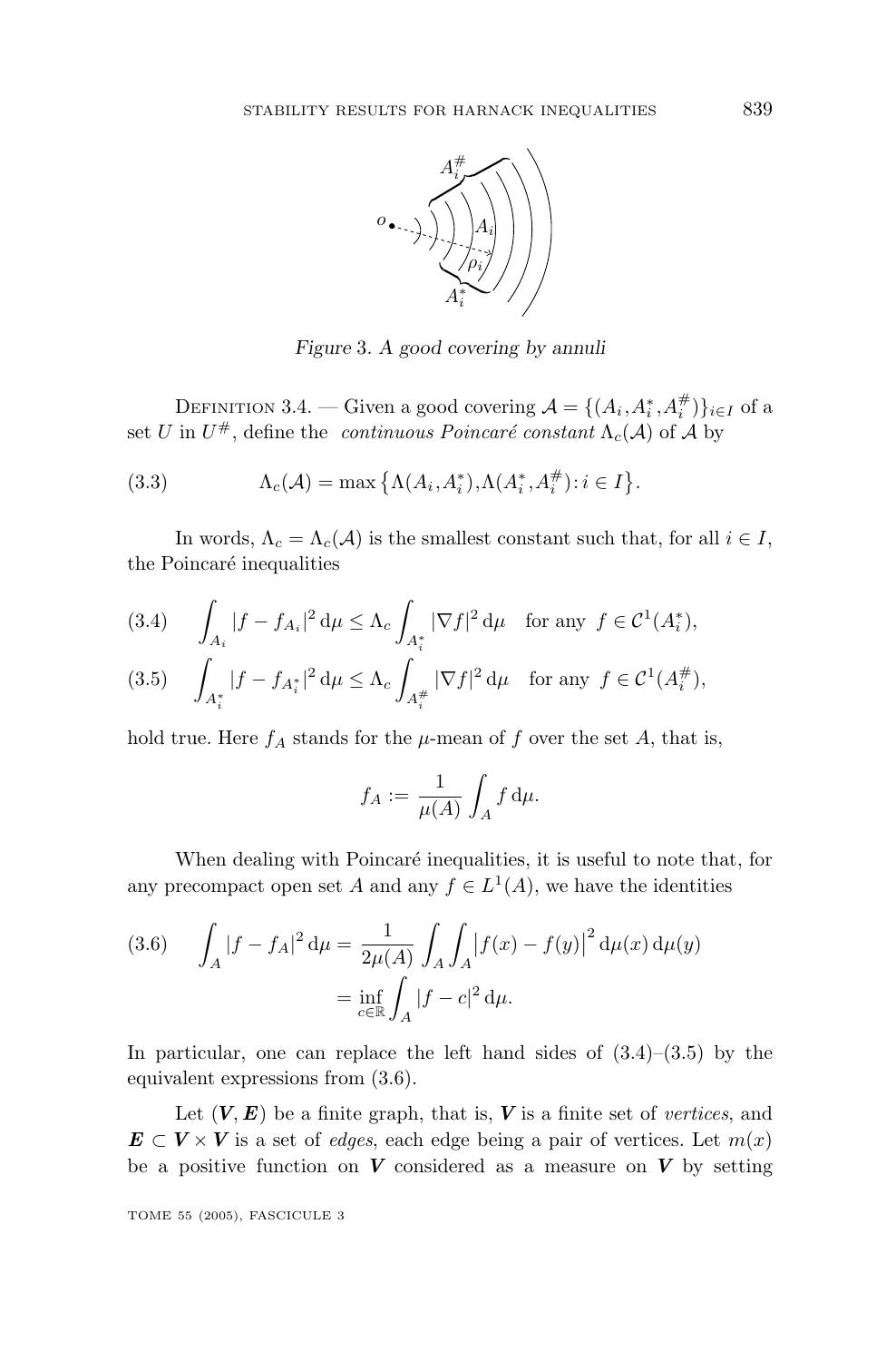$m(U) = \sum_{x \in U} m(x)$  for any set  $U \subset V$ . Let  $m(x, y)$  be a positive function on edges  $(x, y)$ , which is similarly extended to a measure on  $\boldsymbol{E}$  (although we denote the measure on  $V$  and on  $E$  by the same letter  $m$ , a priori these two measures may not be related to each other). It is convenient to extend  $m(x, y)$  to a function on all pairs  $(x, y)$  by setting  $m(x, y) = 0$ whenever  $(x, y) \notin E$ . We refer to the structure  $(V, m)$  as a *weighted graph*, where *m* here stands for the both measures (note that the function  $m(x, y)$ ) contains information about the edges).

Denote by  $||f||_p$  the norm of a function *f* in the space  $\ell^p(\mathbf{V}, m)$ , that is

$$
||f||_p = \left(\sum_{x \in V} |f(x)|^p m(x)\right)^{1/p}.
$$

Define an energy form in  $\ell^2(\mathbf{V}, m)$  by

(3.7) 
$$
\mathcal{E}(f, f) := \frac{1}{2} \sum_{x, y \in V} |f(x) - f(y)|^2 m(x, y).
$$

Analogously to (2.9), the *spectral gap*  $\lambda(\mathbf{V}, m)$  is defined by

(3.8) 
$$
\lambda(\mathbf{V}, m) = \inf \left\{ \frac{\mathcal{E}(f, f)}{\|f\|_2^2} : f \in \ell^2(\mathbf{V}, m) \setminus \{0\}, m(f) = 0 \right\},\
$$

where

(3.9) 
$$
m(f) = \frac{1}{m(V)} \sum_{k \in V} f(k)m(k)
$$

is the mean value of *f* with respect to the weight *m*.

With any good covering we associate a weighted graph  $(V, m)$  as follows.

DEFINITION 3.5. — Given a good covering  $\mathcal{A} = \{(A_i, A_i^*, A_i^{\#})\}_{i \in I}$  of a set *U* in  $U^{\#}$ , define the associated graph  $(V, E)$  by setting

$$
V = I
$$
 and  $E = \{(i,j) \in V \times V : d(A_i, A_j) = 0\}.$ 

Define measures on *V* and *E* (both called *m*) as follows:

$$
(3.10) \t\t m(i) = \mu(A_i) \t\t \text{on } V,
$$

(3.11) 
$$
m(i,j) = \max\{m(i),m(j)\} \text{ on } E.
$$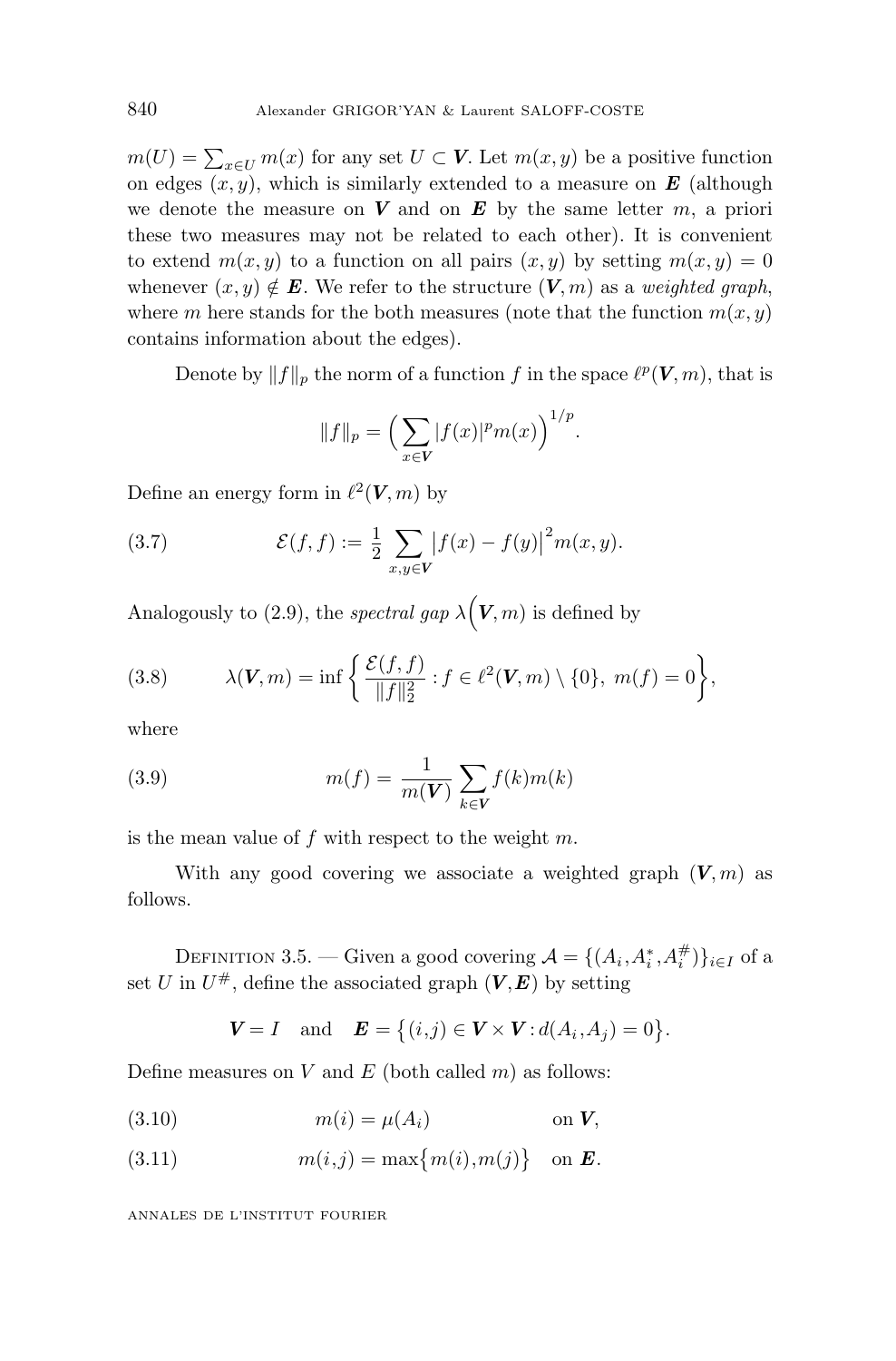DEFINITION 3.6. — Given a good covering  $\mathcal{A} = \{(A_i, A_i^*, A_i^{\#})\}_{i \in I}$ of a set *U* in  $U^{\#}$ , define the *discrete Poincaré constant*  $\Lambda_d(\mathcal{A})$  of  $\mathcal A$  to be the smallest constant such that the following Poincaré inequality holds on the associated graph  $(V,m)$ :

(3.12) 
$$
\sum_{i \in V} |f(i) - m(f)|^2 m(i) \leq \Lambda_d(\mathcal{A}) \mathcal{E}(f, f),
$$

where  $\mathcal{E}(f, f)$  and  $m(f)$  are given by (3.7) and (3.9).

Clearly, the discrete Poincaré constant is related to the spectral gap  $λ$ (*V, m*) by

(3.13) 
$$
\Lambda_d(\mathcal{A}) = \frac{1}{\lambda(\mathbf{V}, m)}.
$$

THEOREM 3.7. — Let A be a good covering of a set U in  $U^{\#}$ . Then

(3.14) 
$$
\Lambda(U, U^{\#}) \leq Q_1 \Lambda_c (2 + Q_1^2 Q_2 \Lambda_d),
$$

where  $\Lambda_c$  and  $\Lambda_d$  are respectively the continuous and discrete Poincaré *constants of*  $A$  (*see Definitions* 3.4 *and* 3.6), *and*  $Q_1$ ,  $Q_2$  *are defined by* (3*.*1)*,* (3*.*2)*.*

The importance of this statement is that it allows us to "glue" Poincaré inequalities. Indeed,  $(3.14)$  means that the Poincaré constant of the pair  $(U, U^{\#})$  is estimated in terms of the Poincaré constants of all pairs  $(A_k, A_k^*)$  and  $(A_k^*, A_k^{\#})$  which form a covering of *U* in  $U^{\#}$ , and in terms of the Poincaré constant of the graph  $(V, m)$  that describes the combinatorics of the covering.

*Proof.* — We need to prove that for any  $\phi \in C^1(U^{\#})$ 

(3.15) 
$$
\int_{U} |\phi - \phi_{U}|^{2} d\mu \leq Q_{1} \Lambda_{c} (2 + Q_{1}^{2} Q_{2} \Lambda_{d}) \int_{U^{\#}} |\nabla \phi|^{2} d\mu.
$$

Fix a function  $\phi \in C^1(U^{\#})$  and set

(3.16) 
$$
f(\ell) = \frac{1}{\mu(A_{\ell})} \int_{A_{\ell}} \phi \, \mathrm{d}\mu.
$$

For a constant *c* to be chosen later, write

$$
\int_{U} |\phi - c|^2 d\mu \leq \sum_{\ell \in V} \int_{A_{\ell}} |\phi - c|^2 d\mu
$$
\n(3.17)\n
$$
\leq 2 \sum_{\ell \in V} \int_{A_{\ell}} |\phi - f(\ell)|^2 d\mu + 2 \sum_{\ell \in V} |f(\ell) - c|^2 m(\ell).
$$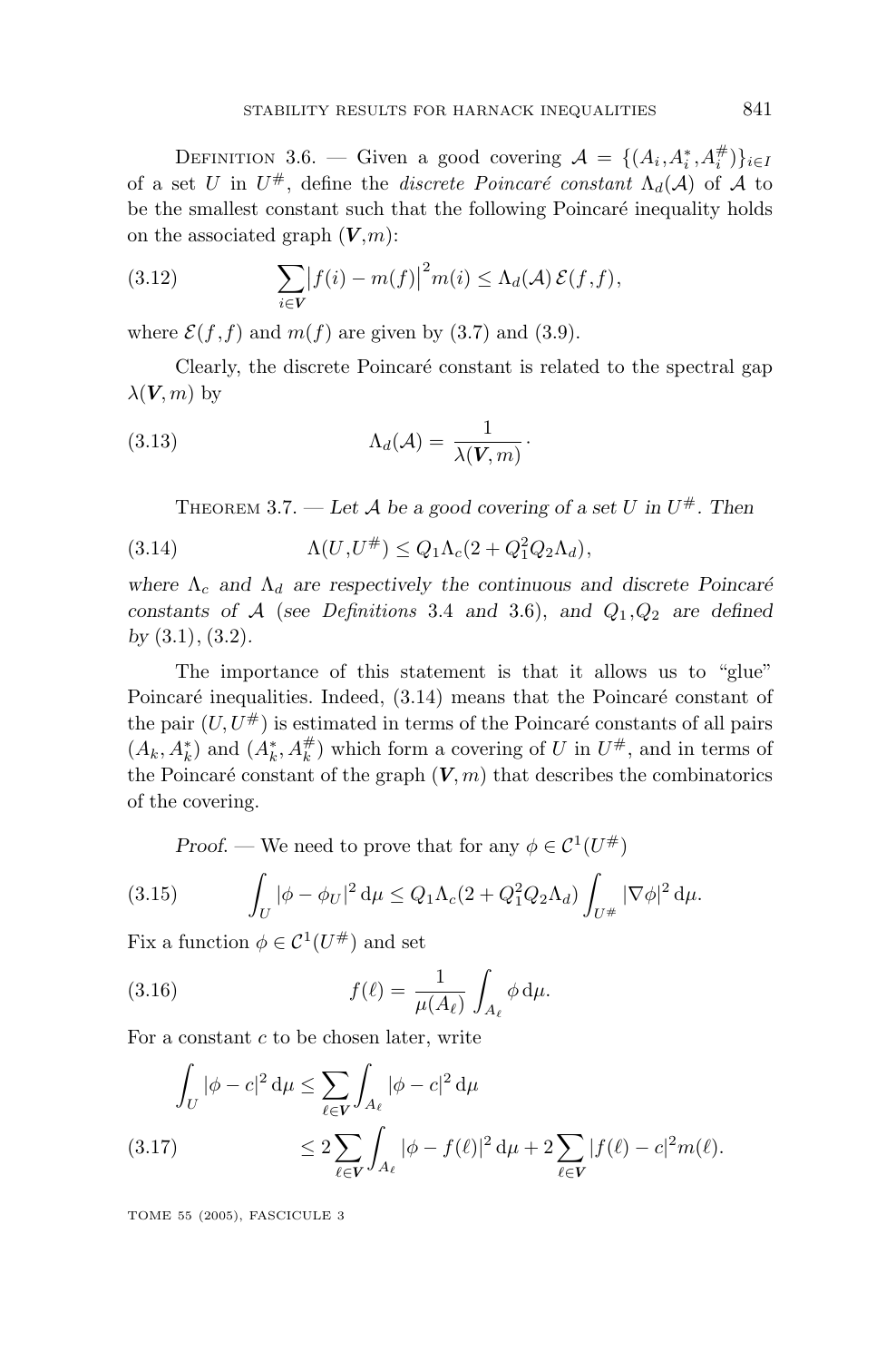The first sum can be estimated using the Poincaré inequality on each  $A_{\ell}$ . Namely, we have by  $(3.4)$  and  $(3.1)$ 

$$
(3.18)\quad \sum_{\ell\in V}\int_{A_{\ell}}\left|\phi-f(\ell)\right|^2\mathrm{d}\mu\leq \sum_{\ell\in V}\Lambda_c\int_{A_{\ell}^*}\left|\nabla\phi\right|^2\mathrm{d}\mu\leq Q_1\Lambda_c\int_{U^{\#}}\left|\nabla\phi\right|^2\mathrm{d}\mu.
$$

To estimate the second sum in (3.17), define  $c = m(f)$  by (3.9). Using successively the discrete Poincaré inequality  $(3.12)$ , definitions  $(3.16)$ ,  $(3.10)$ ,  $(3.11)$ , condition  $(3.2)$ , the continuous Poincaré inequality  $(3.5)$ with the identities  $(3.6)$ , we obtain

$$
(3.19) \quad 2 \sum_{\ell \in V} |f(\ell) - c|^2 m(\ell)
$$
\n
$$
\leq \Lambda_d \sum_{(i,j) \in E} |f(i) - f(j)|^2 m(i,j)
$$
\n
$$
= \Lambda_d \sum_{(i,j) \in E} \left| \frac{1}{\mu(A_i)} \int_{A_i} \phi \, d\mu - \frac{1}{\mu(A_j)} \int_{A_j} \phi \, d\mu \right|^2 m(i,j)
$$
\n
$$
= \Lambda_d \sum_{(i,j) \in E} \left| \frac{1}{\mu(A_i)\mu(A_j)} \int_{A_i} \int_{A_j} [\phi(x) - \phi(y)] \, d\mu(x) \, d\mu(y) \right|^2 m(i,j)
$$
\n
$$
\leq \Lambda_d \sum_{(i,j) \in E} \frac{m(i,j)}{m(i)m(j)} \int_{A_i} \int_{A_j} |\phi(x) - \phi(y)|^2 \, d\mu(x) \, d\mu(y)
$$
\n
$$
(3.20) \quad \leq Q_2 \Lambda_d \sum_{(i,j) \in E} \frac{1}{\mu(A_{k(i,j)}^*)} \int_{A_{k(i,j)}^*} \int_{A_{k(i,j)}^*} |\phi(x) - \phi(y)|^2 \, d\mu(x) \, d\mu(y)
$$
\n
$$
\leq Q_2 \Lambda_d \sum_{(i,j) \in E} \Lambda_c \int_{A_{k(i,j)}^*} |\nabla \phi|^2 \, d\mu
$$
\n
$$
(3.21) \quad \leq Q_1^2 Q_2 \Lambda_d \Lambda_c \sum_{k \in V} \int_{A_k^*} |\nabla \phi|^2 \, d\mu
$$
\n
$$
(3.22) \quad \leq Q_1^3 Q_2 \Lambda_d \Lambda_c \int_{U^*} |\nabla \phi|^2 \, d\mu.
$$

To obtain  $(3.20)$  we have used  $(3.11)$  and  $(3.2)$ , which yield

$$
\frac{m(i,j)}{m(i)m(j)} = \frac{\max(m(i),m(j))}{m(i)m(j)} = \frac{1}{\min(m(i),m(j))} \leq \frac{Q_2}{\mu(A_{k(i,j)}^*)}.
$$

To obtain (3.21) we have used that (3.1) implies that each  $A_k^{\#}$  intersects at most  $Q_1$  of the sets  $A_i$ , which shows that each  $A_k^{\#}$  covers at most  $Q_1^2$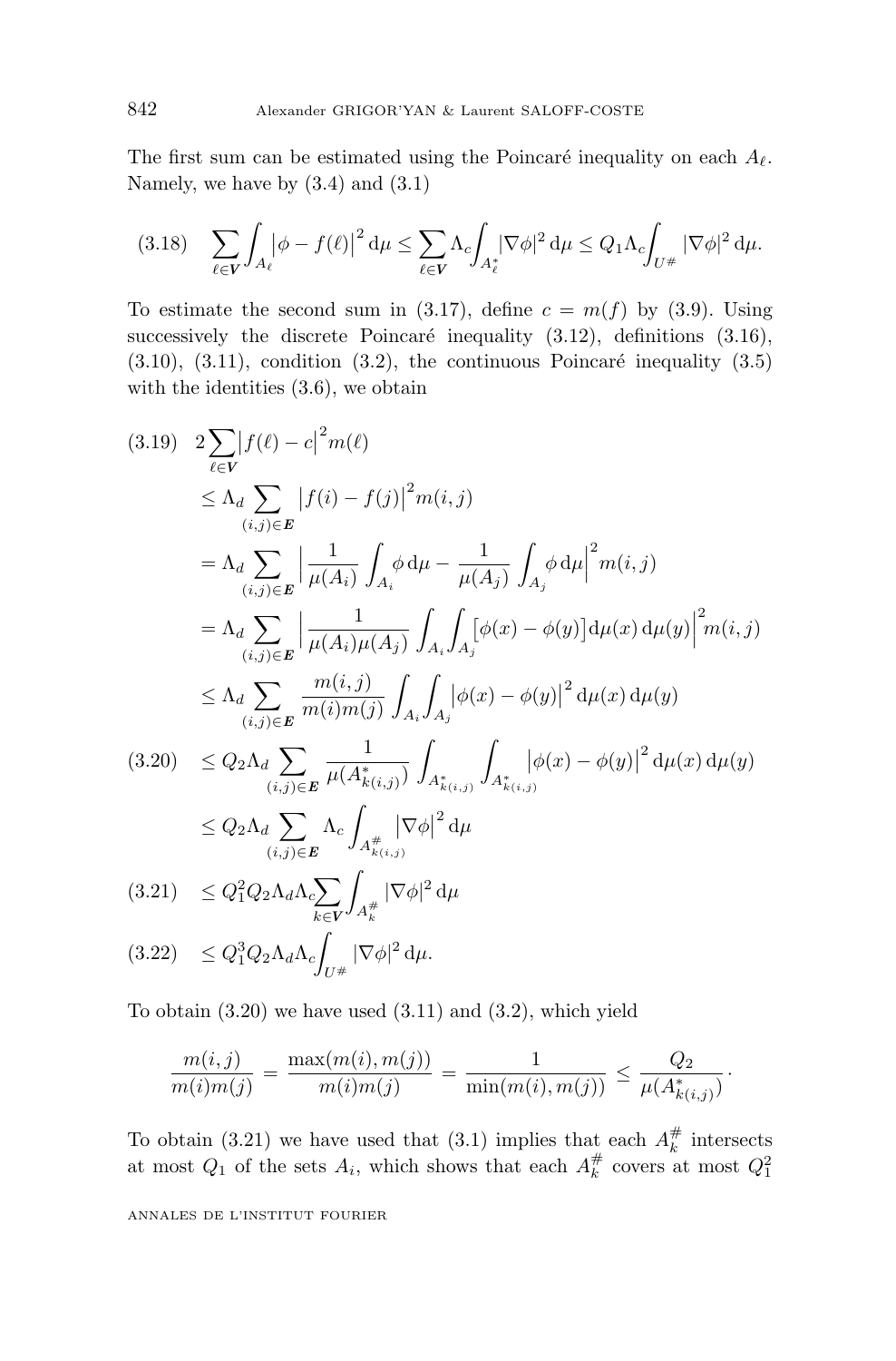unions  $A_i \cup A_j$ . In (3.22) we have used another consequence of (3.1) that at most  $Q_1$  of all  $A_k^{\#}$  overlap at any given point.

By (3.6), (3.17), (3.18) and (3.22), we obtain

$$
\int_U |\phi - \phi_U|^2 d\mu \le (2Q_1 \Lambda_c + Q_1^3 Q_2 \Lambda_d \Lambda_c) \int_{U^{\#}} |\nabla \phi|^2 d\mu,
$$

which was to be proved.

*Example* 3.7. — Let us show that  $\Lambda(U, U^{\#}) < \infty$  whenever *U* is a nonempty connected precompact open set and  $U^{\#}$  is an open set containing the closure  $\overline{U}$ . Indeed, let  $\mathcal{A} = \{(A_i, A_i^*, A_i^*)\}_{i=1}^n$  be the following good covering of *U* (cf. Example 3.2):  $A_i = B(x_i, s)$  and  $\{x_i\}$  is a maximal *s*-net in *U*, and  $A_i^* = A_i^{\#} = B(x_i, 3s)$ . If *s* is small enough, then each ball  $A_i^*$  is nearly a Euclidean ball. Hence,  $\Lambda(A_i, A_i^*) < \infty$  and  $\Lambda(A_i^*, A_i^*) < \infty$ , which by (3.3) implies  $\Lambda_c(\mathcal{A}) < \infty$ .

The connectedness of *U* implies that the union  $\cup_i A_i$  is connected, whence it follows that the associated graph  $(V, E)$  is connected and hence  $\lambda$ (*V, m*) > 0. Therefore,  $\Lambda_d(\mathcal{A}) < \infty$  and by Theorem 3.7  $\Lambda(U, U^{\#}) < \infty$ . A modification of this argument shows that  $\Lambda(U, U) < \infty$  whenever *U* is as above and has a smooth boundary.

#### **3.2. The spectral gap of some finite graphs.**

In order to apply successfully our discretization scheme, we need to have at our disposal some Poincaré inequalities on finite graphs. There is by now a large literature on this subject, but we will only need very simple examples.

Let  $(V, m)$  be a finite weighted graph. Given a subset *U* of **V**, the boundary of *U* is the set of all edges that meet both *U* and its complement. The Cheeger constant  $h(V, m)$  is defined by

(3.23) 
$$
h(\mathbf{V},m):=\inf\Big\{\frac{m(\partial U)}{m(U)}:U\subset\mathbf{V},\ 0
$$

By a well-known argument (see e.g., [45, Lemma 3.3.3]), the Cheeger constant *h* can be equivalently defined by

$$
h(\mathbf{V}, m) = \inf_{f} \left\{ \frac{\sum_{x,y} |f(x) - f(y)| \cdot m(x,y)}{\inf_{\alpha} \sum_{x} |f(x) - \alpha| \cdot m(x)} \right\}.
$$

TOME 55 (2005), FASCICULE 3

 $\Box$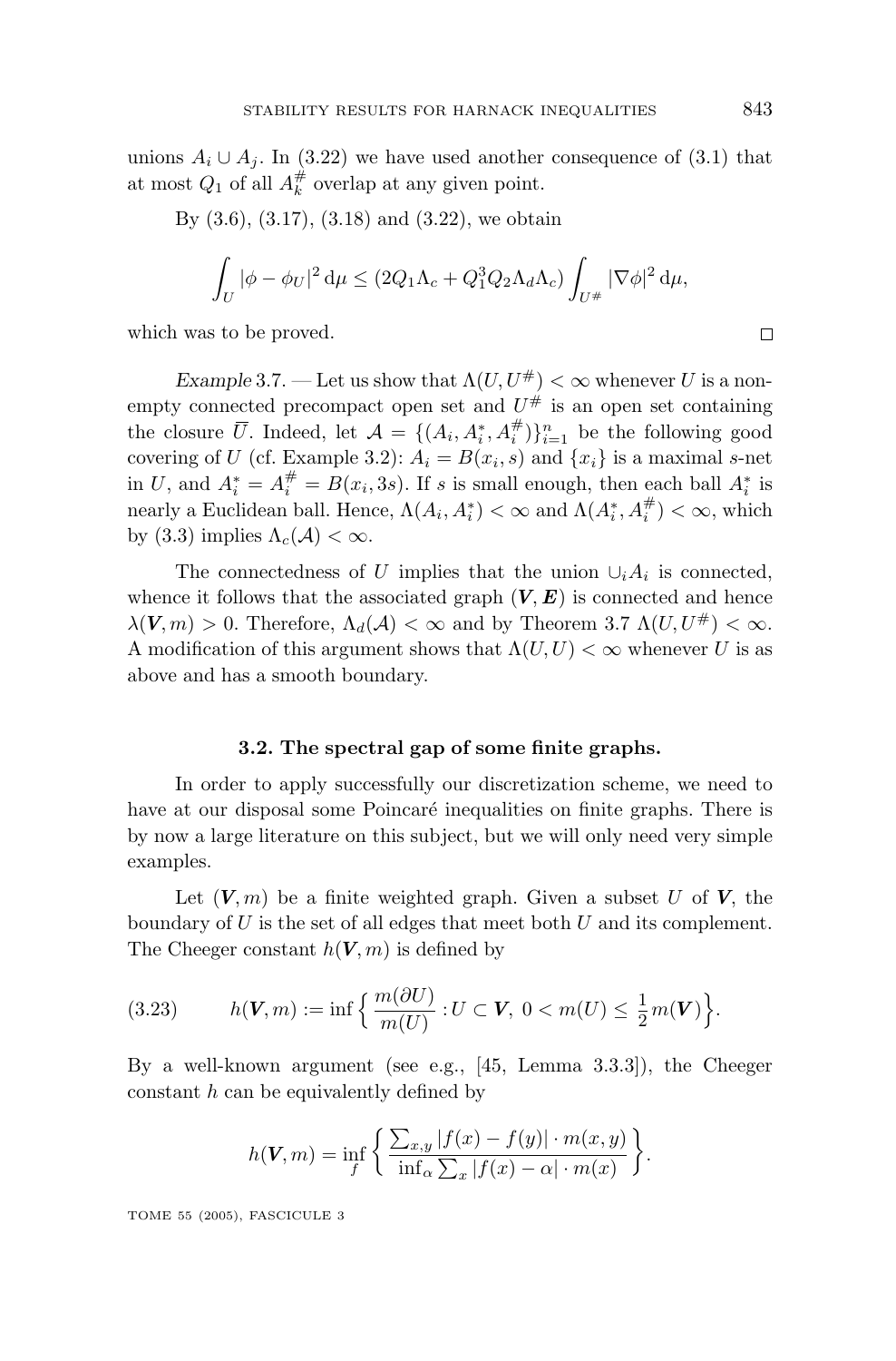Moreover, the two constants  $h(V, m)$  and  $\lambda(V, m)$  (see (3.8)) compare as follows

(3.24) 
$$
\frac{h^2(\mathbf{V}, m)}{8m_0} \leq \lambda(\mathbf{V}, m) \leq h(\mathbf{V}, m)
$$

where

$$
m_0 := \max_{x \in V} \left\{ \frac{1}{m(x)} \sum_{y \in V} m(x, y) \right\}.
$$

The lower bound is a generalization of the Cheeger inequality (see e.g., [45,] Lemma 3.3.7], [10]).

The notion of a weighted graph contains finite reversible Markov chains as the particular case where the measure  $m(x)$  on vertices be related to the measure  $m(x, y)$  on edges by  $m(x) = \sum_{y \in V} m(x, y)$ . However, in our examples, weighted graphs will not be associated with reversible Markov chains. Typically we will first be given the measure  $m(x)$  on vertices and then define the measure  $m(x, y)$  on edges by

(3.25) 
$$
m(x, y) = \max\{m(x), m(y)\}\
$$

as in (3.11). The following simple examples will be used in this paper.

*Example* 3.9. — Let  $m : \mathbb{N} \to (0, +\infty)$  be a function such that there exist two constants  $c_0, \eta_0 > 0$  for which

(3.26) 
$$
\begin{cases} c_0 m(k) \le m(k+1) \le c_0^{-1} m(k), & \text{for any } k, \\ m(\ell) \ge c_0 (1 + \eta_0)^{\ell - k} m(k), & \text{for all } \ell \ge k, \end{cases}
$$

(in other words,  $m(k)$  is an exponentially growing function). Consider the weighted graph  $(V, m)$  with the vertex set  $V = \{0, 1, \ldots, n\}$ , the edge set

(3.27) 
$$
\bm{E} = \{(i, j) \in \bm{V} \times \bm{V} : |i - j| \leq 1\},\
$$

and define the measure on edges by (3.25).

We claim that there exists a constant  $c = c(c_0, \eta_0) > 0$  such that

$$
\lambda(\boldsymbol{V},m)\geq c
$$

(observe that this estimate does not depend on *n*). Indeed, by (3.24) it suffices to show that there exists a constant  $C > 0$  independent of *n* such that

$$
(3.28)\qquad \qquad m(U) \leq Cm(\partial U)
$$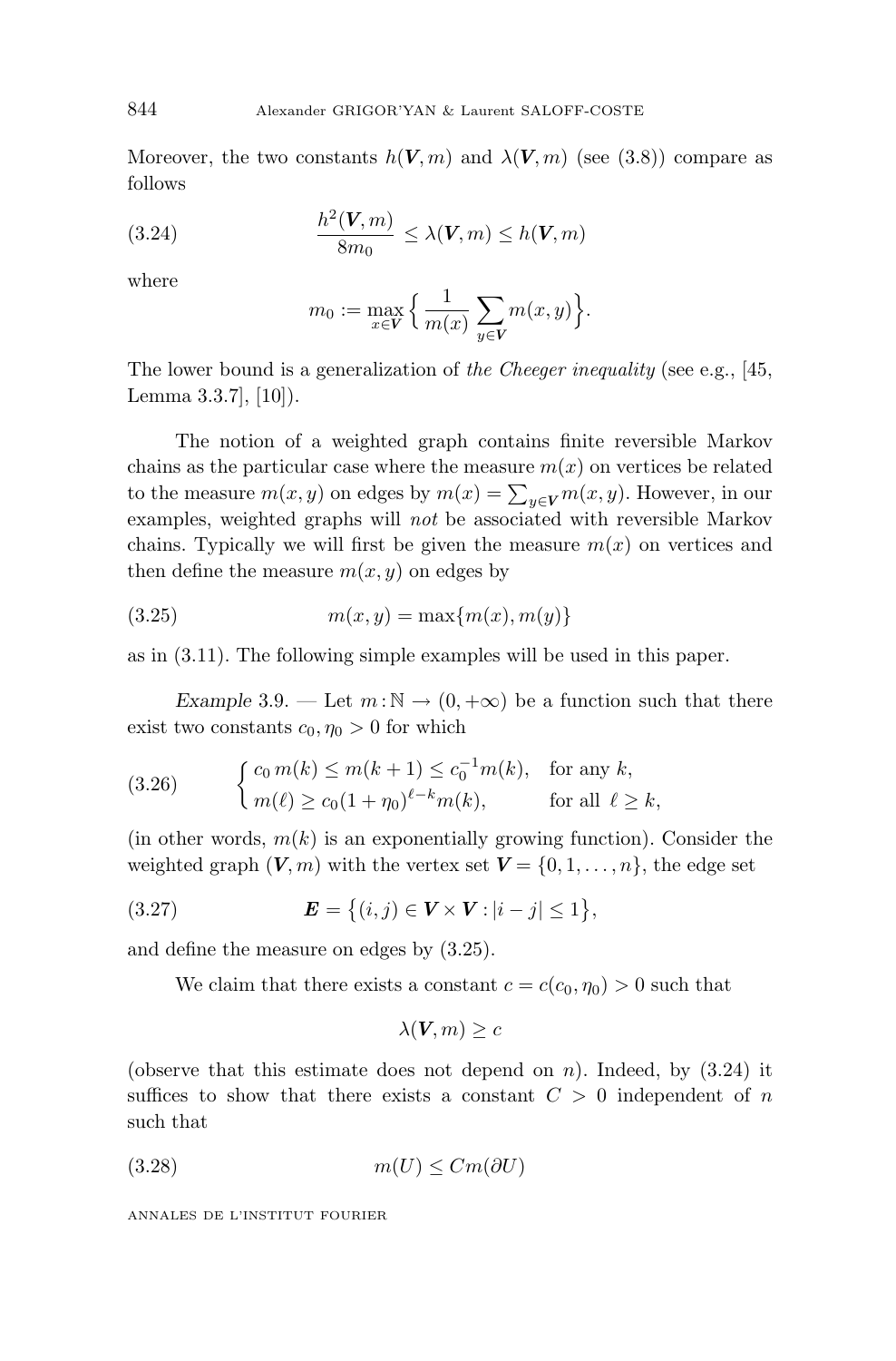for any set  $U \subset V$  such that  $m(U) \leq \frac{1}{2}m(V)$ . Now, (3.26) implies for any  $\ell \in \mathbb{N}$ 

$$
(3.29) \qquad m([0,\ell]) = \sum_{i=0}^{\ell} m(i) \le \frac{1}{c_0} \left( \sum_{i=0}^{\ell} (1+\eta_0)^{-(\ell-i)} \right) m(\ell) \le Cm(\ell)
$$

where  $C := c_0^{-1} \eta_0^{-1} (1 + \eta_0)$ . Setting

$$
\ell := \max\{i \in \mathbf{V} : (i, i + 1) \in \partial U\}
$$

and noticing that either *U* or  $V \setminus U$  is contained in [0,  $\ell$ ], we obtain by (3.29)

$$
m(U) \le \min(m(U), m(V \setminus U)) \le m([0, \ell])
$$
  

$$
\le Cm(\ell) \le Cm(\ell, \ell + 1) \le Cm(\partial U).
$$

*Example* 3.10. — Set  $V = \{0, \dots, n\}$  and let  $m: V \to (0, +\infty)$  be a function such that, for some constant  $c_0 > 0$  and for any  $k = 0, 1, \ldots, n-1$ ,

(3.30) 
$$
c_0 m(k) \le m(k+1) \le c_0^{-1} m(k).
$$

Assume further that *m* is a function with at most one local maximum, that is there exists  $k_0 \in \{0, 1, \ldots, n\}$  such that

(3.31) 
$$
\begin{cases} m(k) \le m(k+1), & \text{if } k < k_0, \\ m(k) \ge m(k+1), & \text{if } k \ge k_0. \end{cases}
$$

If  $k_0 = 0$ , then the function  $m(k)$  is decreasing on *V*, if  $k = n$ , then  $m(k)$ is increasing, and if  $0 < k_0 < n$ , then  $m(k)$  is increasing on  $[0, k_0]$  and decreasing on  $[k_0, n]$ .

Consider the weighted graph  $(V, m)$  with the edge set defined by  $(3.27)$ and the measure on edges defined by (3.25). It was proved in [13, Proposition 6.3] that

$$
\lambda(\boldsymbol{V},m) \geq \frac{c_0}{2(n+1)^2},
$$

which gives a very general Poincaré inequality for unimodal distribution.

*Remark* 3.11. — Note that instead of (3.31) it suffices to assume that  $m \approx \tilde{m}$  where  $\tilde{m}$  satisfies (3.31).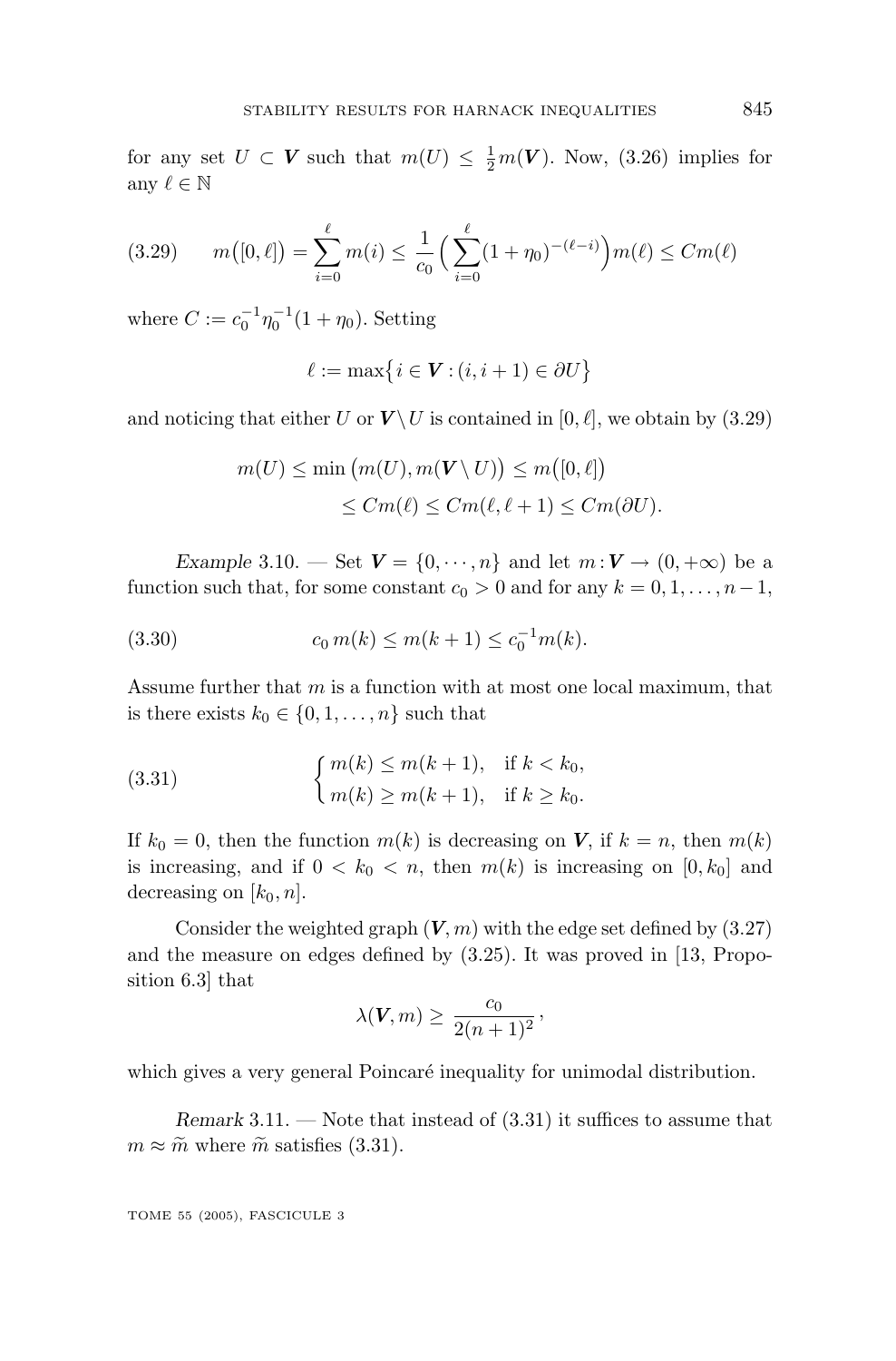# **3.3. Two typical examples.**

This section illustrates the results of Sections 3.1 and 3.2 by proving some Poincaré inequalities on two simple classes of weighted manifolds.

*Example* 3.12. — Consider  $\mathbb{R}^N$  equipped with the Euclidean metric and the measure

(3.32) 
$$
d\mu_{\alpha}(x) = (1+|x|^2)^{\alpha/2} dx,
$$

where  $\alpha \in \mathbb{R}$ . Let us show that the family of all balls centered at the origin *o* satisfies the Poincaré inequality (PI) with parameter  $\delta = 1$  (see Definition 2.6). For  $r > 1$ , let *n* be the non-negative integer such that *r* ∈ [2<sup>*n*</sup>, 2<sup>*n*+1</sup>). Set *U* = *B*(*o, r*),  $\rho_i = 2^{i-n}r$  for  $0 \le i \le n$ . Consider the good covering  $\mathcal{A} = \{(A_i, A_i^*, A_i^*)\}_{i=0}^n$  of *U* in *U* defined by

(3.33) 
$$
\begin{cases} A_0 = A_0^* = A_0^\# = B(o, \rho_0), \\ A_i = B(o, \rho_i) \setminus B(o, \rho_{i-1}), & 1 \le i \le n, \\ A_i^* = A_i^\# = A_{i-1} \cup A_i, & 1 \le i \le n. \end{cases}
$$

Clearly, all the conditions of Definition 3.1 are satisfied with constants  $Q_1, Q_2$  independent of *n*. Since in each  $A_i$  the function  $(1 + |x|^2)^{\alpha/2}$  is comparable to a constant, the continuous Poincaré constant  $\Lambda_c(\mathcal{A})$  is of the same order as the one for the Lebesgue measure, that is  $\Lambda_c(\mathcal{A}) \approx r^2$ . The weighted graph  $(V, m)$  of the covering A (see Definition 3.5) has the vertex set  $V = \{0, 1, \ldots, n\}$  and the edge set  $(3.27)$ . The weight  $m(i)$  is defined by (3.10), which implies that

$$
m(i) = \mu_{\alpha}(A_i) \approx 2^{i(\alpha + N)}.
$$

Under the assumption  $\alpha > -N$ , the graph  $(V, m)$  satisfies all the conditions of Example 3.9 and hence

$$
\Lambda_d(\mathcal{A}) = \frac{1}{\lambda(\mathbf{V}, m)} \leq C,
$$

where the constant *C* does not depend on *n*. By Theorem 3.7 we conclude that  $\Lambda(U, U) \leq C r^2$ , which yields (PI) for the central balls.

*Remark* 3.13. — In fact, the inequality  $\Lambda(U, U) \leq C r^2$  holds for all real  $\alpha$  but the proof in the case  $\alpha \leq -N$  requires a certain refinement of Theorem 3.7 that will be developed elsewhere.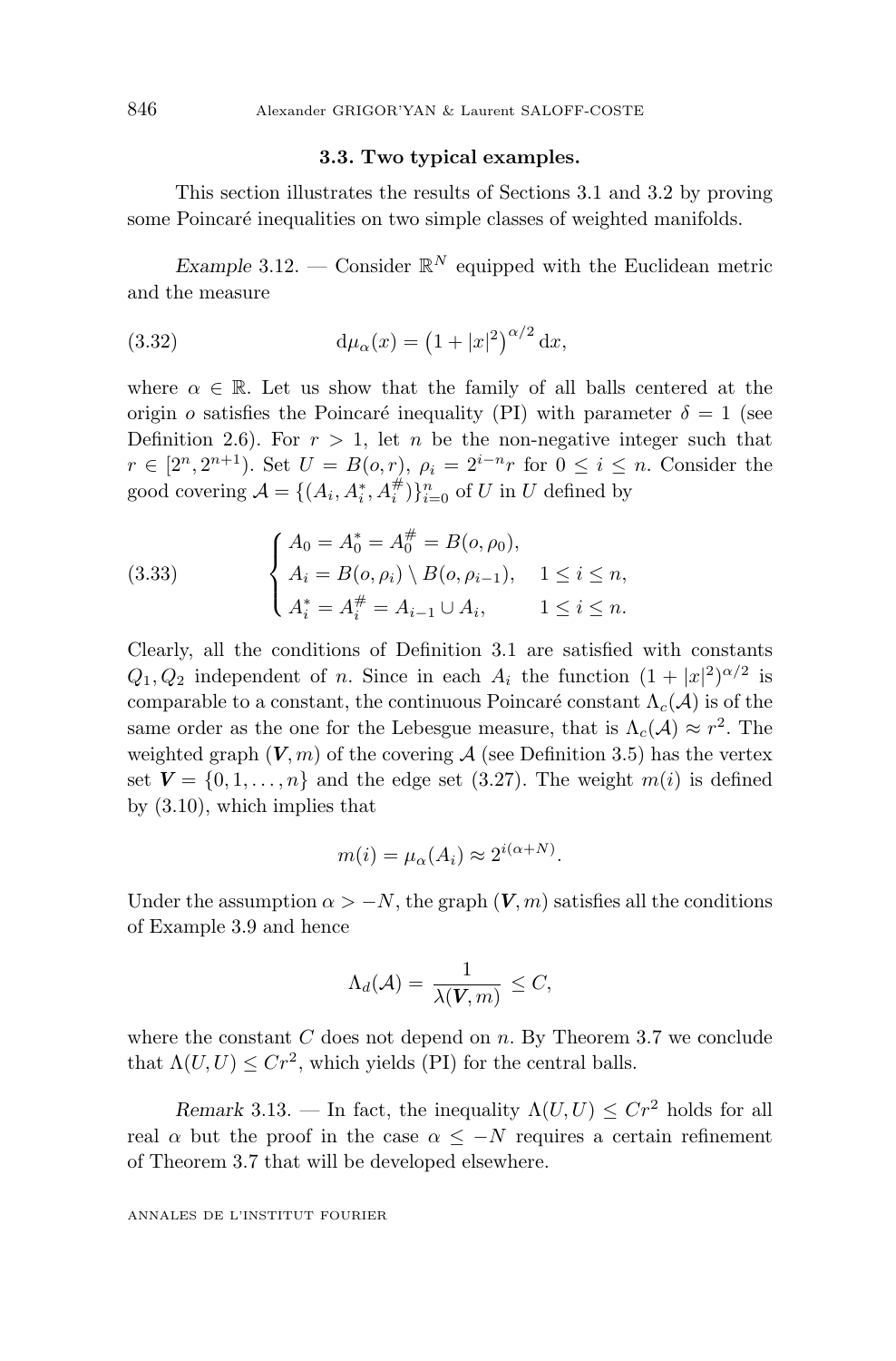*Example* 3.14. — Let  $M_{\psi}$  be a model manifold, that is  $\mathbb{R}^{N}$  with a complete Riemannian metric  $ds^2$  given in polar coordinates  $(r, \theta)$  by  $ds^{2} = dr^{2} + \psi(r)^{2} d\theta^{2}$ . This class of examples is considered in more detail in Section 4.4. Here, we study Poincaré inequalities on central balls in  $M_{\psi}$ , in the special case

$$
\psi(r) \approx r^{\alpha} \quad \text{for all } r > 1.
$$

Let us set  $\lambda_{\psi}(r) := \lambda(B(o, r))$  where *o* is the origin, and show that for any real  $\alpha$  and all  $r > 1$ 

(3.34) 
$$
\lambda_{\psi}(r) \approx r^{-2\max\{\alpha,1\}}.
$$

First consider the case  $\alpha > -1/(N-1)$ . Fix  $r > 1$  and let *n* be an integer such that such that  $r \in [2^n, 2^{n+1})$ . Setting  $U = B(o, r)$ , we obtain a good covering  $\mathcal{A} = \{(A_i, A_i^*, A_i^*)\}_{i=0}^n$  of  $U = B(o, r)$  in *U* by using the same notation as in (3.33).

Observe that each  $A_i$ ,  $i > 0$ , is essentially a piece of a flat cylinder of height  $2^i$  and radius  $2^{\alpha i}$ , which implies

(3.35) 
$$
\Lambda_c(\mathcal{A}) \leq C_\alpha \max\{r^2, r^{2\alpha}\}.
$$

The associated graph  $(V, m)$  has the vertex set  $V = \{0, 1, \ldots, n\}$ , edge set (3.27), and the weight *m*

$$
m(i) = \mu(A_i) \approx 2^{(1+\alpha(N-1))i}.
$$

Using Example 3.9 and the fact that  $1 + \alpha(N - 1) > 0$ , one checks that  $\Lambda_d(\mathcal{A}) \leq C_\alpha$ . This, together with (3.35) and Theorem 3.7, yields  $\Lambda(U, U) \leq C_{N, \alpha} \max\{r^2, r^{2\alpha}\}\$ , which gives the lower bound in (3.34). Tests functions easily yield a matching upper bound.

Consider now the case  $\alpha \leq -1/(N-1)$ . We will use a different good covering of  $B(o,r)$  that in fact works for all  $\alpha \leq \frac{1}{3}$ . Fix a constant  $c_r$  and define a sequence  $\{\rho_i\}_{i>1}$  by

$$
\rho_i := c_r \sum_{k=1}^i k^{1/2} \approx c_r i^{3/2}.
$$

Let *n* be the integer such that

$$
\sum_{k=1}^{n-1} k^{1/2} < r \le \sum_{k=1}^n k^{1/2},
$$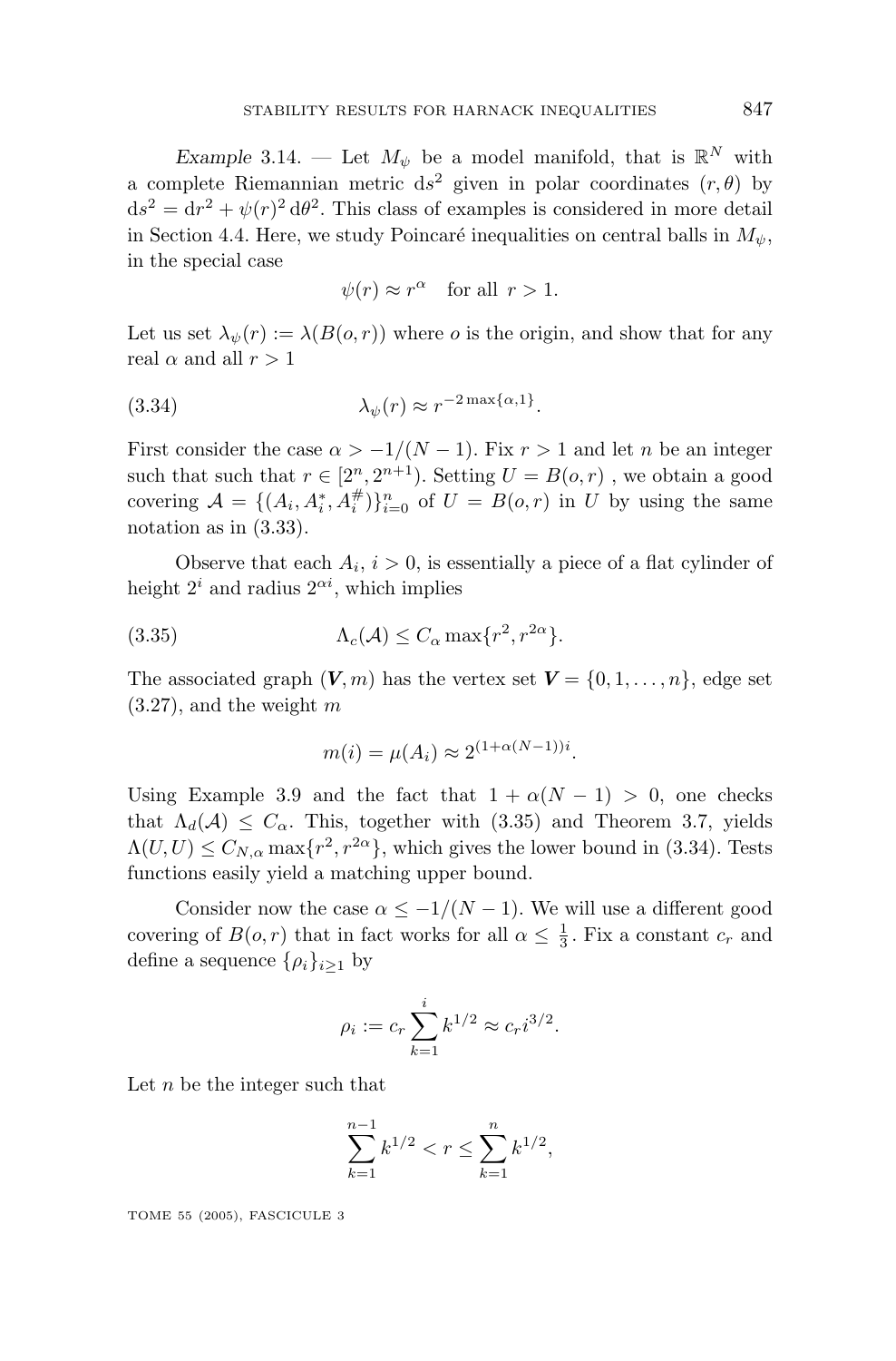and choose  $c_r$  so that  $\rho_n = r$ . Obviously  $c_r \approx 1$ . Define a good covering  $\mathcal{A} = \{ (A_i, A_i^*, A_i^{\#}) \}_{i=1}^n$  of  $B(o, r)$  in itself by

$$
A_1 = A_1^* = A_1^{\#} = B(o, \rho_1),
$$
  
\n
$$
A_i = B(o, \rho_i) \setminus B(o, \rho_{i-1}), \quad 1 < i \le n,
$$
  
\n
$$
A_i^* = A_i^{\#} = A_{i-1} \cup A_i, \qquad 1 < i \le n.
$$

Note that for this covering  $Q_1 \leq 4$ ,  $Q_2 \leq 6^N$ . The associated graph  $(V, m)$ has the vertex set  $V = \{1, \ldots, n\}$ , edge set (3.27), and the weight *m* 

$$
m(i) = \mu(A_i) \approx i^{1/2} \times (i^{3\alpha/2})^{N-1} \approx i^{[1+3\alpha(N-1)]/2}.
$$

We claim that

$$
\Lambda_c(\mathcal{A}) \le Cn \quad \text{and} \quad \Lambda_d(\mathcal{A}) \le Cn^2,
$$

for some constant  $C = C_{N,\alpha}$ . The bound on  $\Lambda_c(\mathcal{A})$  comes from the fact that the sets  $A_i$ ,  $A_i^*$  are essentially cylinders of height  $i^{1/2}$  and radius  $i^{3\alpha/2}$ , which implies that, as long as  $\alpha \leq \frac{1}{3}$ ,

$$
\Lambda(A_i, A_i^*) \approx i \quad \text{and} \quad \Lambda(A_i^*, A_i^{\#}) \approx i.
$$

The bound on  $\Lambda_d(\mathcal{A})$  comes from Example 3.10 (cf. Remark 3.11). Hence, by Theorem 3.7 we obtain

$$
\Lambda(U, U) \le Cn^3 \approx Cr^2,
$$

whence the lower bound in (3.34) follows. Again, a matching upper bound is easily obtained by test functions.

## **4. Remote and anchored balls.**

The next definition introduces the notions of remote and anchored balls with respect to a closed set.

DEFINITION 4.1. — Fix a parameter  $0 < \varepsilon \leq 1$  (the *remote parameter*) and a closed set  $\Gamma \subset M$  in a metric space  $(M,d)$ .

1) We say that a ball  $B(x,r)$  is *remote* to  $\Gamma$  if  $r \leq \frac{1}{2} \varepsilon d(\Gamma,x)$ .

2) We say that a ball  $B(x,r)$  is anchored to  $\Gamma$  if  $x \in \Gamma$ .

The aim of this section is to draw conclusions from hypotheses concerning remote and anchored balls.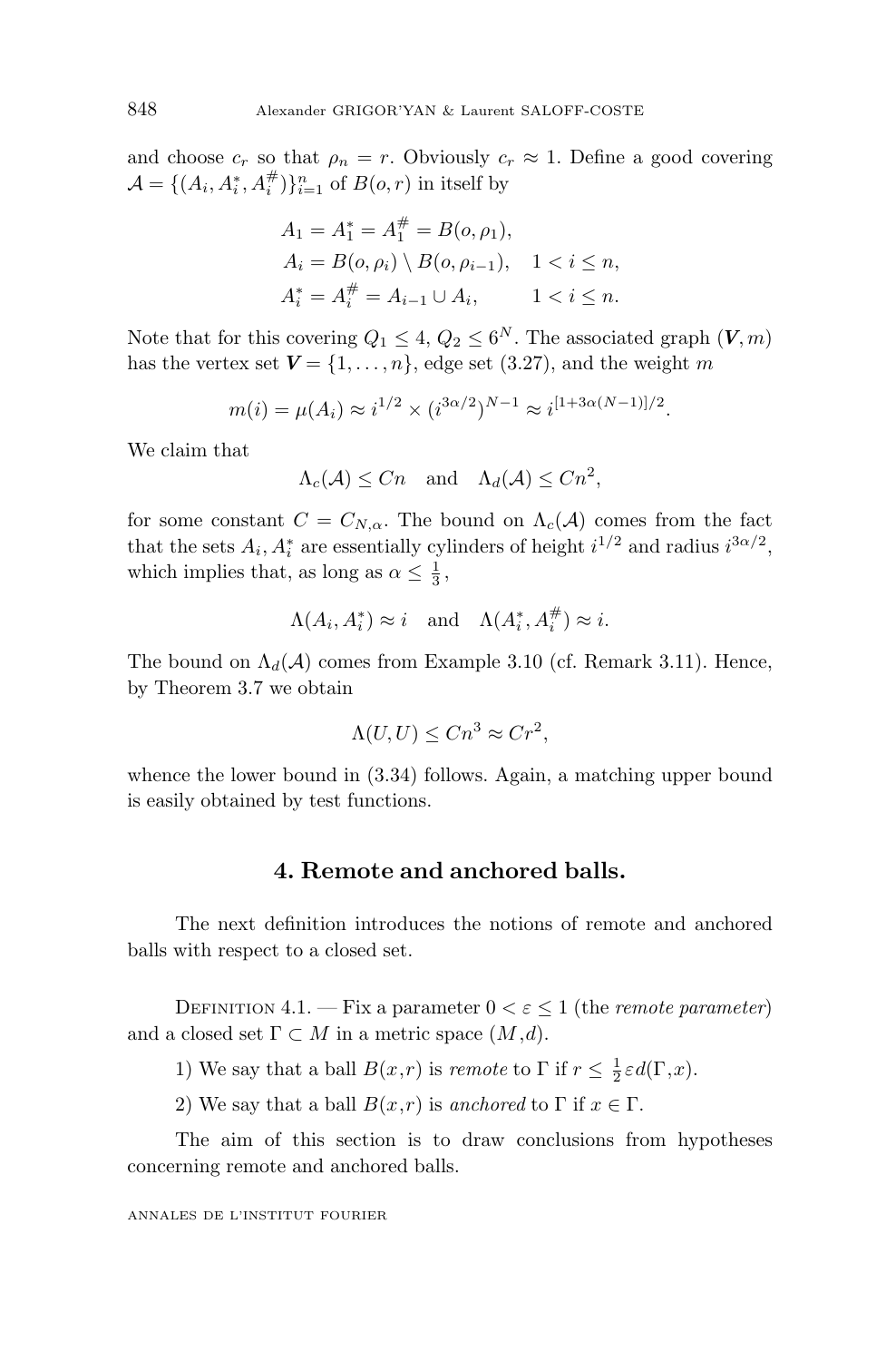#### **4.1. Poincaré inequalities.**

We start with Poincaré inequalities for which the result is straightforward.

PROPOSITION 4.2. — Let  $(M, \mu)$  be a weighted manifold and let  $\Gamma \subset M$ be a closed set. Assume that the Poincaré inequality (PI) holds for all anchored and remote balls, with parameter  $0 < \delta_0 \leq 1$  and constant  $C_P > 0$ ; *that is, for any anchored or remote ball*  $B(x,r)$ 

$$
\Lambda\big(B(x,\delta_0r),B(x,r)\big)\leq C_Pr^2.
$$

*Then* (PI) *holds for all balls with parameter*  $\delta = \varepsilon \delta_0^2/8$  *and constant*  $C_P$ ; *that is for any ball*  $B(x,r)$ 

$$
\Lambda\big(B(x,\delta r),B(x,r)\big)\leq C_{P}r^{2}.
$$

*Here*  $0 < \varepsilon \leq 1$  *is the remote parameter.* 

*Proof.* — By definition of the Poincaré constant, we need to prove that for any ball  $B(x, r)$  and all functions  $f \in C^1(B(x, r))$ 

$$
\inf_{\xi \in \mathbb{R}} \int_{B(x,\delta r)} (f - \xi)^2 d\mu \le C_P r^2 \int_{B(x,r)} |\nabla f|^2 d\mu.
$$

Consider first the case when  $\rho := d(\Gamma, x) \leq \frac{1}{4} \delta_0 r$ . Choose a point  $o \in \Gamma$ such that  $d(o, x) = \rho$ . It follows from the inequalities  $\delta < \frac{1}{4}\delta_0 < \frac{1}{2}$  that

$$
B(x, \delta r) \subset B\left(o, \frac{1}{2}\delta_0 r\right)
$$
 and  $B\left(o, \frac{1}{2}r\right) \subset B(x, r)$ 

(see Figure 4).



*Figure* 4*.* The balls  $B(o, \frac{1}{2} \delta_0 r)$  and  $B(x, \delta r)$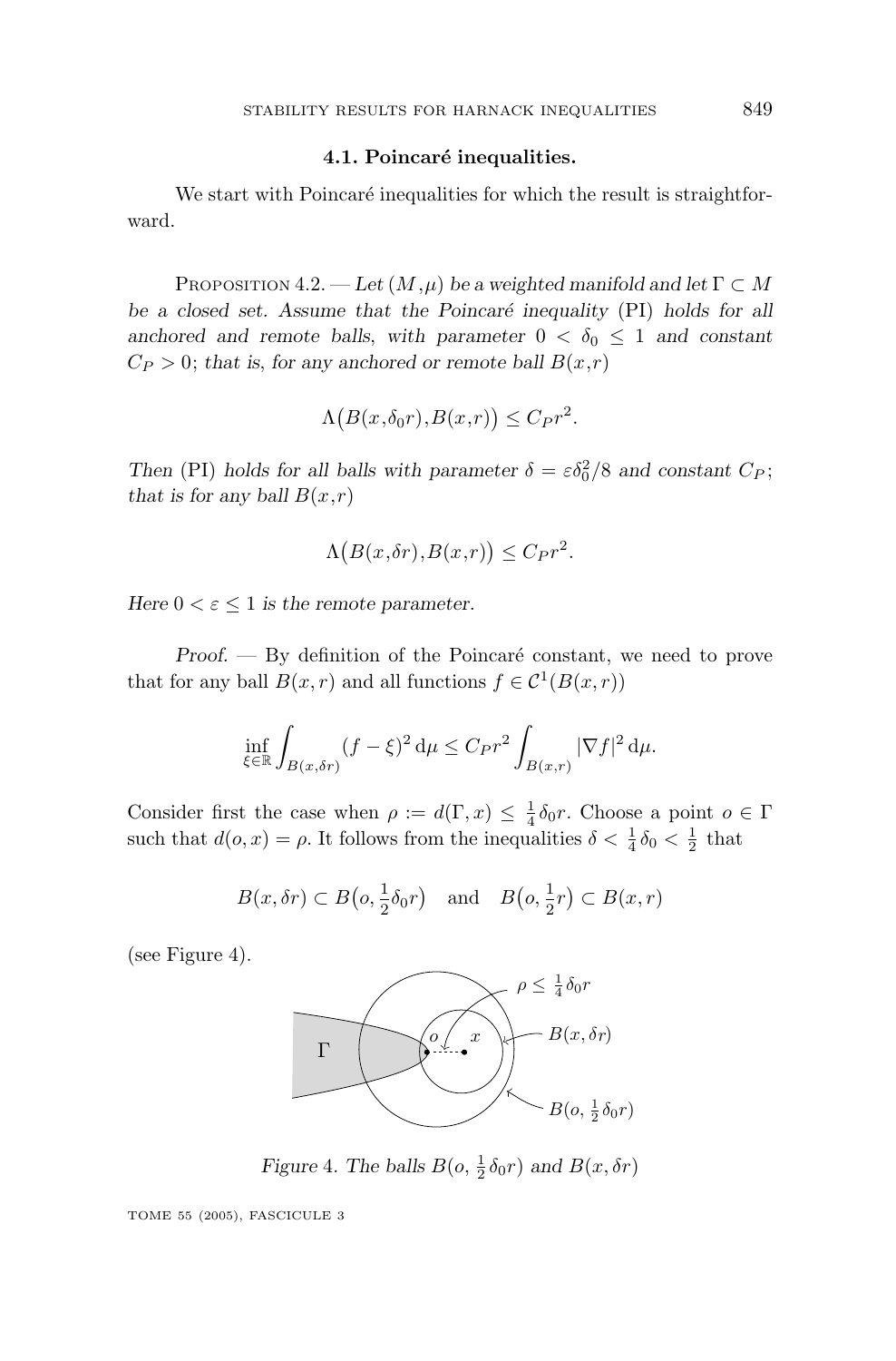Thus, applying the Poincaré inequality in the anchored ball  $B(o, \frac{1}{2}r)$ we obtain

$$
\inf_{\xi \in \mathbb{R}} \int_{B(x,\delta r)} (f - \xi)^2 d\mu \le \inf_{\xi \in \mathbb{R}} \int_{B(o, \frac{1}{2}\delta_0 r)} (f - \xi)^2 d\mu
$$
  

$$
\le C \rho r^2 \int_{B(o, \frac{1}{2}r)} |\nabla f|^2 d\mu
$$
  

$$
\le C \rho r^2 \int_{B(x,r)} |\nabla f|^2 d\mu.
$$

Consider now the case  $\rho > \frac{1}{4} \delta_0 r$ . Set  $s = \frac{1}{8} \varepsilon \delta_0 r$  and notice that  $B(x, s)$  is a remote ball (see Figure 5).



*Figure* 5*.* Remote ball  $B(x, s)$  and the ball  $B(x, \delta r) = B(x, \delta_0 s)$ 

Observing that  $\delta r = \frac{1}{8} \varepsilon \delta_0^2 r = \delta_0 s$  and  $s < r$ , and applying the Poincaré inequality in the remote ball  $B(x, s)$ , we obtain

$$
\inf_{\xi \in \mathbb{R}} \int_{B(x,\delta r)} (f - \xi)^2 d\mu = \inf_{\xi \in \mathbb{R}} \int_{B(x,\delta_0 s)} (f - \xi)^2 d\mu \n\leq C_P s^2 \int_{B(x,s)} |\nabla f|^2 d\mu \leq C_P r^2 \int_{B(x,r)} |\nabla f|^2 d\mu,
$$

which finishes the proof.

#### **4.2. The volume comparison condition.**

 $\Box$ 

The following condition which was introduced in [33] plays an important role in our analysis.

DEFINITION 4.3. — Fix a remote parameter  $0 < \varepsilon \leq 1$  and a closed set  $\Gamma \subset M$  as in Definition 4.1. We say that a weighted manifold  $(M,\mu)$ satisfies the *volume comparison* condition (VC) with respect to  $\Gamma$  if there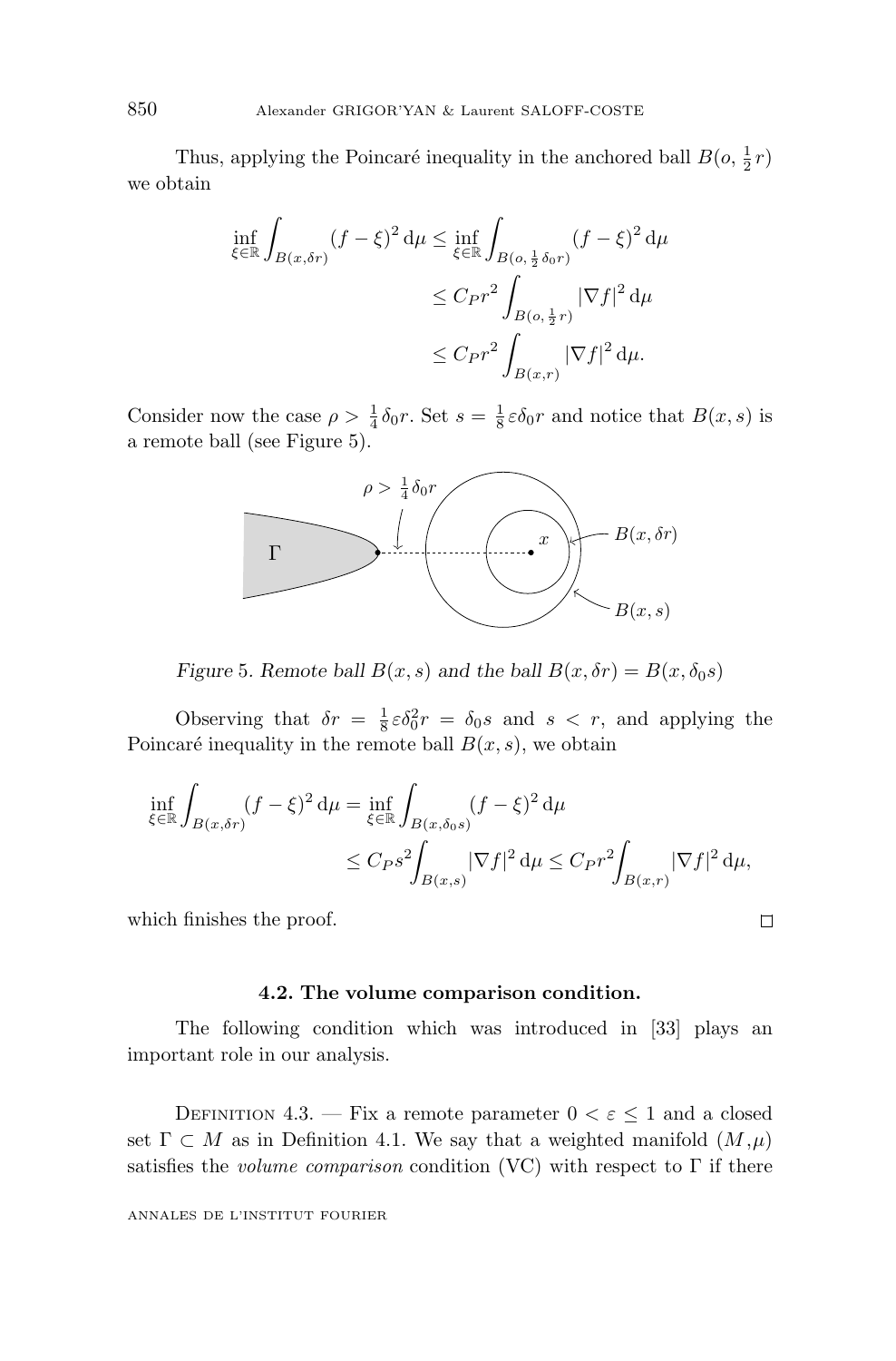exists a positive constant  $C_V$  such that, for all  $x \in M$  and  $o \in \Gamma$  with  $d(\Gamma, x) = d(o, x) = : \rho$ , we have

(4.1) 
$$
\mu\big(B(o,\rho)\big) \leq C_V \mu\big(B(x,\frac{1}{64}\varepsilon\rho)\big),
$$

Note that the ball  $B(o, \rho)$  is anchored to Γ, whereas the ball  $B(x, s)$ with  $s = \frac{1}{64} \varepsilon \rho$  is remote.

LEMMA 4.4. — If a weighted manifold  $(M,\mu)$  satisfies (VD), then it *also satisfies* (VC) with respect to any closed set  $\Gamma \subset M$  and any remote *parameter*  $0 < \varepsilon \leq 1$ *. Conversely, fix a remote parameter*  $0 < \varepsilon \leq 1$  *and a closed set*  $\Gamma \subset M$ *. If*  $(M,\mu)$  *satisfies* (VD) *for anchored and remote balls as well as condition* (VC), *then*  $(M, \mu)$  *satisfies* (VD) *for all balls.* 

*Proof*. — The first assertion follows immediately from (2.12). Let us prove the second assertion. Given a ball  $B(x, r)$  in *M*, set  $\rho = d(\Gamma, x)$  and consider three cases.

Case 1. – If  $r \leq \frac{1}{2} \varepsilon \rho$ , then the ball  $B(x,r)$  is remote and hence satisfies (VD) by hypothesis.

Case 2. — If  $r \geq 3\rho$ , then choose a point  $o \in \Gamma$  such that  $d(o, x) = \rho$ . Using (VD) for anchored balls we obtain

$$
(4.2) \qquad \mu\big(B(x,r)\big) \le \mu\big(B(o,\frac{4}{3}r)\big) \le C_D^3 \mu\big(B(o,\frac{1}{6}r)\big) \le C_D^3 \mu\big(B(x,\frac{1}{2}r)\big),
$$

that is (VD) for  $B(x, r)$ .

Case 3. — If  $\frac{1}{2} \varepsilon \rho < r < 3\rho$ , then (VD) for anchored balls implies

(4.3) 
$$
\mu(B(x,r)) \le \mu(B(o, 4\rho)) \le C_D^2 \mu(B(o, \rho))
$$

whereas by (VC)

(4.4) 
$$
\mu\big(B(o,\rho)\big) \leq C_V \mu\big(B(x,\frac{1}{64}\varepsilon\rho)\big) \leq C_V \mu\big(B(x,\frac{1}{2}r)\big),
$$

whence (VD) for  $B(x, r)$  follows.

The following result shows that, given the volumes of anchored and remote balls, one can estimate the volume of any ball.

TOME 55 (2005), FASCICULE 3

□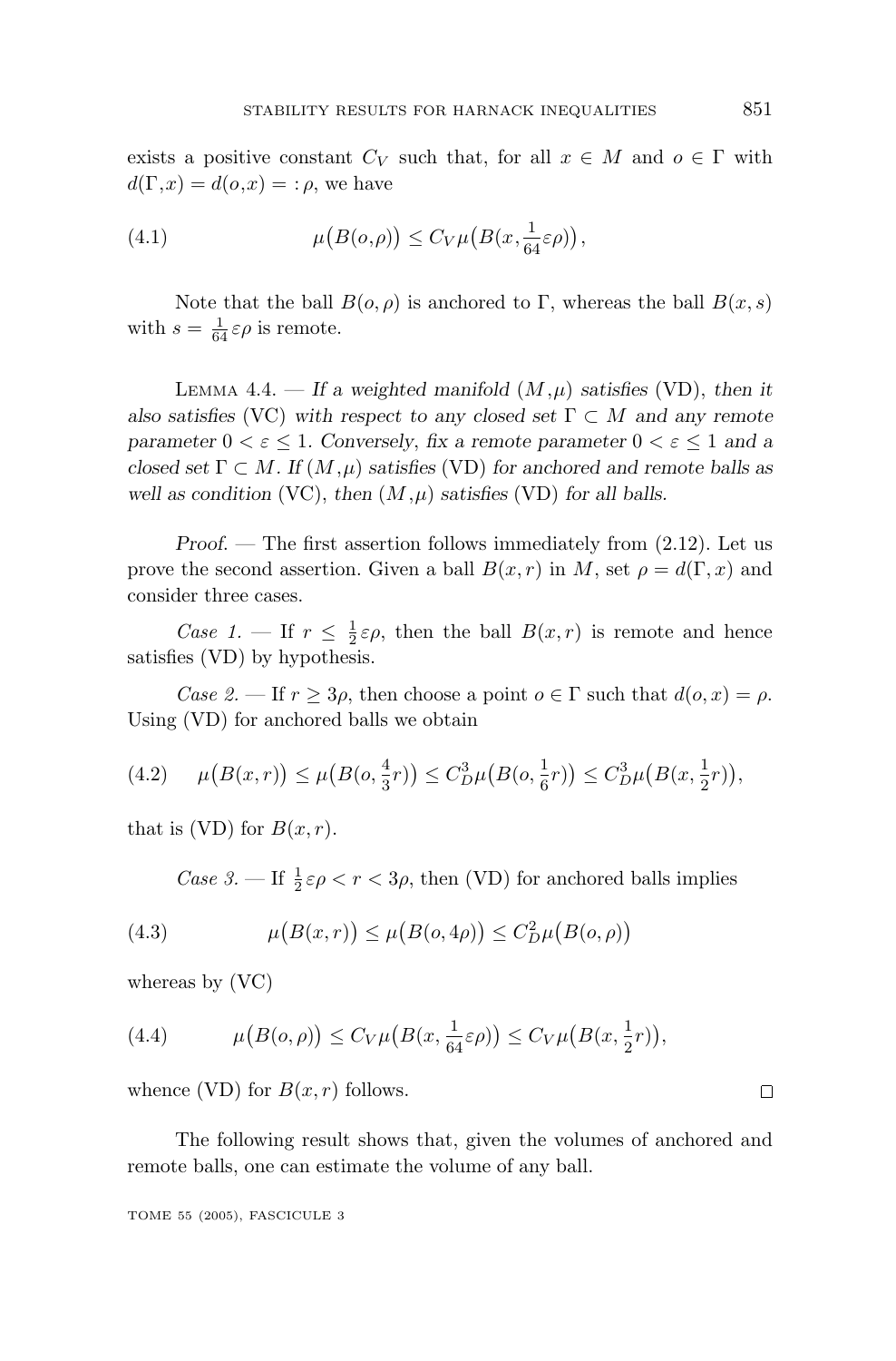COROLLARY 4.5. — *Fix a remote parameter*  $0 < \varepsilon < 1$  *and a closed set*  $\Gamma \subset M$ *. If*  $(M,\mu)$  *satisfies* (VD) *for anchored and remote balls and also* (VC), then for any non-remote ball  $B(x,r)$  in M we have

(4.5) 
$$
\mu(B(x,r)) \approx \mu(B(o,r)),
$$

*where o is a point in*  $\Gamma$  *such that*  $d(o, x) = d(\Gamma, x)$ *.* 

*Proof*. — In Case 2 of the previous proof, we have (4.2) which together with (VD) for anchored balls yields  $\mu(B(x,r)) \approx \mu(B(o,r))$ .

In Case 3 of the previous proof, (4.3) and (4.4) imply  $\mu(B(x,r)) \approx$  $\mu(B(o, \rho)) \approx \mu(B(o, r)).$  $\Box$ 

DEFINITION 4.6. — Let us say that a point  $o \in \Gamma$  of a closed set  $\Gamma \subset M$ is accessible if for any  $r > 0$  there is  $x \in M$  such that  $d(\Gamma, x) = d(o, x) = r$ . We say that  $\Gamma$  is *fully accessible* if  $\Gamma$  is closed and any point  $o \in \Gamma$  is accessible.

For example, if  $(M, d)$  is complete and non-compact length space, then any set  $\Gamma$  that consists of a single point is fully accessible. Another example of a fully accessible set is a linear submanifold in  $\mathbb{R}^N$  of a positive codimension.

PROPOSITION 4.7. — *Fix a remote parameter*  $0 < \varepsilon \le 1$  *and a fully accessible set*  $\Gamma \subset M$ *. Assume that*  $(M,\mu)$  *satisfies* (VD) *for remote balls* and (VC). Then  $(M, \mu)$  *satisfies* (VD) *for all balls.* 

*Remark* 4.8. — The difference between this statement and the second part of Lemma 4.4 is that (VD) is no longer assumed for anchored balls but instead we require that  $\Gamma$  is fully accessible. Without the latter condition, the volume doubling may fail for balls deeply inside Γ.

*Proof*. — By Lemma 4.4, it suffices to prove (VD) for anchored balls, that is for all  $r > 0$  and any  $o \in \Gamma$ 

(4.6) 
$$
\mu(B(o,r)) \le C\mu(B(o,\frac{1}{2}r)).
$$

Let  $0 < \varepsilon \leq 1$  be the remote parameter. Observe that for all  $0 < s \leq \frac{1}{64} \varepsilon r$ and for any  $x \in \Gamma' := \{d(., \Gamma) \geq \frac{1}{8}r\}$  the ball  $B(x, 4s)$  is remote to  $\Gamma$ . Applying hypothesis (VD) for remote balls we obtain, for all *s* as above and for any two intersecting balls  $B(x', s)$ ,  $B(x'', s)$  centered in  $\Gamma'$ ,

(4.7) 
$$
\mu(B(x', s)) \leq \mu(B(x'', 4s)) \leq C_D^2 \mu(B(x'', s)).
$$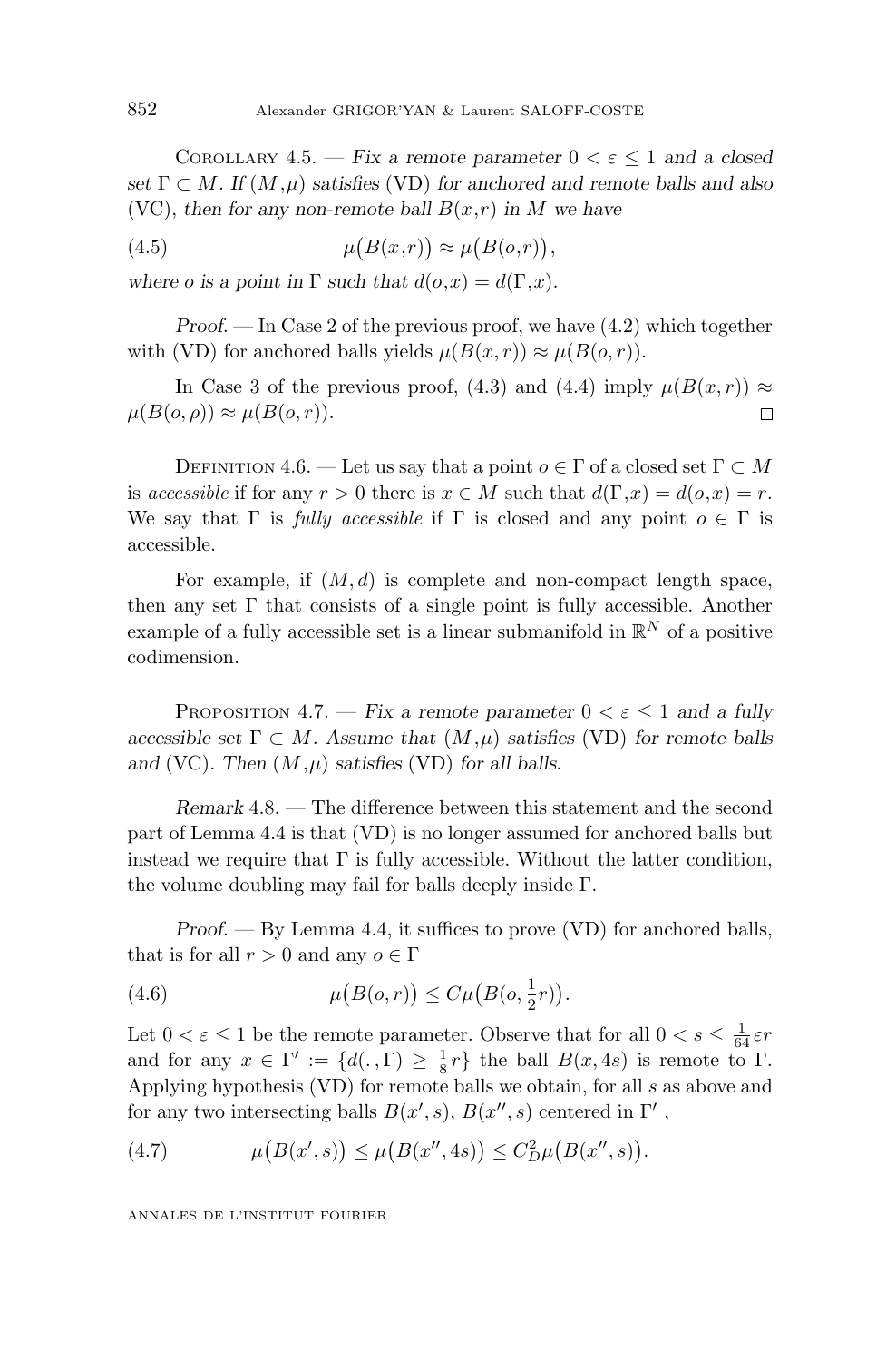Since  $\Gamma$  is fully accessible, for any  $o \in \Gamma$  and  $r > 0$  there exists a point  $x \in M$  such that  $d(\Gamma, x) = d(o, x) = r$ . By hypothesis  $(VC)$ , we have

$$
\mu\big(B(o,r)\big) \leq C_V \mu\big(B(x,\frac{1}{64}\varepsilon r)\big).
$$

Let  $\gamma$  be a shortest line joining *o* to *x* and let *y* be the point on  $\gamma$  at distance  $\frac{1}{4}r$  from *o*. Since  $B(y, \frac{1}{4}r) \subset B(o, \frac{1}{2}r)$ , (4.6) will be proved if we show that

 $(4.8)$  $(B(x, \frac{1}{64}\varepsilon r)) \leq C\mu(B(y, \frac{1}{4}r)).$ 



*Figure* 6*.* Comparisons of  $\mu(B(x, \frac{1}{64} \varepsilon r))$  and  $\mu(B(y, \frac{1}{4}r))$ 

Indeed, covering the segment of  $\gamma$  from *y* to *x* by at most  $64\varepsilon^{-1}$  remote balls of radius  $s = \frac{1}{64} \varepsilon r$  each (see Figure 6) and applying (4.7) for any pair of consecutive balls (note that their centers are in  $\Gamma'$ ) we obtain (4.8).  $\Box$ 

# **4.3. Radial power weights on** R*<sup>N</sup>* **.**

This section illustrates the use of remote and anchored balls for a simple class of examples. Consider the weighted manifold  $(\mathbb{R}^N, \mu_\alpha)$ where  $\mathbb{R}^N$  is equipped with its Euclidean metric and the measure  $\mu_\alpha$  is defined by (3.32), i.e.,  $d\mu_{\alpha}(x) = (1 + |x|^2)^{\alpha/2} dx$  where  $\alpha \in \mathbb{R}$ . Set  $\Gamma = \{o\}$ where *o* is the origin in  $\mathbb{R}^N$  and fix a remote parameter  $0 < \varepsilon < 1$ . Observe that  $(1+|x|^2)^{\alpha/2}$  is comparable to a constant on any given remote ball. Hence, for remote balls in  $(\mathbb{R}^N, \mu_\alpha)$ , the Poincaré inequality (PI) follows from that for the Euclidean metric. For anchored balls, (PI) follows from Example 3.12 provided  $\alpha > -N$ . Hence, by Proposition 4.2, the space  $(\mathbb{R}^N, \mu_\alpha^N)$  satisfies (PI) on all balls, for any  $\alpha > -N$  (in fact, as follows from Remark 3.13,  $(\mathbb{R}^N, \mu_\alpha^N)$  satisfies (PI) for *all* real  $\alpha$  but we will not use this).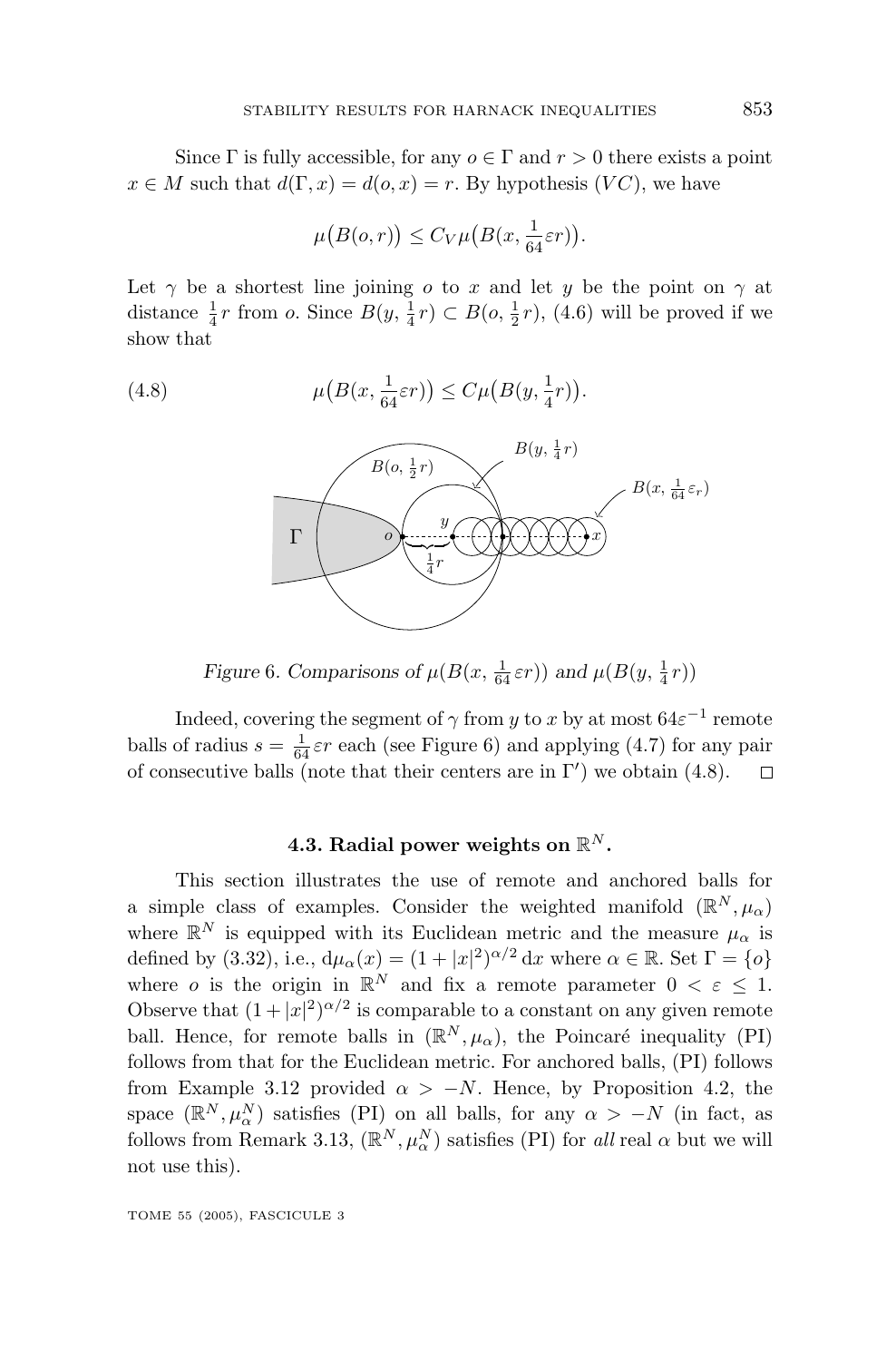Similarly, the family of remote balls in  $(\mathbb{R}^N, \mu_\alpha)$  satisfy (VD). Moreover, for any remote ball  $B(x, r)$ , we have

$$
V(x,r) := \mu_{\alpha}\big(B(x,r)\big) \approx r^N(1+\rho^{\alpha}),
$$

where  $\rho := d(\Gamma, x)$ . If  $B(o, r)$  is an anchored ball, then a simple computation shows that

(4.9) 
$$
V(o,r) \approx \begin{cases} r^N & \text{if } r \le 1, \\ r^{N+\alpha} & \text{if } r \ge 1 \text{ and } \alpha > -N, \\ \log(1+r) & \text{if } r \ge 1 \text{ and } \alpha = -N, \\ 1 & \text{if } r \ge 1 \text{ and } \alpha < -N. \end{cases}
$$

Therefore, condition (VC) holds true if and only if  $\alpha > -N$ . By Proposition 4.7,  $(\mathbb{R}^N, \mu_\alpha)$  satisfies (VD) for all balls if and only if  $\alpha > -N$ . Thus  $(\mathbb{R}^N, \mu_\alpha)$  satisfy (PI) and (VD) if and only if  $\alpha > -N$ . This and Theorem 2.7 yields the following result.

PROPOSITION 4.9. — *The weighted manifold*  $(\mathbb{R}^N, \mu_\alpha)$  *satisfies* (VD), (PI) and (PHI) *if and only if*  $\alpha > -N$ *.* 

Consider the differential operator

$$
L_{\alpha} := \left(1 + |x|^2\right)^{-\alpha/2} \sum_{i=1}^N \frac{\partial}{\partial x_i} \left( (1 + |x|^2)^{\alpha/2} \frac{\partial}{\partial x_i} \right) = \Delta + \frac{\alpha x \cdot \nabla}{1 + |x|^2},
$$

which by (2.1) is the Laplacian of the weighted manifold  $(\mathbb{R}^N, \mu_\alpha)$ . By Proposition 4.9, (PHI) holds for  $L_{\alpha}$  if and only if  $\alpha > -N$ . For such  $\alpha$ , Corollary 4.5 and (4.9) give that, for any ball  $B(x, r)$ ,

$$
\mu_{\alpha}\big(B(x,r)\big)\approx r^N\big(1+r+|x|\big)^{\alpha}.
$$

By Theorem 2.7, the heat kernel  $p_{\alpha}(t, x, y)$  of  $L_{\alpha}$  satisfies the estimate

(4.10) 
$$
p_{\alpha}(t, x, y) \approx \frac{e^{-c|x-y|^2/t}}{t^{N/2}(1+\sqrt{t}+|x|)^{\alpha}(1+\sqrt{t}+|y|)^{\alpha}},
$$

where the constant  $c > 0$  may take different values in the upper and lower bounds.

Consider now a matrix valued measurable function  $x \mapsto (a_{ij}(x))$ defined on  $\mathbb{R}^N$ . Assume that  $(a_{ij})$  is symmetric and uniformly elliptic, that is, all its eigenvalues are contained in  $[\lambda^{-1}, \lambda]$ , for some  $\lambda \geq 1$ . Then,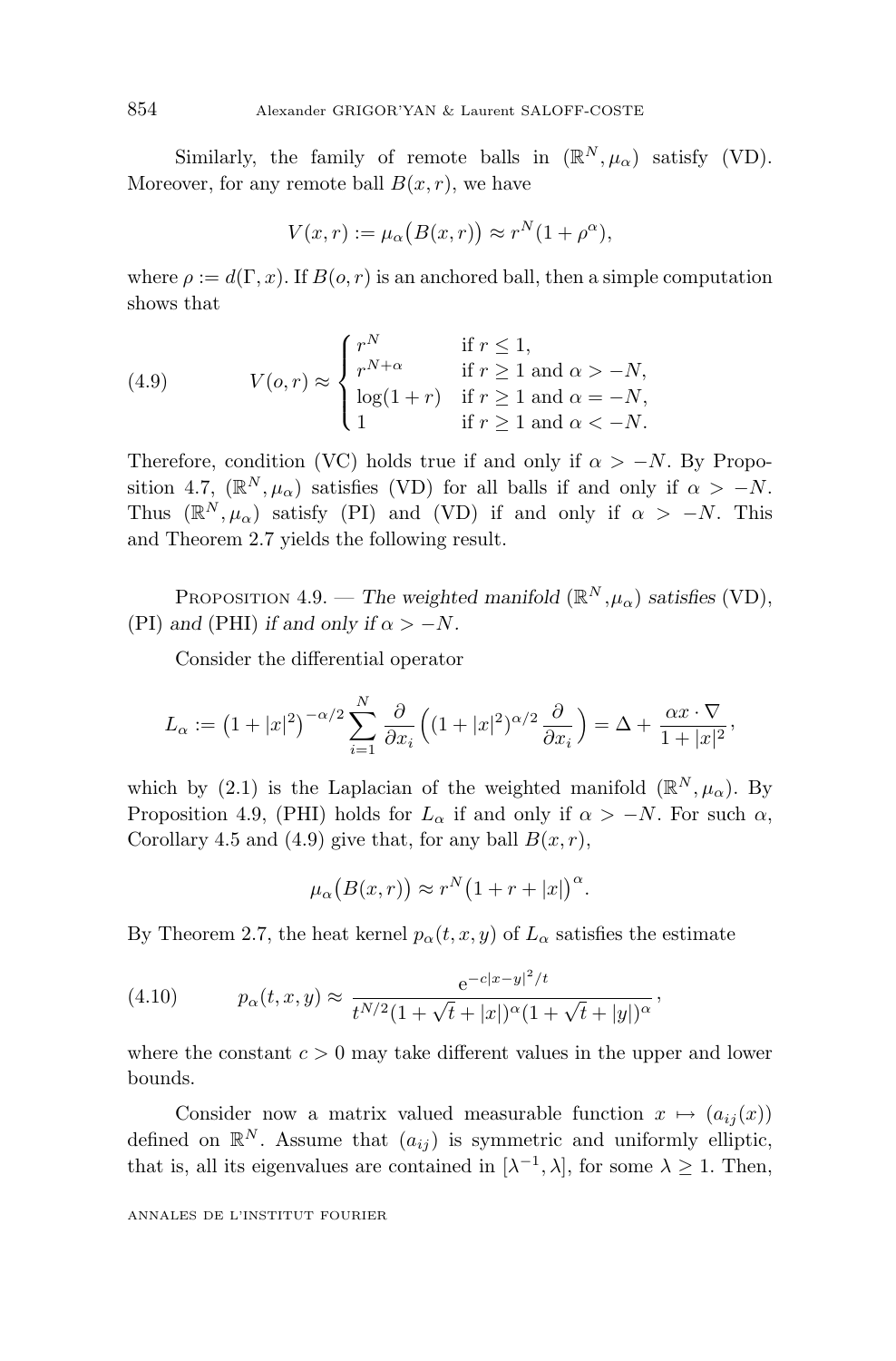by Proposition 4.9 and the stability results of [SalHar,SalSurv] in the spirit of Theorem 2.7, it follows that the parabolic Harnack inequality (PHI) and the heat kernel bound (4.10) hold true for the operator

$$
(1+|x|^2)^{-\alpha/2} \sum_{i,j=1}^N \frac{\partial}{\partial x_i} \left( \left(1+|x|^2\right)^{\alpha/2} a_{ij}(x) \frac{\partial}{\partial x_j} \right).
$$

#### **4.4. Model manifolds.**

This section develops in detail the case of model manifolds. Here, by a model manifold we mean  $\mathbb{R}^N$  equipped with the Riemannian metric given in polar coordinates  $(r, \theta) \in (0, +\infty) \times \mathbb{S}^{N-1}$  by

(4.11) 
$$
ds^{2} = dr^{2} + \psi(r)^{2} d\theta^{2},
$$

where  $d\theta^2$  is the standard metric on  $\mathbb{S}^{N-1}$  and  $\psi$  is a smooth positive function on  $(0, +\infty)$ . Clearly,  $(4.11)$  defines the metric only away from the origin  $o \in \mathbb{R}^N$ . The necessary and sufficient conditions under which ds<sup>2</sup> can be smoothly extended to a metric on the entire space  $\mathbb{R}^N$  are as follows:

(4.12) 
$$
\psi(0) = 0, \quad \psi'(0) = 1, \quad \text{and} \quad \psi''(0) = 0
$$

(see [29], [16, p. 60]). Given a function  $\psi$  satisfying (4.12), we denote by  $M_{\psi}$ the model manifold  $(\mathbb{R}^N, ds^2)$  and by  $\mu$  its Riemannian measure, defined by  $d\mu = \psi(r)^{N-1} dr d\theta$ . From the point of view of the present paper, the values of  $\psi$  for small  $r$  are irrelevant, while for large values of  $r$  there is no restriction on the function  $\psi(r)$  except for being positive and smooth.

For any  $r > 0$  denote by  $K(r)$  the sectional curvature at a point  $x = (r, \theta)$  in the direction of any plane in *T<sub>x</sub>M* containing  $\partial/\partial r$ . It is well known that  $K(r)$  satisfies the equation  $\psi'' + K\psi = 0$  (see [16] and references therein), which allows to use model manifolds for curvature comparison techniques (see [16], [8], [7]).

Set  $\Gamma = \{o\}$  where  $o \in M_{\psi}$  is the origin, and use this  $\Gamma$  in the definition of anchored and remote balls (see Definition 4.1). Assume that in addition to (4.12) the function  $\psi$  satisfies (1.7), that is, for all  $r > 0$ ,

(4.13) 
$$
\sup_{[r,2r]} \psi \leq C \inf_{[r,2r]} \psi.
$$

The volume  $V(o, r)$  of an anchored ball  $B(o, r)$  is given by

(4.14) 
$$
V(o,r) = \omega_N \int_0^r \psi(s)^{N-1} ds,
$$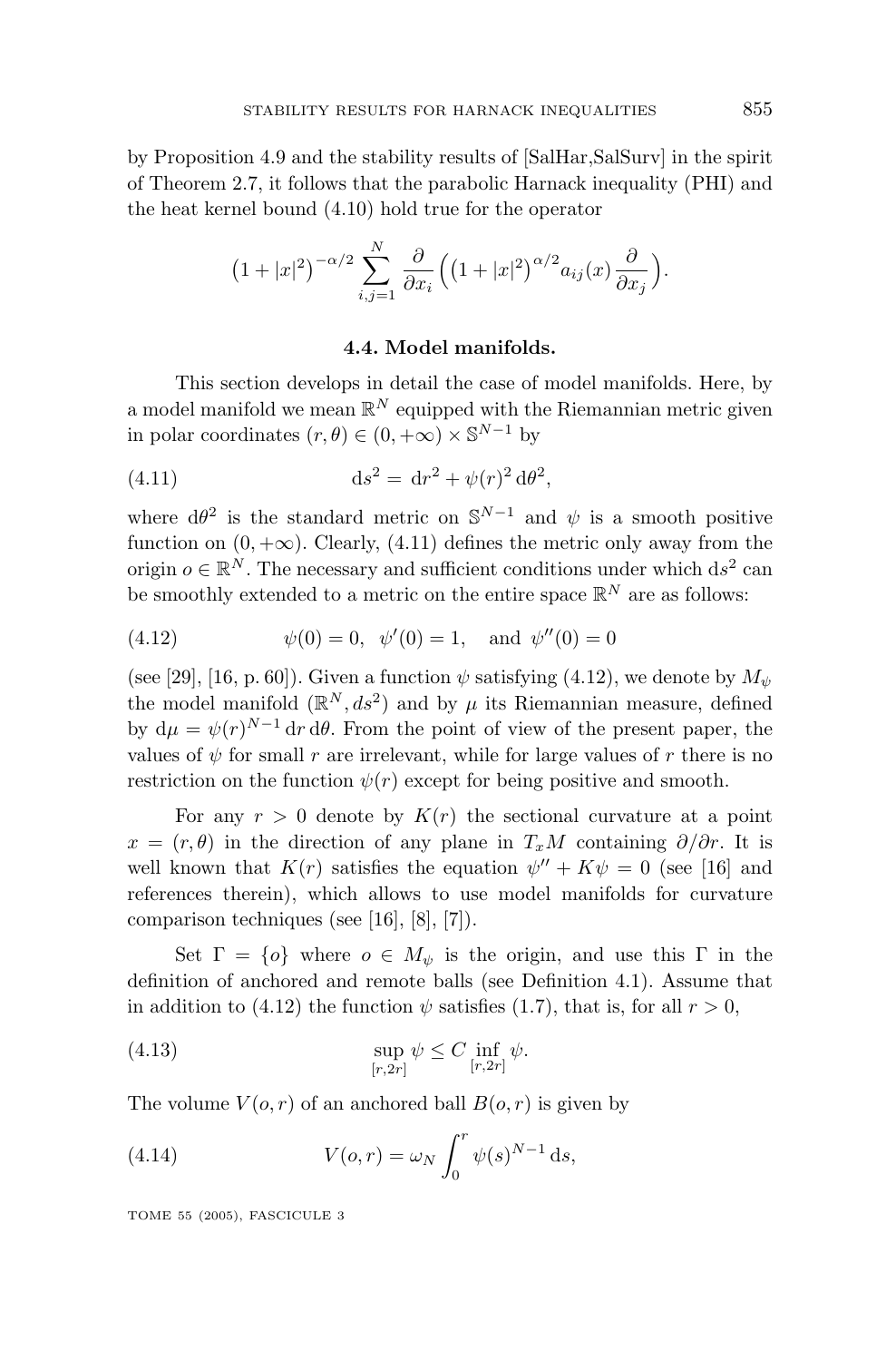whereas a remote ball  $B(x, r)$  admits the volume estimate

$$
V(x,r) \approx \begin{cases} r^N & \text{if } r \le \psi(\rho), \\ r\psi(\rho)^{N-1} & \text{if } r \ge \psi(\rho), \end{cases}
$$

where  $\rho = d(o, x)$ . Clearly, the family of all remote balls satisfies (*VD*). On the other hand, it is easy to see that condition (*V C*) is satisfied if and only if there exists a constant *C* such that for all  $r > 0$ 

(4.15) 
$$
\psi(r) \le Cr \quad \text{and} \quad \int_0^r \psi(s)^{N-1} \, \mathrm{d}s \le Cr\psi(r)^{N-1}.
$$

Hence, by Proposition 4.7, (VD) holds for all balls provided (4.13) and (4.15) are satisfied.

Uniformly in *x* and *r*, any remote ball  $B(x, r)$  is quasi-isometric to a ball in a piece of a flat cylinder. Hence, (PI) holds on remote balls. Let us verify that  $(4.13)$  and  $(4.15)$  imply the Poincaré inequality

$$
\lambda_{\psi}(r) \ge cr^{-2},
$$

for all  $r > 1$  and some  $c > 0$ . Indeed, let *n* be the integer such that  $r \in [2^n, 2^{n+1})$ , and define by (3.33) a good covering  $\mathcal{A} = \{(A_i, A_i^*, A_i^{\#})\}_{i=0}^n$ of  $U = B(o, r)$  in *U*. It follows from (4.13) and the first condition in (4.15) that

$$
\Lambda_c(\mathcal{A})\leq Cr^2
$$

(cf.  $(3.35)$ ). The associated graph  $(V, m)$  has vertex set  $V = \{0, 1, \ldots, n\}$ , edge set (3.27), and weight *m* given by

$$
m(i) = \mu(A_i) \approx 2^i \psi^{N-1}(2^i).
$$

By (4.14), (4.13) and (4.15) we obtain  $m(i) \approx V(o, 2^i)$ . Using the fact that  $M_{\psi}$  satisfies (VD) and Lemma 2.10, we see that  $m(i)$  satisfies (3.26), which yields by Example 3.9  $\Lambda_d(\mathcal{A}) \leq C$ . Hence, by Theorem 3.7 we have  $\Lambda(U, U) \leq C r^2$ , which was to be proved. By Proposition 4.2, it follows that (PI) holds for all balls.

Applying Theorem 2.7 we obtain the following result.

PROPOSITION 4.10. — Let  $M_{\psi}$  be a model manifold such that  $\psi$ *satisfies* (4.13) *and* (4.15)*. Then*  $M_{\psi}$  *satisfies* (PI), (VD), *and* (PHI)*. Moreover*, *under the standing assumption* (4.13), *the condition* (4.15) *is necessary and sufficient for* (PHI) *to hold on*  $M_{\psi}$ *. In particular, if*  $\psi(r) \approx r^{\alpha}$ *for*  $r > 1$ , *then* (PHI) *holds if and only if*  $-1/(N-1) < \alpha \leq 1$ *.* 

The necessity of (4.15) follows from the fact noted above that (4.15) is necessary for (VC) and hence for (VD) and (PHI).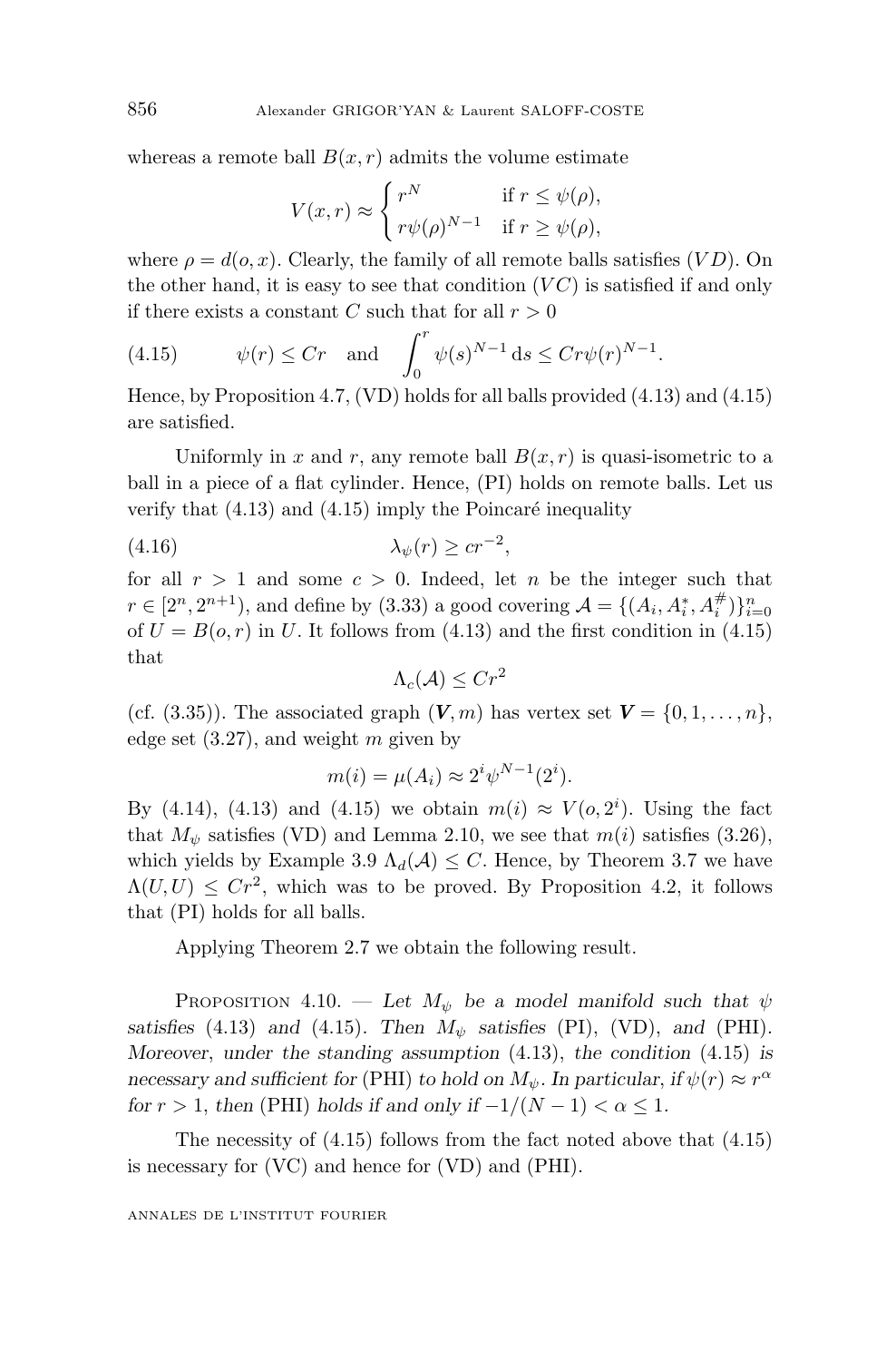*Remark* 4.11. — Given a compact Riemannian manifold Θ of dimension  $N-1$  without boundary and a smooth positive function  $\psi$ on  $[0, +\infty)$  we denote by  $M_{\psi}^{\Theta}$  the manifold  $[0, +\infty) \times \Theta$  equipped with the Riemannian metric (4.11), where  $d\theta^2$  is now the Riemannian metric on  $\Theta$ . Note that  $M_{\psi}^{\Theta}$  is a manifold with boundary. All the results stated in this paper for manifolds  $M_{\psi}$  hold true also for manifolds  $M_{\psi}^{\Theta}$ .

# **5. Stability results for the parabolic Harnack inequality.**

#### **5.1. Parabolic Harnack inequality**: **from remote balls to all balls.**

The examples described above indicate the advantage of performing a discretization based on concentric annuli. For that we need Poincaré inequalities on annuli, which obviously requires some connectivity of the annuli. Consider the following condition.

DEFINITION 5.1. — Fix a constant  $C_A > 1$  and a point  $o \in M$ . We say that a metric space  $(M,d)$  has *relatively connected annuli* with respect to *o*, or satisfies condition (RCA), if for any  $r \geq C_A^2$  and all  $x, y \in M$  such that  $d(o,x) = d(o,y) = r$ , there exists a continuous path  $\gamma: [0,1] \to M$  with  $\gamma(0) = x$ ,  $\gamma(1) = y$  whose image is contained in  $B(o, C_A r) \setminus B(o, C_A^{-1}r)$ .

With this definition, we can state one of the main results of this paper.

THEOREM 5.2. — Let  $(M,\mu)$  be a complete non-compact weighted *manifold satisfying* (RCA) *with respect to a point*  $o \in M$ *. Assume that*  $(M,\mu)$  *satisfies* (VD) *and* (*PI*) *for remote balls with respect to*  $\Gamma = \{o\}$ *. Then*  $(M, \mu)$  *satisfies* (VD) *and* (PI) *for all balls if and only if it satisfies* (VC)*.*

*Remark* 5.3. — By Lemma 4.4, (VC) is necessary for (VD). Condition (RCA) is very close to be necessary for (PI) and (VD). Indeed, [24] shows that (RCA) follows from (PI) provided

(5.1)  $V(x,r) \approx r^Q$  for some  $Q > 2$  and for all  $x \in M, r > 0$ .

Condition (5.1), called *Q*-Ahlfors regularity, is clearly stronger than (VD).

It is known that a connected sum of two Euclidean spaces of dimension  $N \geq 2$  satisfies neither (PHI) nor (PI). However, such a connected sum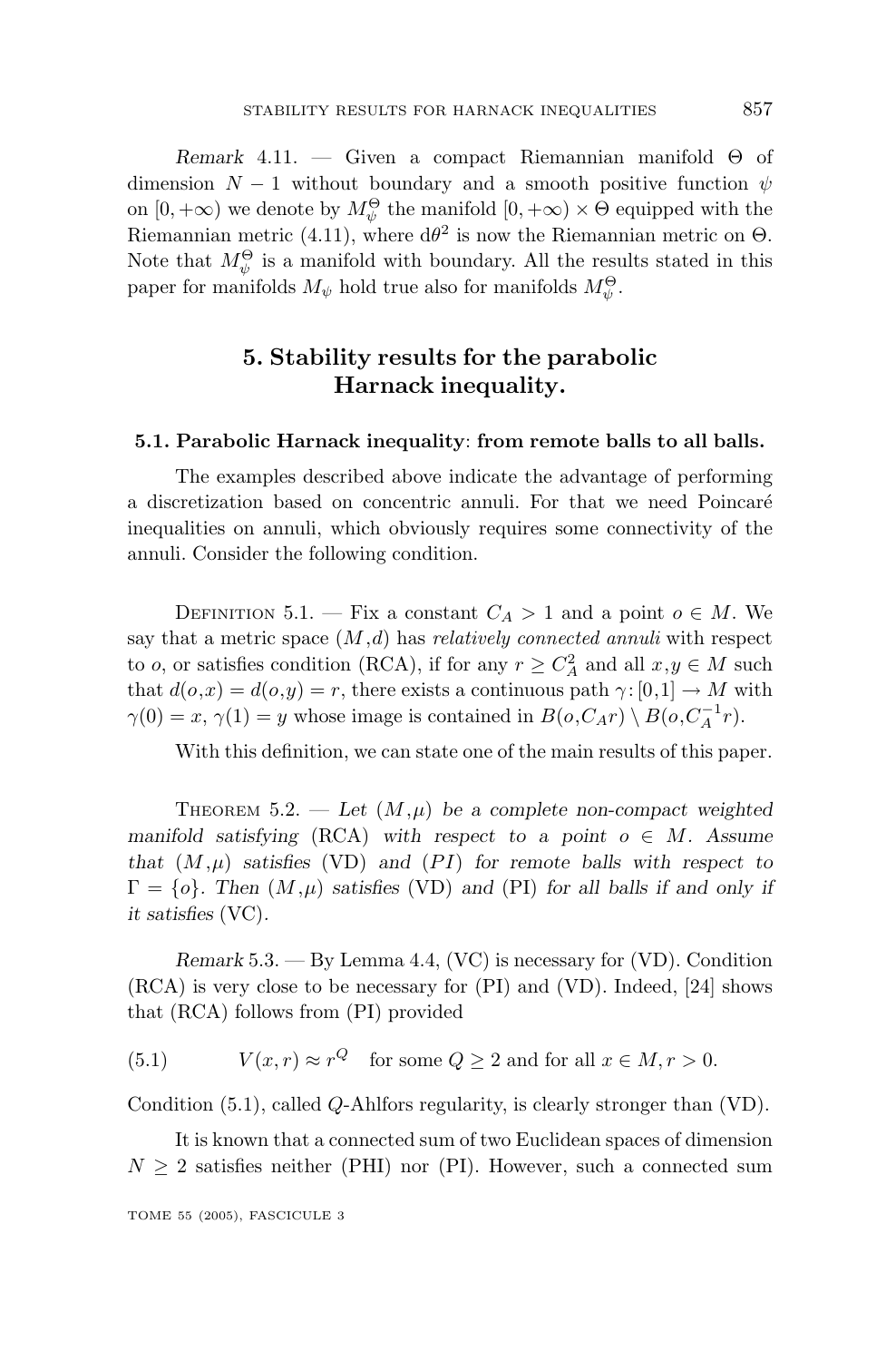obviously satisfies (VD) and (VC), as well as (PI) and (PHI) on remote balls, whereas (RCA) fails for this manifold. Thus, condition (RCA) cannot be dropped from the hypotheses of Theorem 5.2.

The following result is an immediate consequence of Theorems 5.2 and 2.12.

COROLLARY 5.4. - Let  $(M,\mu)$  be a complete non-compact weighted *manifold*, and let  $o \in M$  and  $\Gamma = \{o\}$ *. Assume that*  $(M, \mu)$  *satisfies* (PHI) *for remote balls*, *as well as* (VC) *and* (RCA)*. Then* (*M,µ*) *satisfies* (PHI) *for all balls.*

*Remark* 5.5. — Assume that  $(M, \mu)$  is a weighted manifold satisfying (PHI) and (RCA). Let  $(M_1, \mu_1)$  be another weighted manifold such that the exteriors of some compacts in  $M$  and  $M_1$  are isometric as weighted manifolds. Then Corollary 5.4 implies that  $(M_1, \mu_1)$  also satisfies (PHI). In fact, this result holds true without assuming that *M* satisfies (RCA). To see this, one should use Theorem 2.7 and the rough isometry techniques developed in [27] , [11].

To prove Theorem 5.2, we have to show that if  $(M, \mu)$  satisfies the conditions (RCA), (VC), as well as (VD) and (PI) for remote balls then it satisfies (VD) and (PI) for all balls. Under these hypotheses, (VD) for all balls holds by Proposition 4.7. Hence, we are left to prove (PI) for all balls. Let us precede the proof by the following lemma. Recall that following constants are involved in the above hypotheses: the remote parameter  $\varepsilon$ ,  $C_A$  from (RCA),  $C_V$  from (VC),  $C_D$  from (VD) for remote balls,  $C_P$  and parameter  $\delta$  from (PI) for remote balls.

LEMMA 5.6. — Assume that  $(M,\mu)$  satisfies the conditions  $(RCA)$ , (VC), as well as (VD) and (PI) for remote balls. Let  $\kappa$  be any number  $\geq C_A^3$ *and set*

$$
U = B(o, \kappa r) \setminus B(o, r) \quad \text{and} \quad W = B(o, \kappa^{2} r) \setminus B(o, \kappa^{-1} r).
$$

*Then*  $\Lambda(U, W) \leq Cr^2$ , *for any*  $r \geq C_A^2$ , *where C depends on the constants from the hypotheses*, *but does not depend on r.*

*Proof.* — For any set  $U^*$  such that  $U \subset U^* \subset W$ , we have  $\Lambda(U, W) \leq \Lambda(U^*, W)$ . Therefore, it suffices to find a set  $U^*$  such that  $U \subset U^* \subset W$  and

$$
\Lambda(U^*, W) \le Cr^2.
$$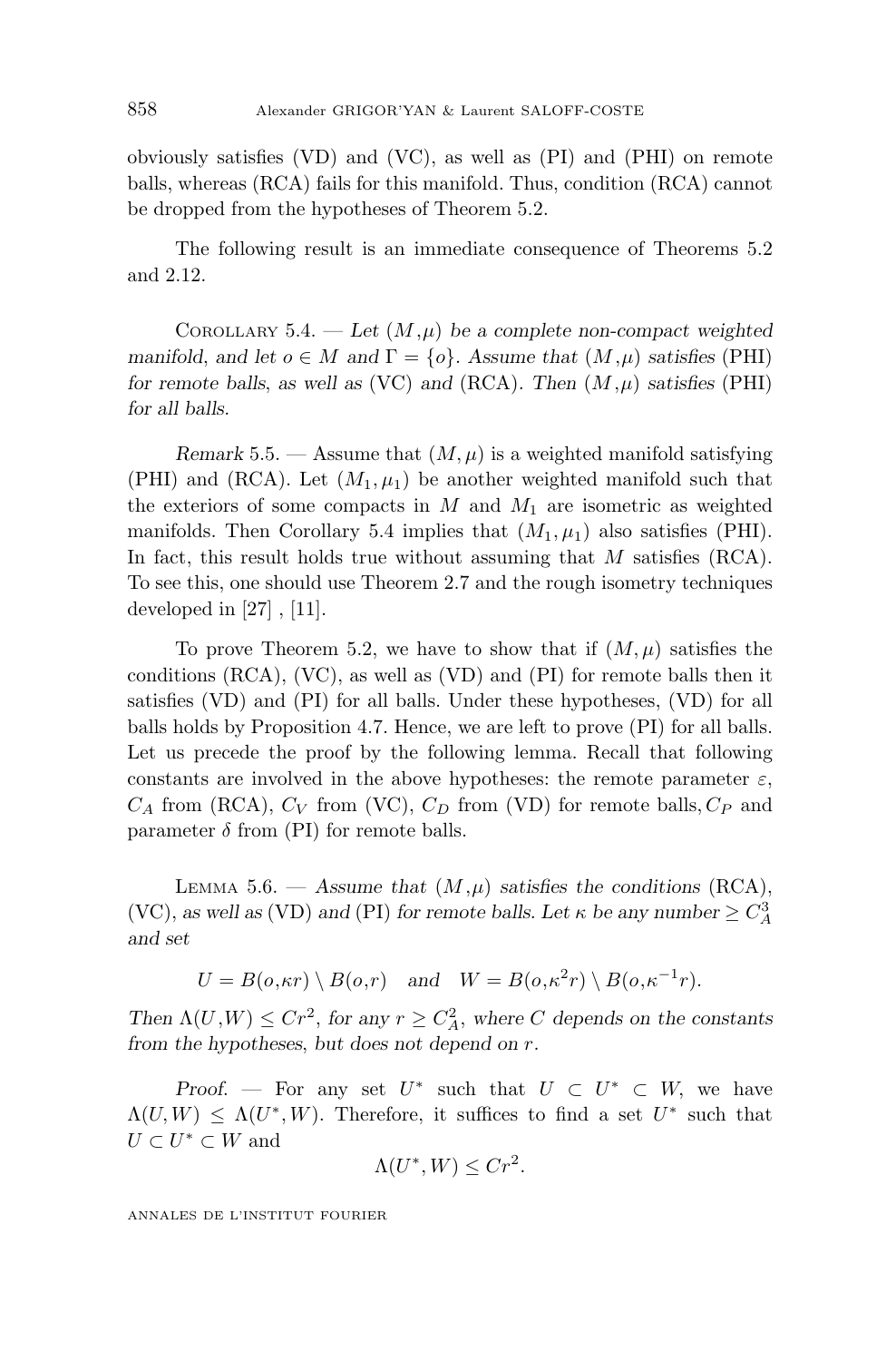By (RCA), for any two points on  $\partial B(o, r)$  there is a curve  $\gamma$  connecting these points in  $B(o, C_A r) \setminus B(o, C_A^{-1}r)$  (see Figure 7). Fix  $s > 0$  to be specified below (see  $(5.2)$ ) and set  $U^*$  to be the union of  $U$  and the *s*-neighborhoods of all such curves.



*Figure* 7*. Any point*  $x \in U^*$  *can be connected to a point on ∂B*(*o, r*) *by a curve in U*<sup>∗</sup> *(the shaded ball has radius s)*

This construction ensures that *U*<sup>∗</sup> is a connected set (note that the condition (RCA) is used only here). Indeed, let us show that any two points in  $U^*$  can be connected by a curve in  $U^*$ . Any point  $x \in U$  can be connected to a point on  $\partial B(o, r)$  by a curve in *U* just by connecting *x* to *o* by a shortest line. Any point  $x \in U^* \setminus U$  can be connected to a point on  $\partial B(o, r)$  by a curve in *U*<sup>∗</sup> because by construction *x* is a *s*-neighborhood of a curve connecting in  $U^*$  two points on  $\partial B(o, r)$  (see Figure 7). Finally, any two points on  $\partial B(o, r)$  are connected by a curve in  $U^*$  by the definition of  $U^*$ .

Define *s* by

(5.2) 
$$
s = \frac{1}{2} \varepsilon \delta^3 C_A^{-3} r,
$$

where  $0 < \varepsilon \leq 1$  is the remote parameter, and  $0 < \delta \leq 1$  is the parameter from the Poincaré inequality for remote balls. Without loss of generality, we can assume that  $C_A$  is large enough, for example  $C_A > 2$ . In particular,  $(5.2)$  implies  $s < (C_A^{-1} - C_A^{-2})r$  whence it follows that

$$
U^* \subset B(o, \kappa r) \setminus B(o, C_A^{-2}r) \subset W.
$$

Let  $\{x_i\}_{i\in I}$  be a maximal set of points of  $U^*$  at distance at least *s* from each other. Consider a good covering  $\mathcal{A} = \{(A_i, A_i^*, A_i^{\#})\}_{i \in I}$  of  $U^*$ in *W* defined by

$$
A_i = B(x_i, s),
$$
  $A_i^* = B(x_i, \delta^{-1}s),$   $A_i^{\#} = B(x_i, \delta^{-2}s).$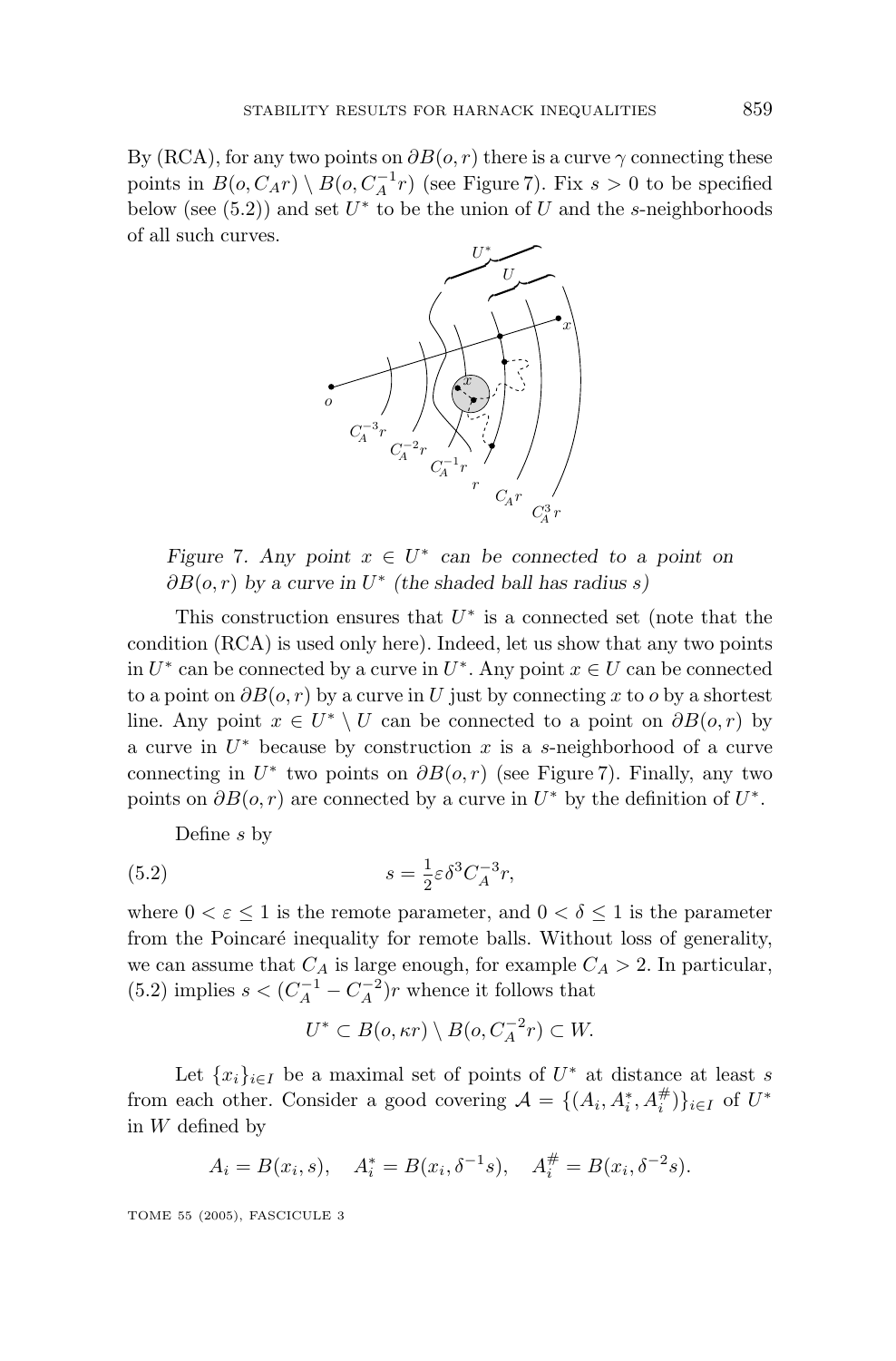The balls  $A_i$  cover  $U^*$  by the maximality of  $\{x_i\}$ , and the fact that  $A_i^{\#} \subset W$ follows from (5.2).

By Proposition 4.7,  $(M, \mu)$  satisfies (VD). Therefore, the constants  $Q_1$  and  $Q_2$  of the covering A are bounded in terms of the doubling constant (cf. Example 3.2). By the choice of *s*, all balls  $A_i^*, A_i^{\#}$  are remote with respect to  $\Gamma = \{o\}$ . Hence, by (PI) for remote balls, we have the following estimate of the continuous Poincaré constant of  $A$ :

$$
\Lambda_c(\mathcal{A}) \leq Cs^2 \leq Cr^2.
$$

To estimate the discrete Poincaré constant  $\Lambda_d(\mathcal{A})$ , let us first show that the number  $n := \text{card } I$  of the points  $x_i$  is uniformly bounded above by a constant independent of *r*. Indeed, all balls  $B(x_i, \frac{1}{2}s)$  are disjoint and are contained in  $B(o, \kappa r + s)$ . Therefore, by (VD), Lemma 2.9, and (5.2),

$$
n \le \frac{V(o, \kappa r + s)}{\min_i V(x_i, \frac{1}{2}s)} \le C,
$$

where *C* is independent of *r*.

The fact that  $U^*$  is connected implies that the union  $\bigcup_i A_i$  is connected and hence the associated graph  $(V, E)$  is connected (see Definition 3.5). Alongside the weight  $m(i) = \mu(A_i)$  consider the flat weight  $m_0(i) \equiv 1$ . The spectral gap  $\lambda$ (*V, m*<sub>0</sub>) is positive by the connectedness. Since the number of all weighted connected graphs having at most *C* vertices and equipped with a flat weight is finite, there is a universal lower bound  $c > 0$  for the spectral gap of any such graph. Consequently, we have  $\lambda(V, m_0) \geq c$ . As follows from (VD) and Lemma 2.9,  $\mu(A_i) \approx \mu(A_i)$ for all  $i, j \in V$ , which implies that  $\lambda(V, m) \approx \lambda(V, m_0)$ . Therefore, we obtain a positive lower bound for  $\lambda$ ( $V$ *, m*), which is independent of *r*, whence it follows that  $\Lambda_d(\mathcal{A}) \leq C$ . By Theorem 3.7,  $\Lambda(U^*, W) \leq Cr^2$ , which was to be proved.  $\Box$ 

*Proof of Theorem 5.2.* — We are left to prove (PI) for anchored balls since then, by Proposition 4.2, (PI) will be true for all balls. Set  $\kappa := C_A^3$ and consider the following sets

(5.3) 
$$
A_1 = B(o, \kappa)
$$
 and  $A_i = B(o, \kappa^i) \setminus B(o, \kappa^{i-1})$  for  $i > 1$ ,

(5.4) 
$$
A_i^* = A_{i-1} \cup A_i \cup A_{i+1},
$$

(5.5) 
$$
A_i^{\#} = A_{i-1}^* \cup A_i^* \cup A_{i+1}^*,
$$

where we assume  $A_i = \emptyset$  for  $i \leq 0$  (cf. Example 3.3). Given a ball  $B(o, r)$ with  $r \geq \kappa$  (smaller *r* can be treated by a compactness argument cf. Example 3.8) choose an integer *n* so that  $\kappa^{n-1} < r \leq \kappa^n$  and consider a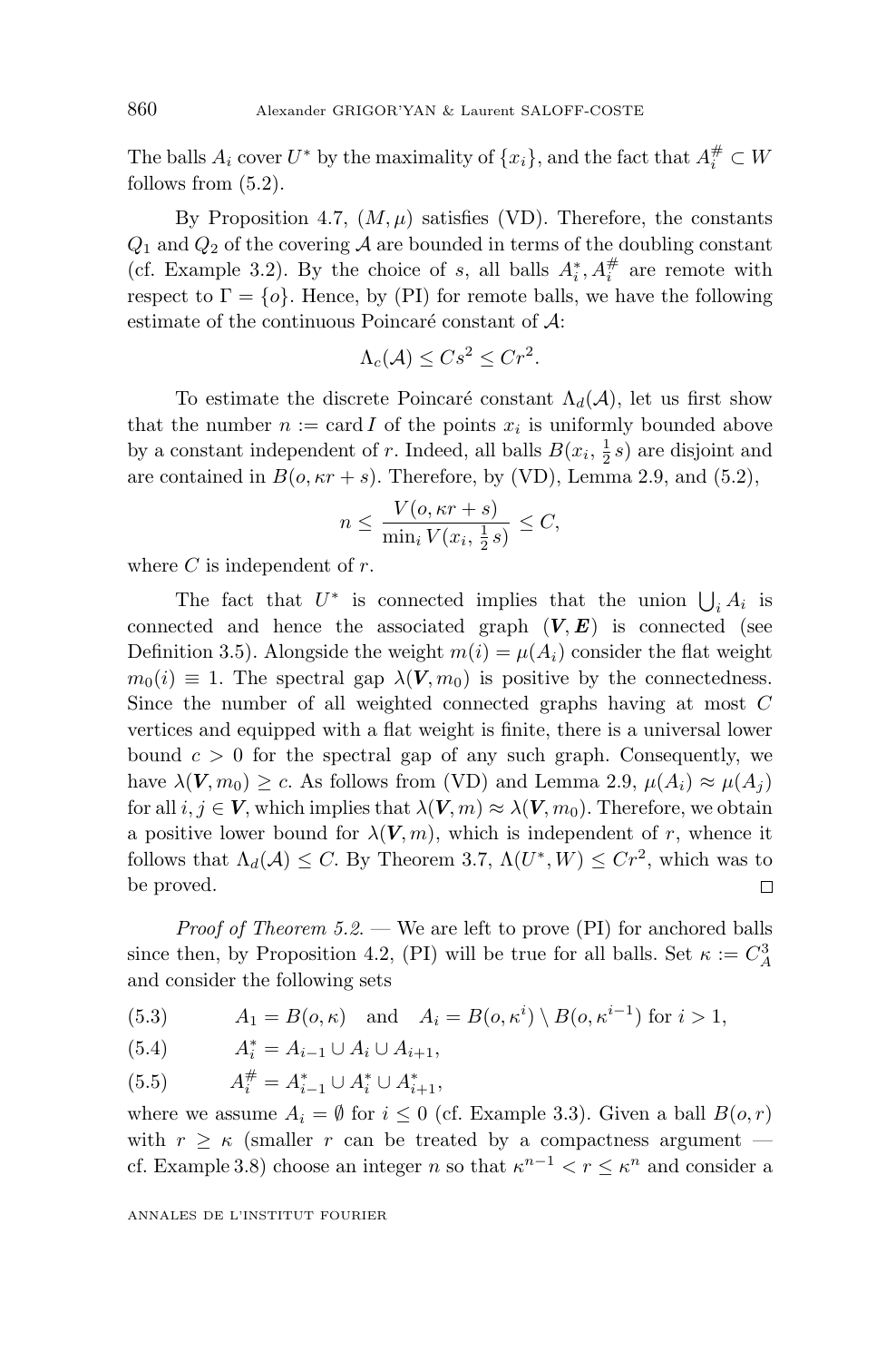good covering  $\mathcal{A} = \{(A_i, A_i^*, A_i^{\#})\}_{i=1}^n$  of  $B(o, r)$  in  $B(o, \kappa^2 r)$ : The associated graph  $(V, m)$  has the vertex set  $V = \{1, 2, ..., n\}$ , the edge set  $(3.27)$ , and the weight

$$
m(i) = \mu(A_i) \approx V(o, \kappa^i).
$$

We claim that *m* satisfies the conditions (3.26). Indeed, the first condition in (3.26), that is  $m(i) \approx m(i+1)$  follows from (VD). By Lemma 2.10, (VD) implies that there exists  $c, \beta > 0$  such that  $m(\ell) \geq c \kappa^{\beta(\ell-k)} m(k)$ , for all non-negative integers  $\ell \geq k$ , which is exactly the second condition in (3.26). Hence, by Example 3.9, the discrete Poincaré constant  $\Lambda_d(\mathcal{A})$  is bounded by a constant *C* independently of *r*. By Lemma 3.9, we have  $\Lambda(A_i, A_i^*) \leq Cr^2$ and  $\Lambda(A_i^*, A_i^{\#}) \leq Cr^2$ . By Definition 3.4, we have  $\Lambda_c(\mathcal{A}) \leq Cr^2$ , and by Theorem 3.7 we obtain

$$
\Lambda\big(B(o,r), B(o, \kappa^2 r)\big) \leq Cr^2,
$$

which was to be proved.

#### **5.2. Changes of measure.**

Recall that by Theorem 2.7 the parabolic Harnack inequality (PHI) is stable under a change of the measure  $d\mu \mapsto h^2 d\mu$  provided  $h, h^{-1}$  are bounded functions. The next result uses Theorem 5.2 to show that certain changes of weight where *h* or  $h^{-1}$  are unbounded also preserve the validity of (PHI) provided the annuli connectedness condition (RCA) holds. This result is useful in several applications (see, e.g., [21], [22]).

THEOREM 5.7. — Let  $(M,\mu)$  be a complete noncompact weighted *manifold satisfying* (PHI) *and* (RCA) *with respect to a point*  $o \in M$ *. Let h be a positive smooth function on M such that*

(h1) *for all positive integers i*

(5.6) 
$$
h_i := \sup_{B(o, 2^i) \backslash B(o, 2^{i-1})} h \leq C \inf_{B(o, 2^i) \backslash B(o, 2^{i-1})} h.
$$

*Consider the measure*  $\tilde{\mu}$  *on M defined by*  $d\tilde{\mu} = h^2 d\mu$ . Then the tod manifold  $(M, \tilde{\mu})$  satisfies (PHI) if and only if the following *weighted manifold*  $(M,\tilde{\mu})$  *satisfies* (PHI) *if and only if the following* condition holds true: *condition holds true*:

(h2) the numerical sequence  $H_i = h_i^2 \mu(B(o, 2^i))$  satisfies the inequa- $\int_{i=1}^{k} H_i \leq CH_k$ , *for all*  $k = 1, 2, ...$ .

*Remark* 5.8. — If the sequence  $\{h_i\}$  is increasing, then the condition (h2) is satisfied automatically. Indeed, using (VD) for  $(M, \mu)$  and

 $\Box$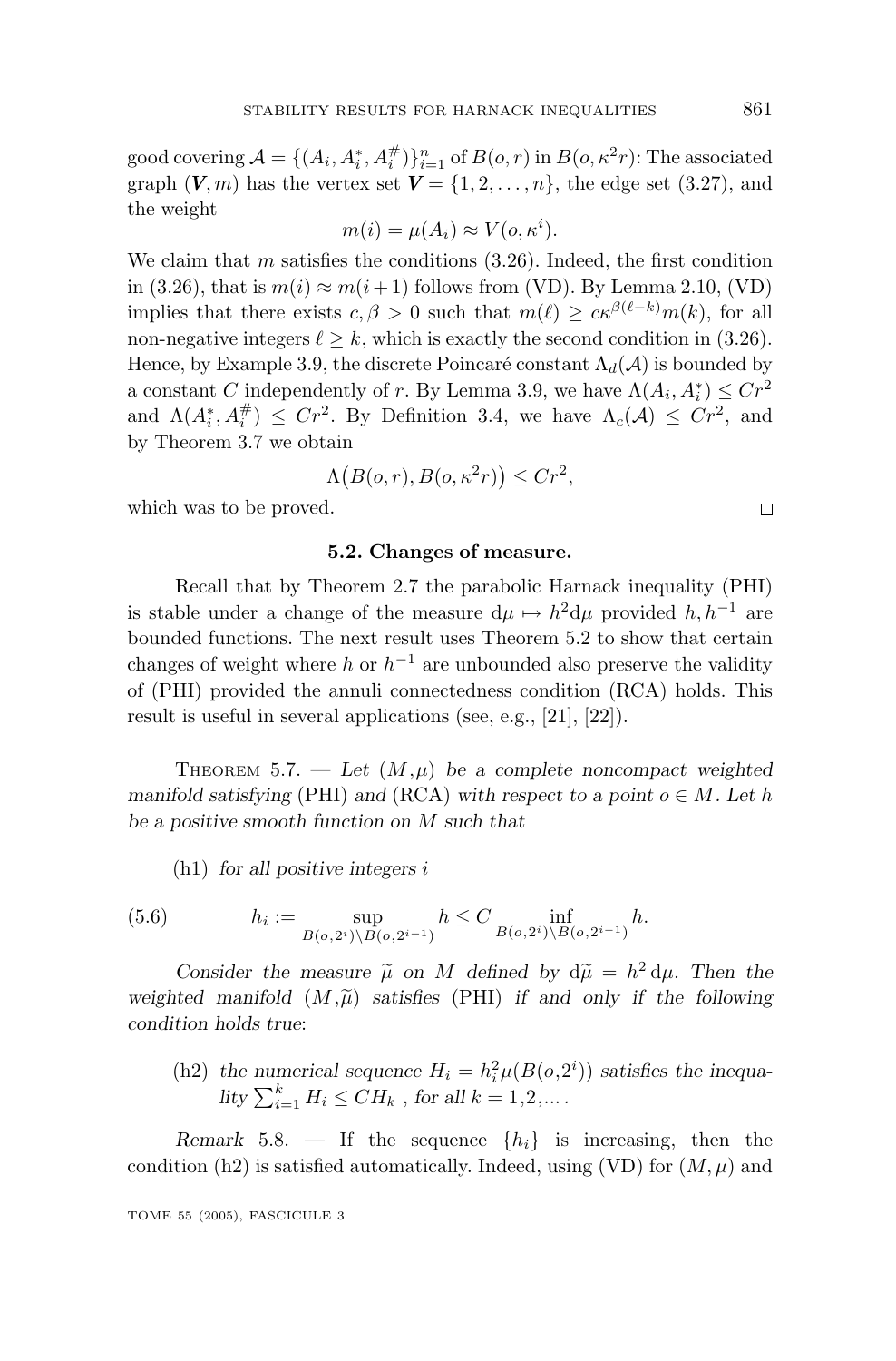its consequence (2.13) (see Lemma 2.10) and setting  $V(r) := \mu(B(o, r))$ we obtain

$$
\sum_{i=1}^k H_i = \sum_{i=0}^k h_i^2 V(2^i) \le h_k^2 V(2^k) \sum_{i=1}^k \frac{V(2^i)}{V(2^k)} \le C H_k \sum_{i=1}^k 2^{(i-k)\beta} \le C H_k.
$$

However, the function  $h(x) = V(d(o, x))^{-1/2}$  gives an example for which  $(h1)$  is satisfies but not  $(h2)$ . Indeed,  $(h1)$  holds by  $(VD)$  but  $(h2)$ fails because  $H_i \approx 1$ .

*Remark* 5.9. — It is easy to see that the condition (h2) can be equivalently stated as

(5.7) 
$$
\int_0^r \bar{h}^2(s) \, dV(s) \leq C \bar{h}^2(r) V(r),
$$

for all  $r \geq 1$ , where  $\bar{h}(s) := \sup_{\partial B(0,s)} h$ .

*Remark* 5.10. — Consider the weighted manifold  $(M, \mu)$  where M is the two-sided flat cylinder  $\mathbb{R} \times \mathbb{S}$  with coordinates  $x = (s, \theta)$  and  $d\mu(x) = ds d\theta$ . Let  $h(x) = (1 + |s|^2)^{\alpha/4}$ . A simple test function argument shows that  $(M, h^2d\mu)$  does not satisfy (PI) if  $\alpha \geq 2$ . This example shows that the hypothesis (RCA) is essential for the validity of Theorem 5.7.

*Proof of Theorem 5.7*. — Let us first prove that (h1)–(h2) imply (PHI) for  $(M, \tilde{\mu})$ . Since balls are the same on  $(M, \mu)$  and  $(M, \tilde{\mu})$ , the manifold  $(M, \tilde{\mu})$  is complete non-compact, and satisfies  $(RCA)$  $(M, \tilde{\mu})$  is complete, non-compact, and satisfies (RCA).

By Theorem 2.7,  $(M, \mu)$  satisfies (VD) and (PI). It follows from  $(h1)$ that  $(M, \tilde{\mu})$  satisfies (VD) and (PI) for remote balls (with respect to the set  $\Gamma = I_0$ ) and with remote parameter  $\varepsilon = 1$ )  $\Gamma = \{o\}$  and with remote parameter  $\varepsilon = 1$ ).

Let us show that  $(M, \tilde{\mu})$  satisfies (VC). Indeed, fix a point  $x \in M$ <br>that  $g := d(g, x) > 1$  (for smaller g use a compactness argument) such that  $\rho := d(o, x) > 1$  (for smaller  $\rho$  use a compactness argument) and set  $s = \frac{1}{64} \rho$ . Let *k* be a positive integer such that  $2^{k-1} \le \rho < 2^k$ . Using  $(h1)$ ,  $(h2)$ , and  $(VC)$  for  $\mu$ , we obtain

$$
\widetilde{\mu}(B(o,\rho)) \leq \widetilde{\mu}(B(o,1)) + \sum_{i=1}^{k} \widetilde{\mu}(B(o,2^{i}) \setminus B(o,2^{i-1}))
$$
\n
$$
\leq \mu(B(o,1)) \sup_{B(o,1)} h^{2} + \sum_{i=1}^{k} \mu(B(o,2^{i})) \sup_{B(o,2^{i}) \setminus B(o,2^{i-1})} h^{2}
$$
\n
$$
\leq C \sum_{i=1}^{k} H_{i} \leq CH_{k} = C\mu(B(o,2^{k})) h_{k}^{2} \leq C\widetilde{\mu}(B(x,s)),
$$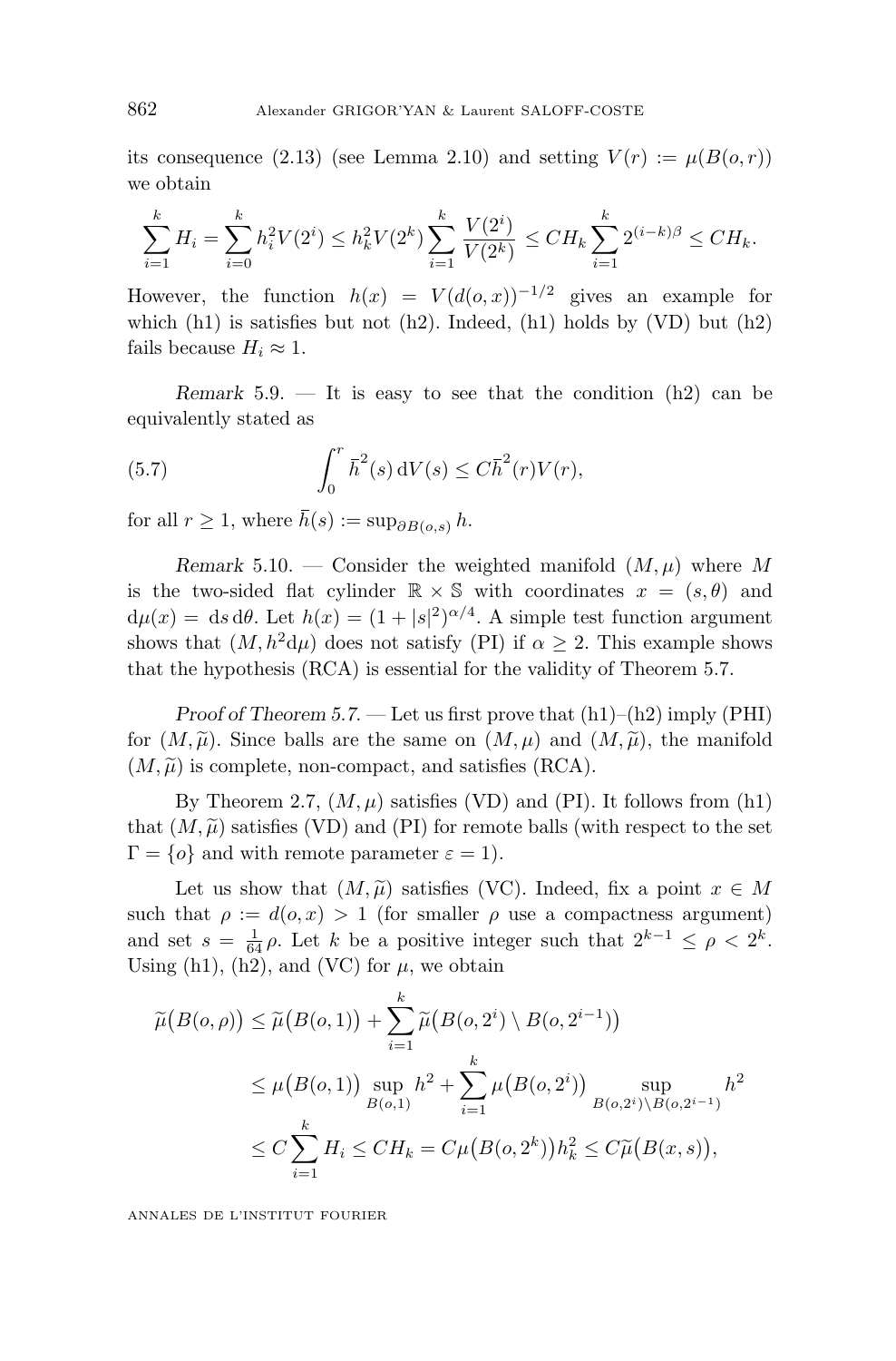whence (VC) for  $(M, \widetilde{\mu})$  follows. By Theorem 5.2,  $(M, \widetilde{\mu})$  satisfies (VD) and (PI) for all halls, which implies (PHI) by Theorem 2.7 (PI) for all balls, which implies (PHI) by Theorem 2.7.

Now we show that (h1) and (PHI) for  $(M, \tilde{\mu})$  imply (h2). Indeed,<br>heorem 2.7 and Lemma 4.4 ( $M, \tilde{\mu}$ ) satisfies (VC). Therefore, for by Theorem 2.7 and Lemma 4.4,  $(M,\widetilde{\mu})$  satisfies (VC). Therefore, for<br>any  $r \in M$  we have any  $x \in M$  we have

$$
\widetilde{\mu}(B(o,\rho)) \leq C \widetilde{\mu}(B(x,s)),
$$

where  $s = \frac{1}{64} \rho$  and  $\rho = d(o, x)$ . Assuming that  $\rho > 1$ , choose an integer *k* such that  $2^{k} \leq \rho < 2^{k+1}$ . A computation similar to the one above gives

$$
\widetilde{\mu}(B(o,\rho)) \geq c \sum_{i=0}^{k} H_i,
$$

whereas  $\tilde{\mu}(B(x, s)) \leq CH_k$ . Combining these inequalities, we obtain (h2).  $\Box$ 

When applying Theorem 5.7 the following elementary lemma comes handy. We omit the proof, which is straightforward and is contained in the above computation.

LEMMA 5.11. — *Assume that the hypotheses of Theorem* 5.7 *are satisfied including* (h2). Then we have, for all  $x \in M$  and  $r > 0$ ,

$$
\widetilde{\mu}(B(x,r)) \approx \mu(B(x,r))\overline{h}(\rho+r)^2,
$$

*where*  $\rho := d(o,x)$  *and*  $\bar{h}(s) := \sup_{\partial B(o,s)} h$ .

Combining Theorem 5.7, Lemma 5.11, and Theorem 2.7, we obtain the following statement.

COROLLARY 5.12. — *Assume that the hypotheses of Theorem* 5.7 *are satisfied including* (h2). Then the heat kernel  $\tilde{p}$  of the weighted manifold  $(M, \tilde{\mu})$  satisfies the estimate  $(M,\widetilde{\mu})$  satisfies the estimate

$$
\widetilde{p}(t,x,y) \approx \frac{\exp(-cd^2(x,y)/t)}{(V(x,\sqrt{t}\,) V(y,\sqrt{t}\,))^{1/2} \bar{h}(d(o,x) + \sqrt{t}\,) \bar{h}(d(o,y) + \sqrt{t}\,)}.
$$

*where*  $V(x,r) = \mu(B(x,r)).$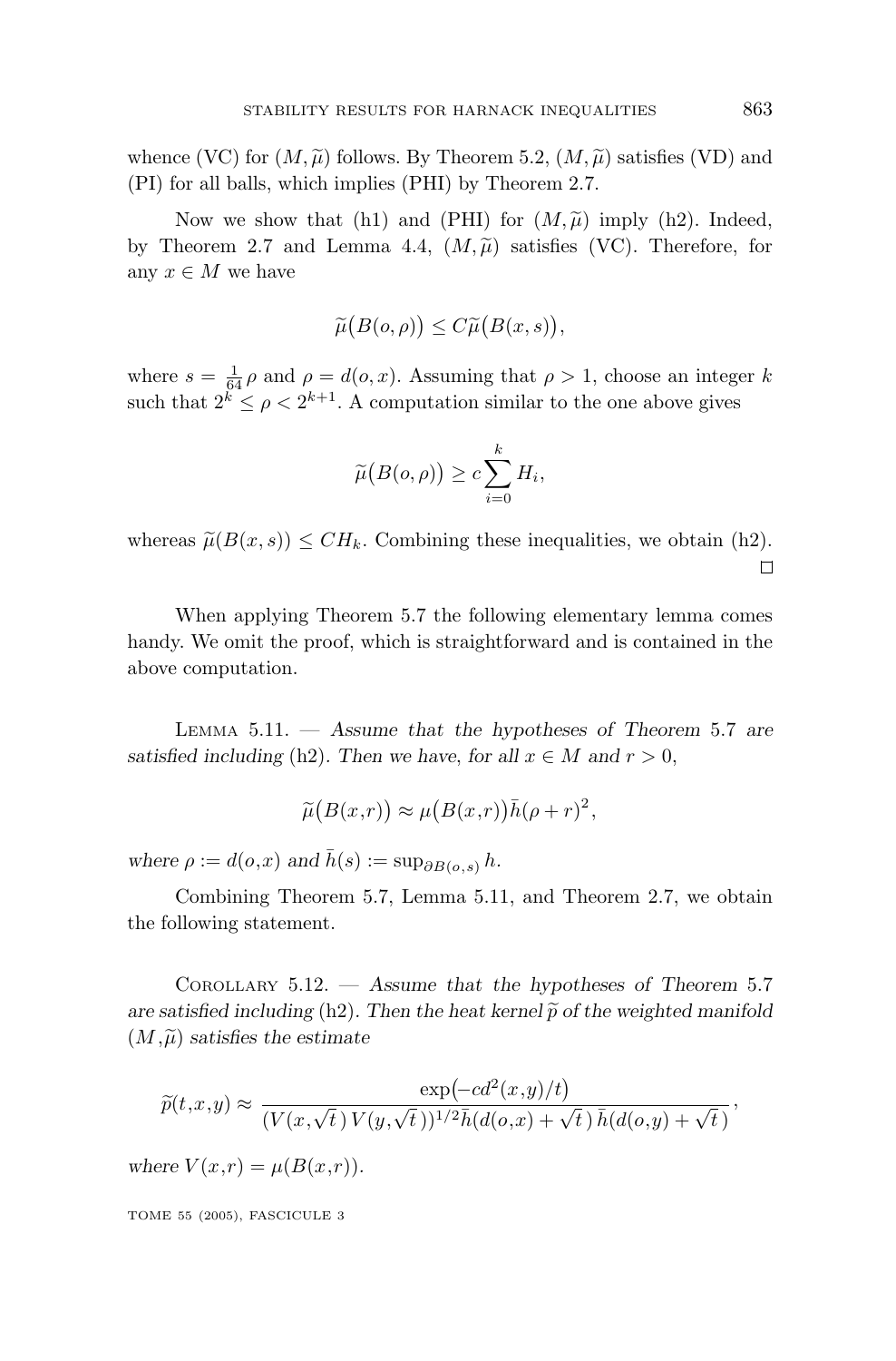### **6. Elliptic Harnack inequality.**

The purpose of the next two subsections is to obtain the elliptic Harnack inequality (EHI) (see Definition 2.1) for all balls assuming only that it holds for some specific families of balls.

#### **6.1. Elliptic Harnack inequality**: **from remote balls to all balls.**

Recall that the notion of remote and anchored balls has been introduced in Definition 4.1.

LEMMA 6.1. — Let  $(M,\mu)$  be a weighted manifold and let  $\Gamma \subset M$  be *a closed set. Assume that* (EHI*η*) *holds for all anchored and remote balls. Then* (EHI<sub>*η'*</sub>) *holds for all balls with*  $\eta' = \frac{1}{8} \epsilon \eta^2$ , where  $0 < \epsilon \le 1$  *is the remote parameter.*

*Proof.* — Let  $B(x, r)$  be a ball that is neither anchored nor remote. Then by definition  $r > \frac{1}{2} \varepsilon \rho > 0$  where  $\rho = d(\Gamma, x)$ . Consider first the case when

(6.1) 
$$
r \ge 2(1 + \eta^{-1})\rho.
$$

Let  $o \in \Gamma$  be a point such that  $d(o, x) = \rho$ . Then  $B(x, \eta' r) \subset B(o, \eta' r + \rho)$ but  $B(x,r) \supset B(o,r-\rho)$ . Using  $\eta' \leq \frac{1}{2}\eta$  and (6.1), it is easy to check that  $\eta' r + \rho \leq \eta(r - \rho)$ . Hence, applying (EHI<sub>*η*</sub>) in the anchored ball *B*(*o, r* −  $\rho$ ) we obtain ( $EHI_{n'}$ ) in  $B(x, r)$ .

Assume now that

(6.2) 
$$
\frac{1}{2}\varepsilon \rho < r < 2(1 + \eta^{-1})\rho.
$$

It follows from  $\eta' = \frac{1}{8} \varepsilon \eta^2$  and (6.2) that  $\eta \cdot \frac{1}{2} \varepsilon \rho > \eta' r$ . Hence, applying  $(EHI<sub>\eta</sub>)$  in the remote ball  $B(x, \frac{1}{2} \varepsilon \rho)$  we obtain  $(EHI<sub>\eta'</sub>)$  in  $B(x, r)$ .  $\Box$ 

Before we proceed further, let us introduce one more notion.

DEFINITION  $6.2.$  — We say that a metric space  $(M,d)$  satisfies the annuli covering condition  $(AC_n)$  with respect to a point  $o \in M$  and with parameter  $0 < \eta < 1$  if there exist constants  $C_A > 1$  and  $Q$  such that for any  $r \geq C_A^2$  the annulus  $\{x : r/C_A \leq d(o,x) \leq C_A r\}$  can be covered by at most *Q* balls  $B(x_i, s_i)$  such that all balls  $B(x_i, s_i/\eta)$  are remote to  $\Gamma = \{o\}$ (with the remote parameter 1).

When we write  $(AC)$  we mean  $(AC<sub>\eta</sub>)$  for some  $\eta$ . In what follows we assume that  $(M, \mu)$  is a complete weighted manifold.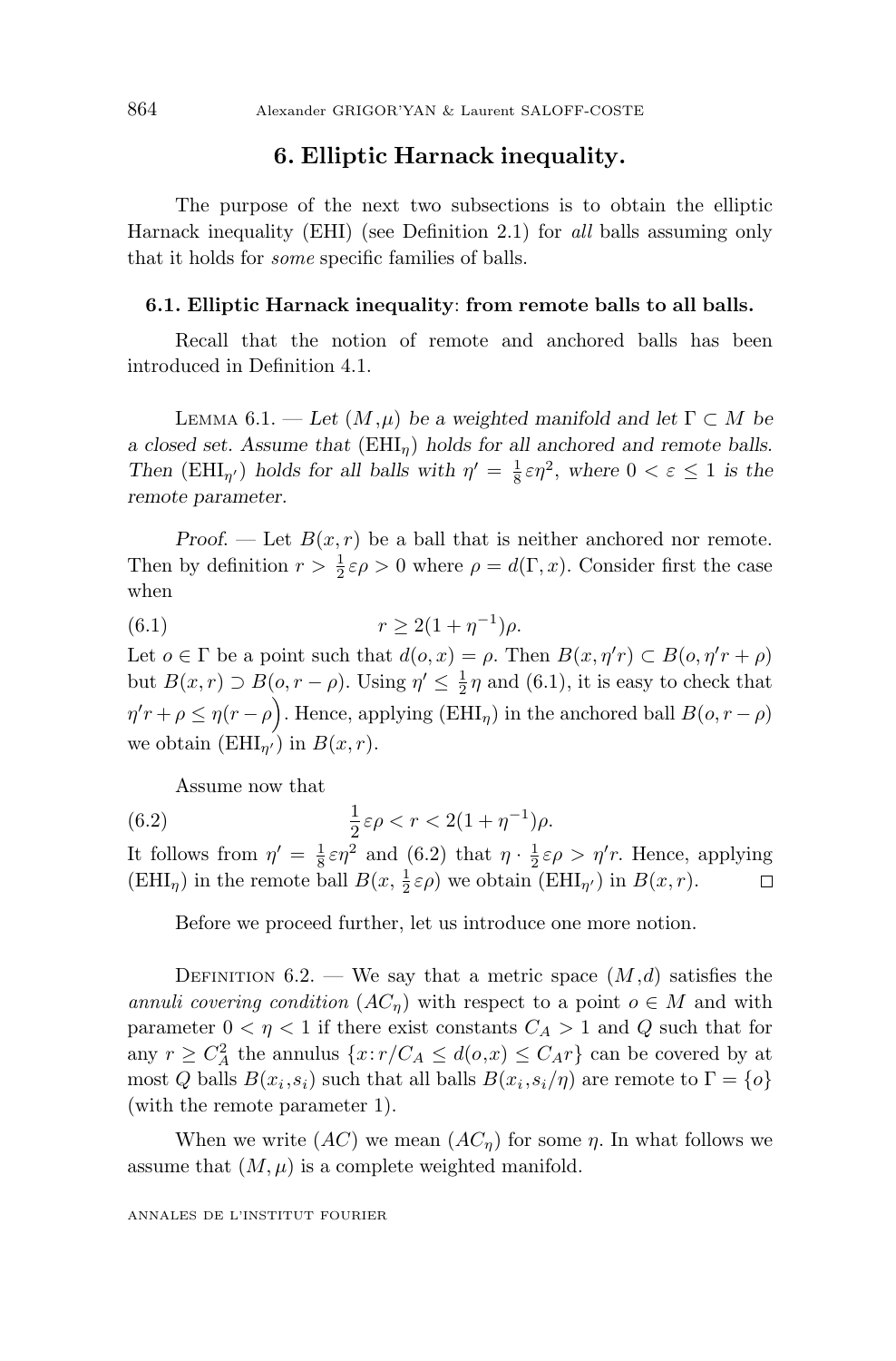LEMMA 6.3. — *Fix a point*  $o \in M$ , *set*  $\Gamma = \{o\}$ , *and assume that* (EHI<sub>n</sub>) *holds* for remote balls. Assume further that  $(M,\mu)$  satisfies *conditions*  $(AC_n)$  *and*  $(RCA)$  *with respect to o and with constant*  $C_A$ *. Then for any*  $r > 0$  *and for any non-negative harmonic function*  $u$  *in*  $B(o, 3C_A r) \setminus B(o, r/(3C_A)),$ 

(6.3) 
$$
\sup_{\partial B(o,r)} u \leq C \inf_{\partial B(o,r)} u.
$$

*Consequently*, (EHI) *holds for all balls.*

*Proof*. — Let us first explain how to obtain (EHI) for all balls assuming that the annulus Harnack inequality (6.3) is already proved. By hypothesis, (EHI) is known for remote balls. Hence, by Lemma 6.1, it suffices to prove (EHI) for anchored balls. Let *u* be a non-negative harmonic function in an anchored ball  $B(o, 3C_Ar)$ . Applying the maximum principle and (6.3), we obtain

$$
\sup_{B(o,r)} u = \sup_{\partial B(o,r)} u \le C \inf_{\partial B(o,r)} u = C \inf_{B(o,r)} u,
$$

that is (EHI) for anchored balls.

Let us now prove  $(6.3)$ . For a bounded range of  $r(6.3)$  holds just by a compactness argument. Assuming in the sequel that *r* is large enough, let *x* (resp. *y*) be a point on *∂B*(*o, r*) where *u* attains its maximum (resp. minimum) on  $\partial B(o, r)$ . By (RCA) there is a continuous path  $\gamma$  connecting *x* to *y* in  $B(o, C_A r) \setminus B(o, r/C_A)$ . By  $(AC_n)$ , the curve  $\gamma$  can be covered by at most *Q* balls  $B(x_i, s_i)$  such that all balls  $B(x_i, s_i/\eta)$  are remote.

Set  $r_i = d(o, x_i)$ . As  $B(x_i, s_i)$  intersects  $\gamma$  and hence the annulus  $B(o, C_A r) \setminus B(o, r/C_A)$  we have

 $r_i - s_i \le C_A r$  and  $r_i + s_i \ge C_A^{-1} r$ .

As  $B(x_i, s_i/\eta)$  is a remote ball, we have  $s_i/\eta \leq \frac{1}{2}r_i$ . It follows that

$$
\frac{2}{3}C_A^{-1}r \le r_i \le 2C_Ar,
$$

whence we obtain

$$
r_i - s_i/\eta \ge \frac{1}{3}C_A^{-1}r
$$
 and  $r_i + s_i/\eta \le 3C_Ar$ .

In particular, each ball  $B(x_i, s_i/\eta)$  is contained in  $B(o, 3C_A r)$ *B*( $o, r/(3C_A)$ ). Considering a chain of balls *B*( $x_i, s_i$ ) connecting *x* to *y* and applying  $(EHI_n)$  in all balls  $B(x_i, s_i/\eta)$  we obtain

$$
u(x) \le C_H^Q u(y),
$$

whence  $(6.3)$  follows.

TOME 55 (2005), FASCICULE 3

 $\Box$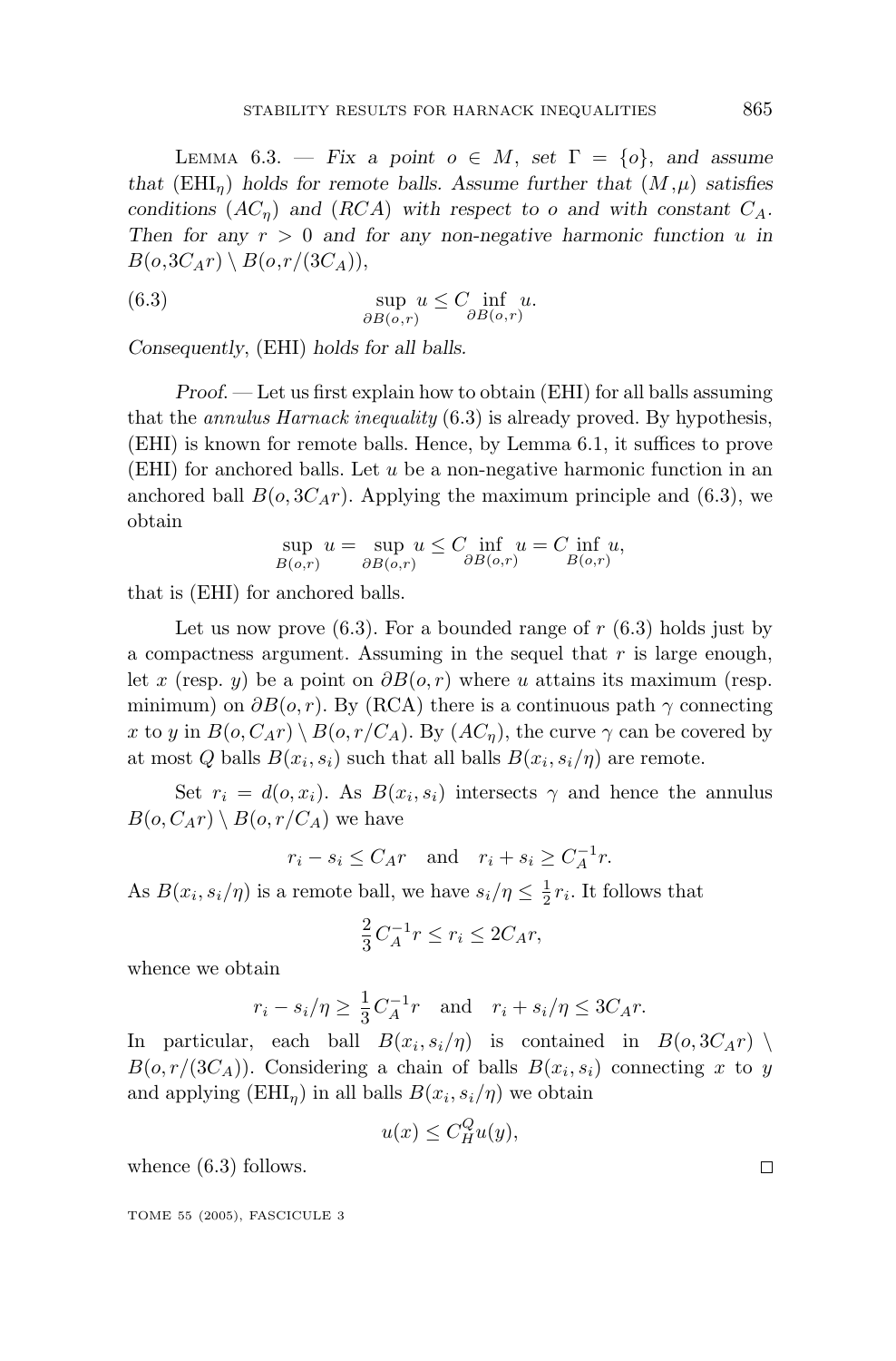LEMMA 6.4. — *Fix a point*  $o \in M$  *and assume that*  $(M, \mu)$  *satisfies* (VC) with respect to  $\Gamma = \{o\}$  and (VD) for anchored balls. Then the *condition*  $(AC_{\eta})$  *is satisfied with*  $\eta = \frac{1}{4} \varepsilon$  *where*  $\varepsilon$  *is the remote parameter from the condition* (VC)*.*

*Proof.* — Set  $C_A = 2$  and consider an annulus

$$
A := \left\{ x : \frac{1}{2}r \le d(o, x) \le 2r \right\}.
$$

Similarly to Example 3.2, consider a maximal set  $\{x_i\}$  of points  $x_i \in A$ at distance at least  $s := \frac{1}{16} \varepsilon r$  each from other. Clearly, all balls  $B(x_i, s)$ cover *A*.

Set  $r_i = d(x_i, o)$ . By construction, we have  $\frac{1}{2}r_i \le r \le 2r_i$ . Therefore,  $s/\eta = \frac{1}{4}r \leq \frac{1}{2}r_i$ , whence we see that the ball  $B(x_i, s/\eta)$  is remote, with remote parameter 1. Since  $\frac{1}{2} s \ge \frac{\varepsilon}{64} r_i$ , we obtain by (VC)

$$
\mu(B(x_i, \frac{1}{2}s)) \ge C_V^{-1} \mu(B(o, r_i)) \ge C_V^{-1} \mu(B(o, \frac{1}{2}r)).
$$

On the other hand, all balls  $B(x_i, \frac{1}{2}s)$  are disjoint, whence by (VD) for anchored balls

$$
\sum_{i} \mu\big(B(x_i, \frac{1}{2}s)\big) \le \mu\big(B(o, 2r + \frac{1}{2}s)\big) \le C_V^3 \mu\big((B(o, \frac{1}{2}r)\big).
$$

Therefore, the number of the points  $x_i$  is bounded by  $C_V^4$ , which finishes the proof.  $\Box$ 

*Remark* 6.5. — Combining Lemma 4.4 with Lemma 6.4 we conclude that (*V D*) for all balls implies (*AC*).

PROPOSITION 6.6. — *Fix a point*  $o \in M$  and set  $\Gamma = \{o\}$ *. Assume that a complete weighted manifold*  $(M,\mu)$  *satisfies*  $(VD)$  *and*  $(RCA)$ *, as well as* (EHI) *for remote balls. Then* (*M,µ*) *satisfies the annulus Harnack inequality* (6.3) *as well as* (EHI) *for all balls.*

*Proof*. — By Lemma 4.4, (VD) implies (VC) with any remote parameter  $0 < \varepsilon \leq 1$ . By Lemma 6.4, we obtain  $(AC_n)$  with parameter  $\eta = \frac{1}{4}\varepsilon$ . Adjusting  $\varepsilon$  so that  $(EHI_{\eta})$  holds for remote balls with the same  $\eta$ , we finish the proof by Lemma 6.3.  $\Box$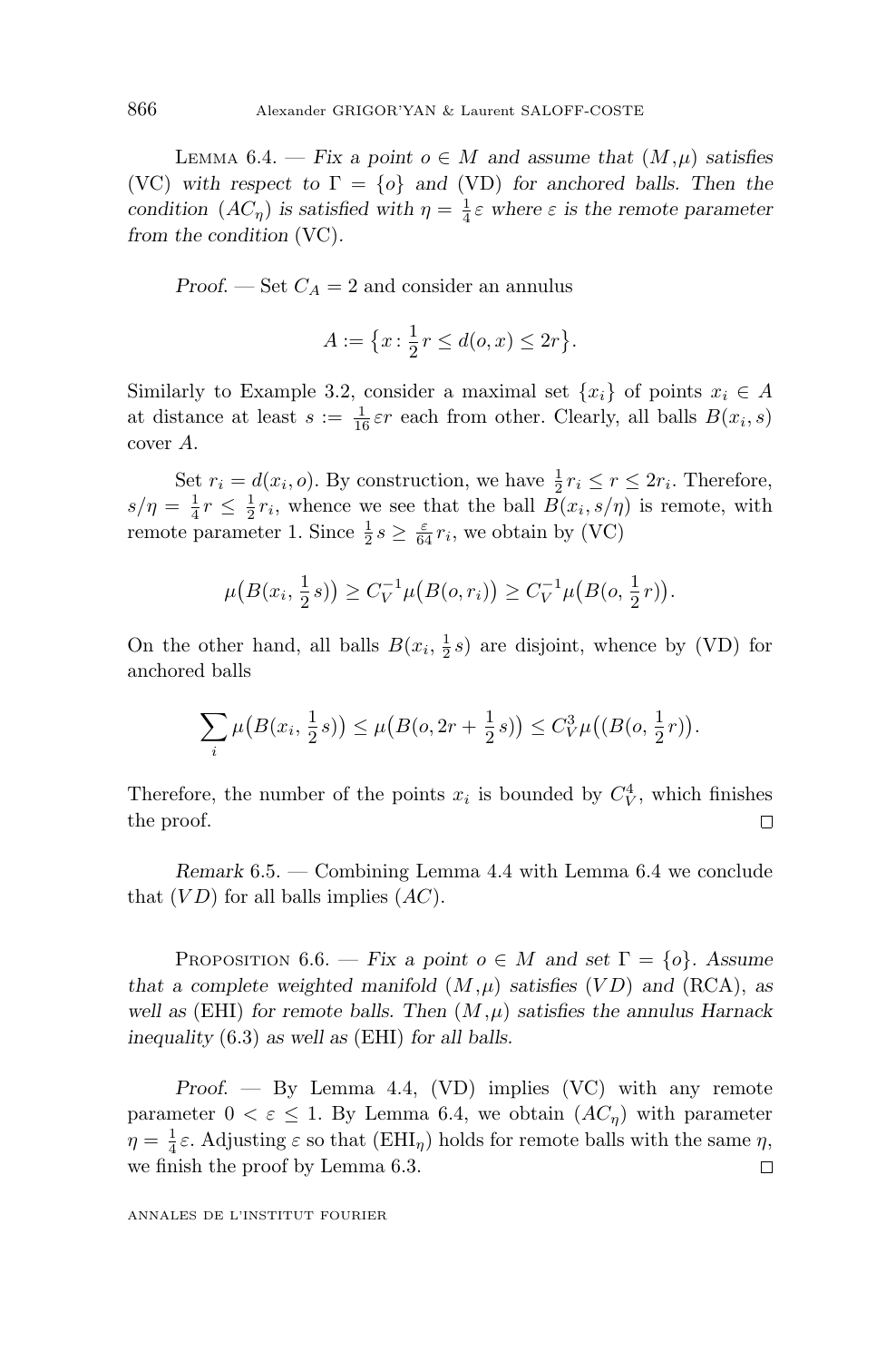Proposition 6.6 can be considered as an elliptic analogue of Corollary 5.4 (or Theorem 5.2). Indeed, the former says that

 $(VD) + (RCA) +$  remote(EHI)  $\implies$  (EHI),

whereas the latter says that

$$
(VC) + (RCA) + remote(PHI) \implies (PHI).
$$

However, the difference is that while (VC) is a necessary condition for (PHI), the condition (VD) is not necessary for (EHI).

#### **6.2. Elliptic Harnack inequality for model manifolds.**

Consider a model manifold  $M_{\psi}$  where  $\psi$  satisfies (1.7), that is

(6.4) 
$$
\sup_{[r,2r]} \psi \leq C \inf_{[r,2r]} \psi,
$$

for all *r >* 0. This easily implies that (PHI) and (EHI) hold on remote balls with respect to the pole *o*. Obviously, (RCA) is also satisfied in this case. The annuli covering condition (*AC*) (see Definition 6.2) is equivalent to

$$
(6.5) \t\t \t\t \psi(r) \leq Cr,
$$

for all  $r > 0$ . Thus, by Lemma 6.3, any model manifold satisfying  $(6.4)$ and  $(6.5)$  satisfies (EHI). In fact,  $(6.5)$  is a necessary and sufficient condition for (EHI) as will be proved in the following statement.

PROPOSITION 6.7. — Let  $M_{\psi}$  be a model manifold with  $\psi$ *satisfying* (6.4). Then (EHI) *holds on*  $M_{\psi}$  *if and only if*  $\psi$  *satisfies* (6.5)*. In particular, if*  $\psi(r) \approx r^{\alpha}$  *for*  $r > 1$ *, then* (EHI) *holds if and only if*  $\alpha \leq 1$ *.* 

*Proof.* — We only need to prove (EHI) implies (6.5) for all  $r > 1$ (for  $r \leq 1$ , (6.5) follows from (4.12)). Fix  $r \geq 1$  and consider the Green function  $G_{2r}(x, y)$  with the Dirichlet boundary condition in the ball  $B(o, 2r)$ , defined by

(6.6) 
$$
G_{2r}(x,y) = \int_0^\infty p_{2r}(t,x,y) \, \mathrm{d}t,
$$

where  $p_{2r}(t, x, y)$  is the heat kernel in  $B(o, 2r)$  with the Dirichlet boundary condition. It is not hard to check that

$$
G_{2r}(o,y) = \frac{1}{\omega_N} \int_{d(o,y)}^{2r} \frac{1}{\psi(s)^{N-1}} ds
$$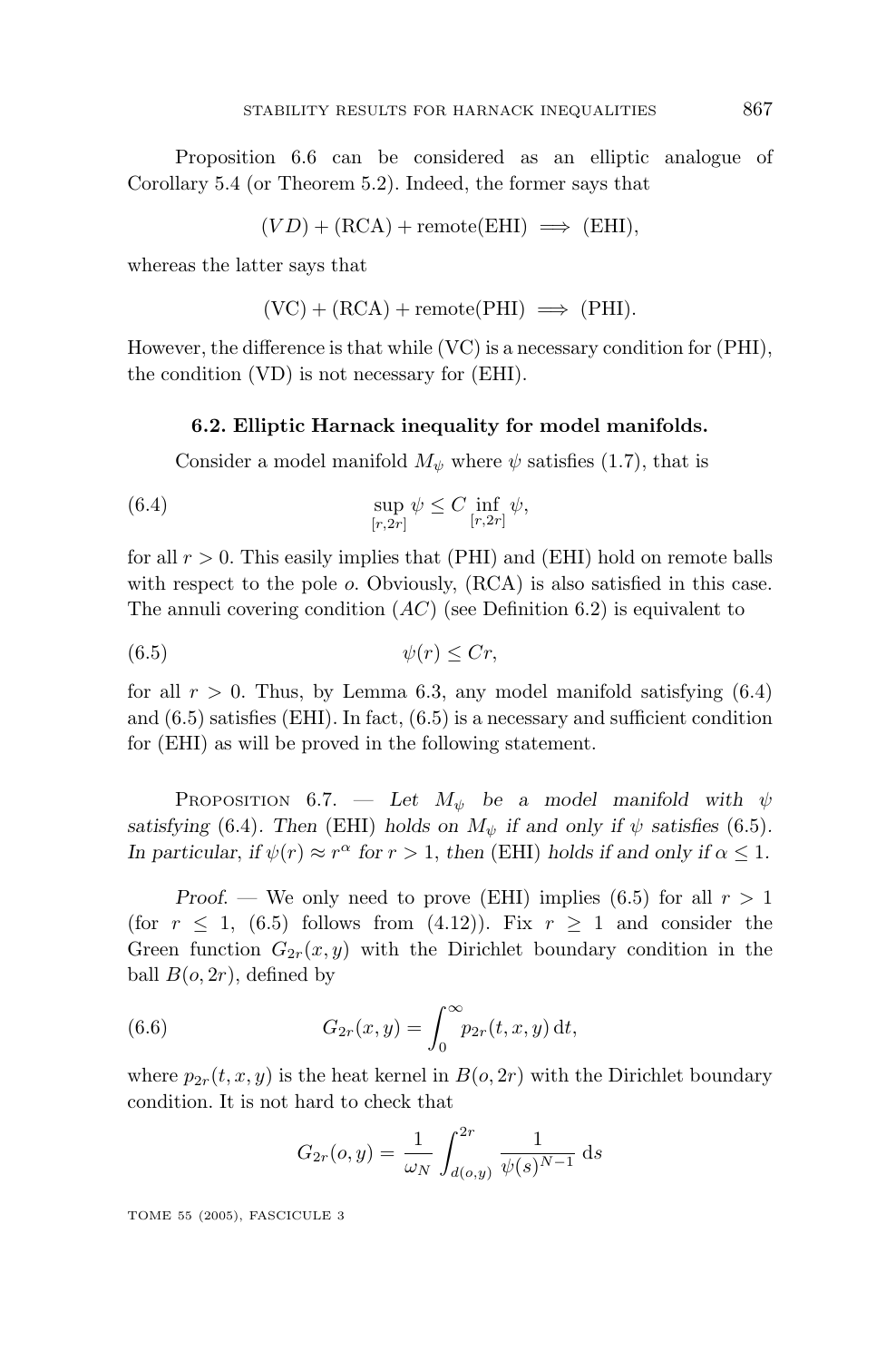(see for example [19, Section 4.2]). In particular, if  $d(o, y) = r$ , then

(6.7) 
$$
G_{2r}(o, y) \approx \frac{r}{\psi(r)^{N-1}}.
$$

Fix an angular component  $\theta$  and set  $y_0 = (r, \theta)$  and  $x_0 = (\eta r, \theta)$  where  $0 < \eta < 1$  is the parameter from (EHI). By (PHI) on remote balls (which follows from (6.4)) and a standard chaining argument we have

(6.8) 
$$
p_{2r}(t, x_0, y_0) \ge c p_{2r}(\frac{1}{2}t, y_0, y_0), \text{ for all } t \approx r^2.
$$

By the proof of (2.14), we also have

(6.9) 
$$
p_{2r}(\frac{1}{2}t, y_0, y_0) \ge \frac{c}{V(y_0, \sqrt{t})}
$$
, for all  $t \le (\frac{1}{16}r)^2$ .

Combining  $(6.8)$ ,  $(6.9)$ , and  $(6.6)$  we obtain

(6.10) 
$$
G_{2r}(x_0, y_0) \geq \int_{(r/32)^2}^{(r/16)^2} p_{2r}(t, x_0, y_0) dt \geq c \frac{r^2}{V(y_0, r/16)}.
$$

Let us show that

(6.11) 
$$
V(y_0, \frac{1}{16}r) \le Cr^N.
$$

If  $\psi(r) > Cr$  (for a large enough constant *C*), then the ball  $B(y_0, \frac{1}{16}r)$ is quasi-isometric to a Euclidean ball of the same radius, whence (6.11) follows. If  $\psi(r) \leq Cr$ , then

$$
V(y_0, \frac{1}{16}r) \le V(o, 2r) - V(o, \frac{1}{2}r) = \omega_N \int_{r/2}^{2r} \psi^{N-1}(\xi) d\xi
$$
  

$$
\le C\psi(r)^{N-1}r \le Cr^N.
$$

Hence,  $(6.10)$  and  $(6.11)$  imply

(6.12) 
$$
G_{2r}(x_0, y_0) \geq \frac{c}{r^{N-2}}.
$$

Now,  $x \mapsto G_{2r}(x, y_0)$  is a non-negative harmonic function in  $B(o, r)$ . Applying (EHI) to compare its values at  $o$  and  $x_0$  we obtain from (6.7) and (6.12)

$$
\frac{r}{\psi(r)^{N-1}} \ge \frac{c}{r^{N-2}},
$$

whence  $(6.5)$  follows.

ANNALES DE L'INSTITUT FOURIER

 $\Box$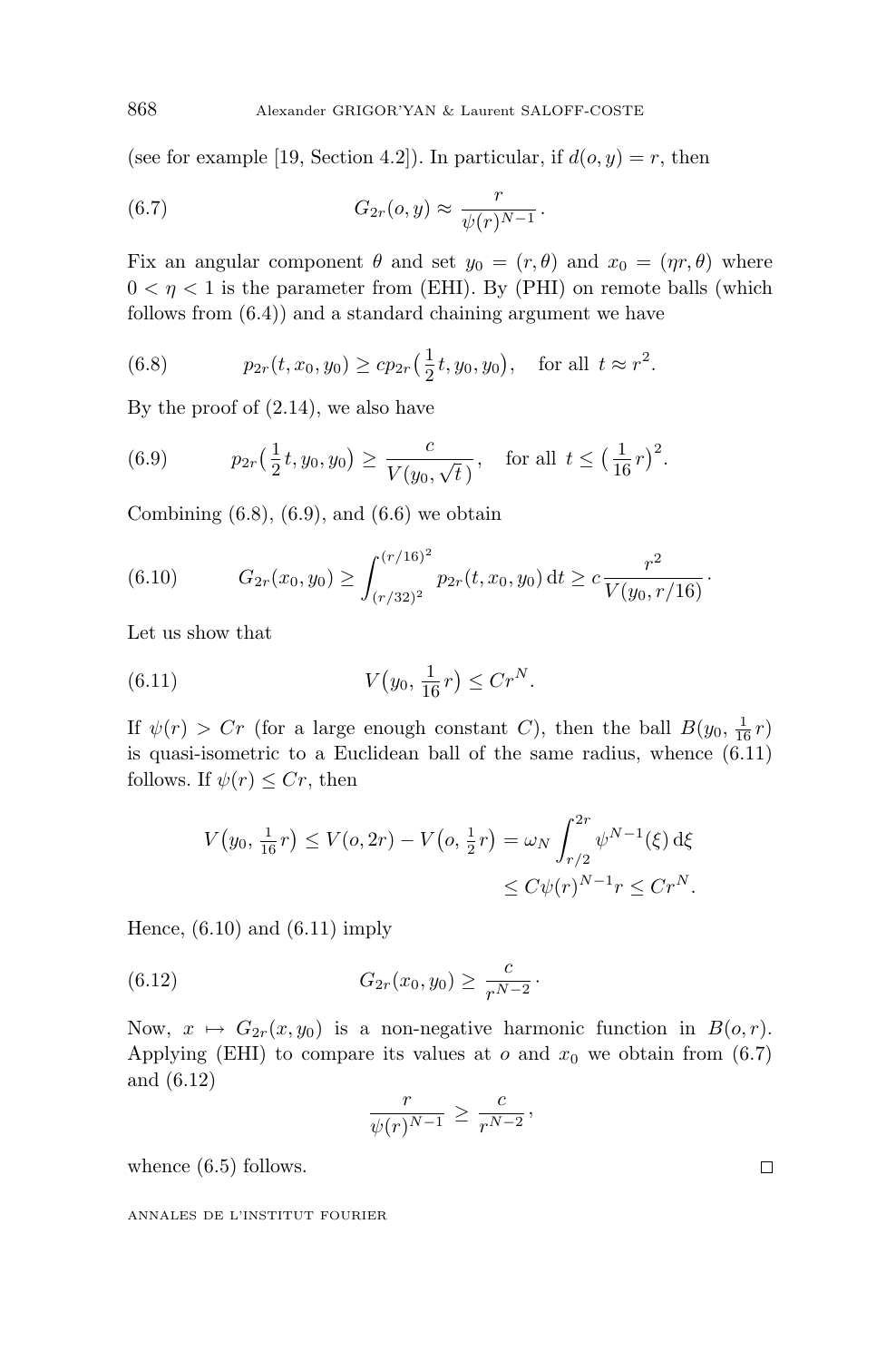*Remark* 6.8. — Assume that  $\psi(r) = r^{\alpha}$  for  $r > 1$  where  $\alpha \leq 1$ . By (6.4) (PI) holds for all remote balls. By Example 3.14 (PI) holds for all anchored balls. Hence  $M_{\psi}$  satisfies (PI), by Proposition 4.2. Proposition 4.10 shows that  $M_{\psi}$  satisfies (PHI) if and only if  $-1/(N-1) < \alpha \leq 1$ . Hence, for  $\alpha \leq -1/(N-1)$ ,  $M_{\psi}$  satisfies (EHI) and (*PI*) but not (PHI). Examples of manifolds satisfying (EHI) but not (PHI) are described in [2], [3], [12]. These examples are much less explicit than *Mψ*. To our knowledge, none of the previously known examples satisfies (PI) nor is simply connected. When  $N = 2$ , the Gauss curvature of  $M_{\psi}$  at  $x = (r, \theta)$  equals  $-\psi''/\psi(r) = cr^{-2}$ which tends to 0 as  $r \to \infty$ , again unlike any previously known example.

*Remark* 6.9. — Let us say that a weighted manifold  $(M, \mathbf{g}, \mu)$  satisfies the weak Liouville (resp. strong Liouville) property if any bounded (resp. positive) harmonic function on *M* is constant. Liouville properties on model manifolds have been studied by many authors, e.g., [36], [38], [41]. They proved that for  $M_{\psi}$  the weak and strong Liouville properties are equivalent and are satisfied if and only if

(6.13) 
$$
\int^{+\infty} \left(\frac{1}{\psi(r)^{N-1}} \int_1^r \psi(s)^{N-3} \, \mathrm{d}s\right) \mathrm{d}r = +\infty.
$$

If  $N = 2$ , then (6.13) coincides with the condition

(6.14) 
$$
\int^{+\infty} \frac{\mathrm{d}s}{\psi(s)} = +\infty,
$$

which is equivalent to the *parabolicity* of  $M_{\psi}$  (a manifold is called parabolic if any positive superharmonic function is constant). From Proposition 6.7 and (6.13), we obtain a class of examples of manifolds having the strong Liouville property but for which (EHI) fails. For instance, in dimension 2, it suffices to take  $\psi(r) = r \log r$  (for large *r*) so that (6.14) holds, whereas (6.5) fails.

#### **6.3. Changes of measure.**

THEOREM  $6.10.$  — Let  $(M,\mu)$  be a complete weighted manifold. Fix  $o \in M$  *and assume that M satisfies conditions* (RCA) *and* ( $AC_n$ ) (*see* Definitions *5.1 and 6.2*)*. Let h be a positive smooth function on M such that one of the following two conditions holds*:

(i) *either h satisfies* the hypothesis (h1) *of Theorem* 5.7 *and*  $(M,\mu)$ *satisfies* (PHI) *for remote balls*;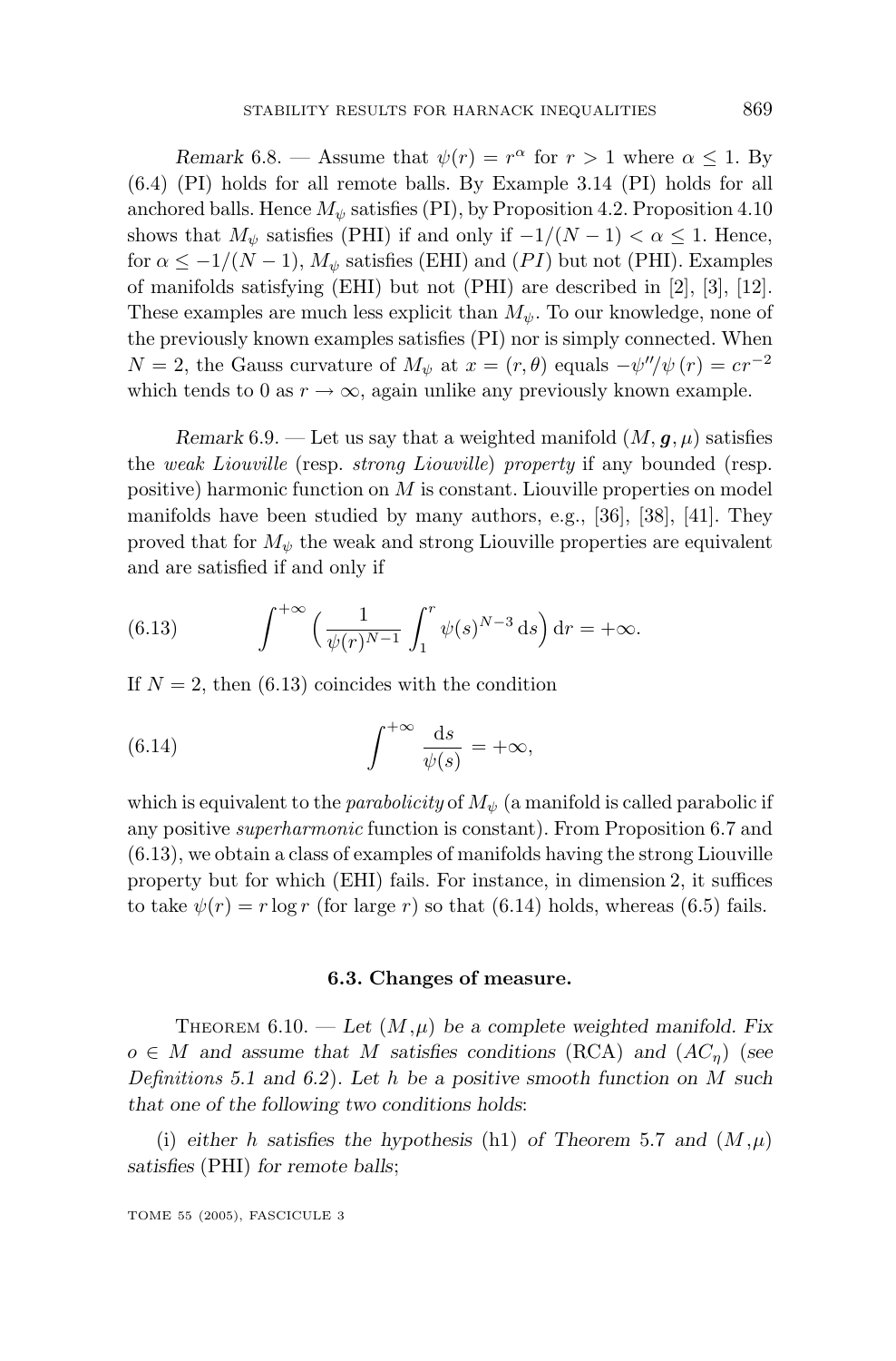(ii) *or h* is harmonic outside a compact set and  $(M,\mu)$  satisfies (EHI<sub>n</sub>) *for remote balls.*

*Define a measure*  $\widetilde{\mu}$  *on M by*  $d\widetilde{\mu} = h^2 d\mu$  *. Then*  $(M, \widetilde{\mu})$  *satisfies* (EHI)*.* 

*Remark* 6.11. — In the case (i), if (PHI) holds on  $(M, \mu)$  for all balls, then the hypothesis (AC) can be dropped as it follows from (VD) and hence from (PHI) (see Lemma 6.4 and Theorem 2.7).

*Remark* 6.12. — The example of Remark 5.10 can be used to show that condition (RCA) is essential for the validity of Theorem 6.10.

*Proof.* — (i) By Theorem 2.12,  $(M, \mu)$  satisfies (PI) and (VD) for remote balls. By (h1), the function *h* varies on any remote ball at most by a constant factor. Therefore,  $(M, \widetilde{\mu})$  also satisfies (PI) and (VD) for remote<br>halls Again by Theorem 2.12 (M $\widetilde{\mu}$ ) satisfies (PHI) for remote halls. The balls. Again by Theorem 2.12,  $(M, \widetilde{\mu})$  satisfies (PHI) for remote balls. The latter implies (EHI) for remote balls with any parameter  $0 < n < 1$  (see latter implies (EHI<sub>n</sub>) for remote balls with any parameter  $0 < \eta < 1$  (see Remark 2.3). In particular, take  $\eta$  the same as in  $(AC_{\eta})$ . Then  $(M,\widetilde{\mu})$ <br>satisfies (EHI) for all halls by Lemma 6.3 satisfies (EHI) for all balls by Lemma 6.3.

(ii) By Lemma 6.3, it suffices to prove  $(EHI_n)$  for remote balls in  $(M, \tilde{\mu})$ . Let  $B(x, r)$  be a remote ball and  $\Delta_{\tilde{\mu}} u = 0$ ,  $u \ge 0$  in  $B(x, r)$ .<br>The Laplace operator  $\Delta z$  of  $(M, \tilde{\mu})$  has the form The Laplace operator  $\Delta_{\tilde{\mu}}$  of  $(M, \tilde{\mu})$  has the form

$$
\Delta_{\tilde{\mu}} u = h^{-2} \operatorname{div}_{\mu} (h^2 \nabla u) = \Delta_{\mu} u + 2h^{-1} \mathbf{g} (\nabla h, \nabla u).
$$

In particular, in the domain *D* of harmonicity of *h* we have  $\Delta_{\mu}h = 0$  whence

$$
\Delta_{\tilde{\mu}} u = \Delta_{\mu} u + 2h^{-1} \mathbf{g}(\nabla h, \nabla u) + \Delta_{\mu} h = h^{-1} \Delta_{\mu}(hu).
$$

Hence, if the ball  $B(x, r)$  is contained in *D*, then we have  $\Delta_{\mu}(hu)=0$ in  $B(x, r)$ . By (EHI<sub>n</sub>) for remote balls in  $(M, \mu)$ , we obtain

$$
\sup_{B(x,\eta r)} (uh) \le C_H \inf_{B(x,\eta r)} (uh) \quad \text{and} \quad \sup_{B(x,\eta r)} h \le C_H \inf_{B(x,\eta r)} h,
$$

whence  $\sup_{B(x,\eta r)} u \leq C_H^2 \inf_{B(x,\eta r)} u$ . If  $B(x,r)$  is not contained in *D*, then it intersects a compact set  $M \setminus D$  and hence has a bounded radius. In this case, an elliptic Harnack inequality in  $B(x, r)$  follows by a compactness argument.  $\Box$ 

COROLLARY 6.13. — For any complete weighted manifold  $(M,\mu)$ *satisfying* (PHI) *and* (RCA), *there exists a smooth positive function h on M* such that the manifold  $(M, \tilde{\mu})$  with measure  $d\tilde{\mu} = h^2 d\mu$  satisfies (EHI) *but* not (PHI) *not* (PHI)*.*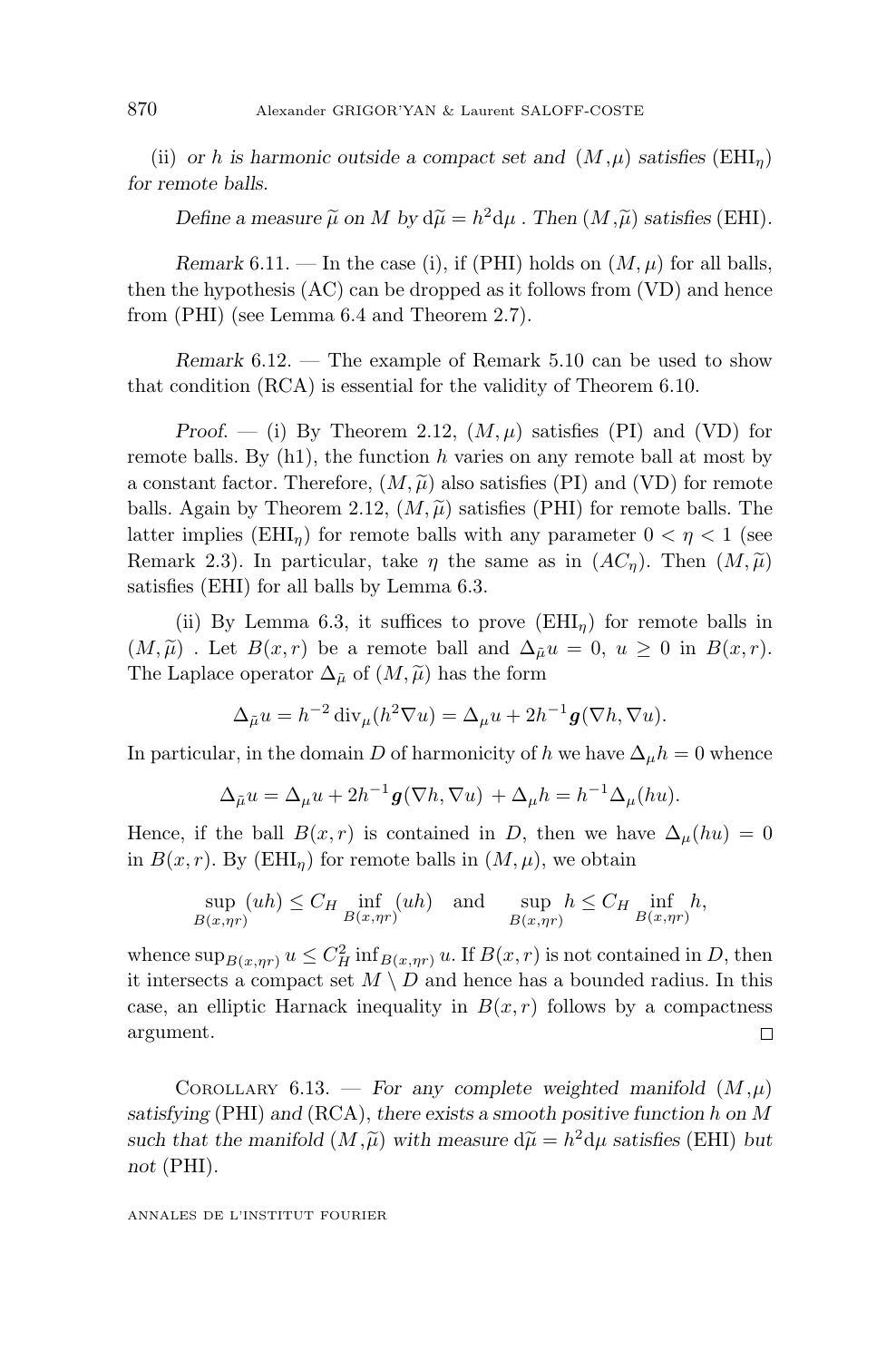*Proof*. — Indeed, take *h* as in Remark 5.8. Then *h* satisfies the condition (h1) from Theorem 5.7 but not (h2). By Theorem 5.7,  $(M, \tilde{\mu})$ <br>does not satisfy (PHI) but  $(M, \tilde{\mu})$  satisfies (EHI) by Theorem 6.10(i) does not satisfy (PHI), but  $(M, \tilde{\mu})$  satisfies (EHI) by Theorem 6.10 (i) (see also Bemark 6.11) (see also Remark 6.11).  $\Box$ 

*Example* 6.14. — Consider the weighted manifold  $(\mathbb{R}^N, \mu_\alpha)$ ,  $N \geq 2$ , where  $\mathbb{R}^N$  is equipped with the Euclidean metric and measure  $\mu_\alpha$  is given by  $d\mu_{\alpha} = (1+|x|^2)^{\alpha/2} dx$ . By Proposition 4.9 or Theorem 5.7, this manifold satisfies (PHI) if and only if  $\alpha > -N$ . Note that the condition (h2) breaks down exactly for  $\alpha \leq -N$ . The function  $h(x) = (1 + |x|^2)^{\alpha/4}$  satisfies (h1) for any real  $\alpha$ . Therefore, by Theorem 6.10 (i), the manifold  $(\mathbb{R}^N, \mu_\alpha)$ satisfies (EHI) for all real  $\alpha$ .

# **7. Harnack inequalities on manifolds with ends.**

#### **7.1. Connected sums of manifolds.**

Let  ${M_i}_{i=1}^n$  be a finite family of non-compact Riemannian manifolds. We say that a Riemannian manifold *M* is a connected sum of the  $M_i$ 's and write

$$
(7.1) \t\t\t M = M_1 \# M_2 \# \cdots \# M_n
$$

if, for some compact *K* ⊂ *M* (called the central part of *M*), the exterior  $M \setminus K$  is a disjoint union of open sets  $E_1, E_2, \ldots, E_n$ , such that each  $E_i$  is isometric to  $M_i \setminus K_i$ , for some compact  $K_i \subset M_i$  (in fact, we will always identify  $E_i$  and  $M_i \setminus K_i$ ). If  $(M, \mu)$  and  $(M_i, \mu_i)$  are weighted manifolds, then the isometry is understood in the sense of weighted manifolds, that is it maps measure  $\mu$  to  $\mu_i$ . Of course, forming connected sums is not a uniquely defined operation.

Let *M* be a non-compact manifold and  $K \subset M$  be a compact set with smooth boundary such that  $M \setminus K$  is a disjoint union of a finite number of connected open sets  $E_1, E_2, \ldots, E_n$  which are not precompact (if M has boundary  $\delta M$ , then assume in addition that  $\partial K \cap \delta M = \emptyset$ ). We say that the  $E_i$ 's are the *ends* of *M* with respect to *K*. Consider the closure  $\overline{E}_i$ as a manifold with boundary. Then by definition of a connected sum we have  $M = \overline{E}_1 \# \overline{E}_2 \# \cdots \# \overline{E}_n$ .

Let a weighted manifold  $(M, \mu)$  be a connected sum of weighted manifolds  $(M_i, \mu_i)$ . Fix points  $o \in M$ ,  $o_i \in M_i$  and set

(7.2) 
$$
V(r) = \mu(B(o, r)) \text{ and } V_i(r) = \mu_i(B_{M_i}(o_i, r)).
$$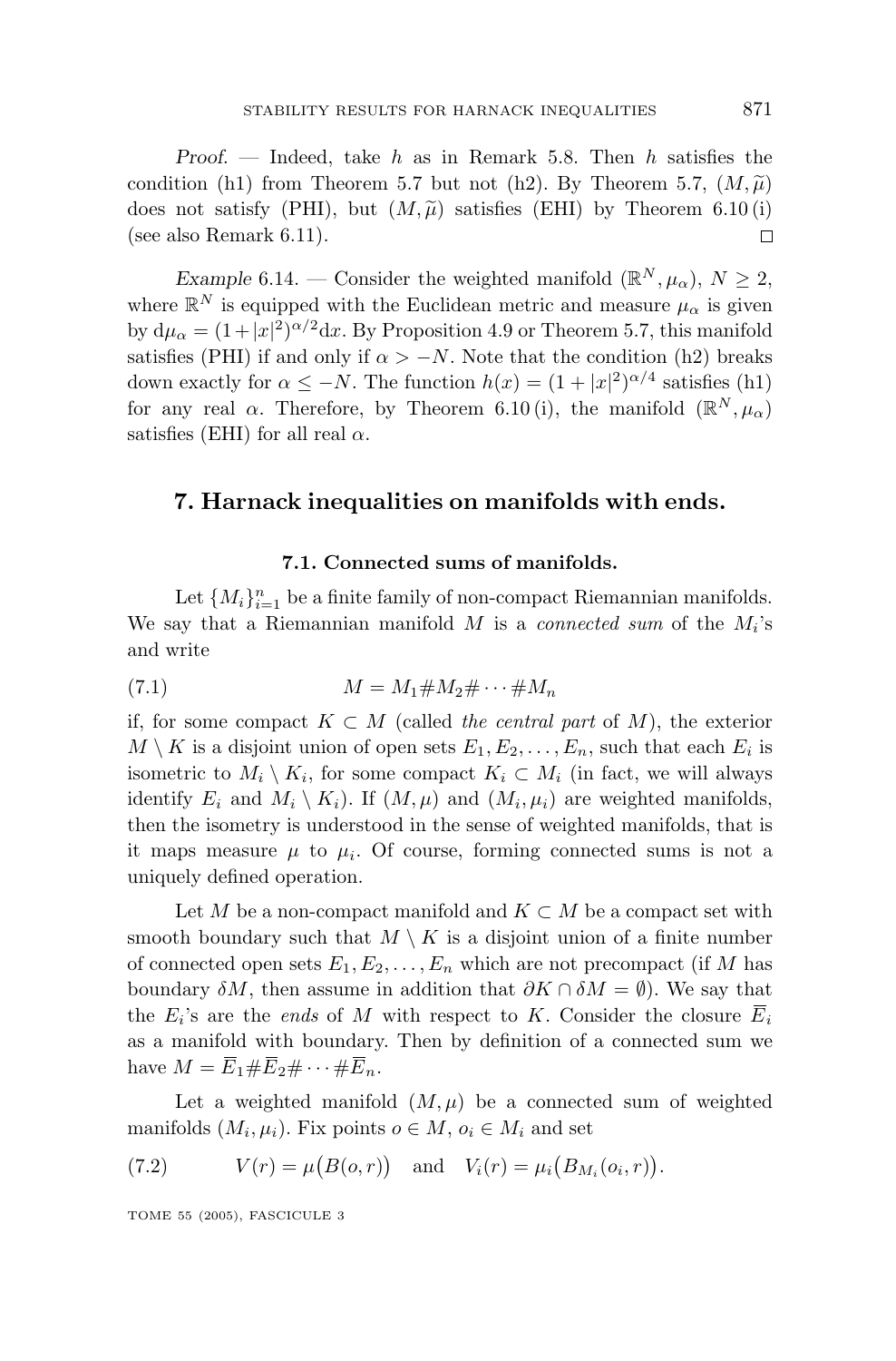Consider the following two conditions:

(v1) For all  $i = 1, \ldots, n$  and all  $r$  large enough,  $V_i(r) \approx V(r)$ .

(v2) For all *r* large enough,

(7.3) 
$$
\int_1^r \frac{s \, \mathrm{d} s}{V(s)} \leq C \frac{r^2}{V(r)}.
$$

Condition (v1) means that any two ends have comparable volume growth. Note that, for any bounded range of *r*, we have always  $V_i(r) \approx V(r) \approx r^N$  where  $N = \dim M$ . Hence, (v1) is equivalent to the fact that  $V_i(r) \approx V(r)$  for all  $r > 0$ .

Note that, for *r >* 2, one always has

$$
\int_1^r \frac{s \, \mathrm{d}s}{V(s)} \ge \int_{r/2}^r \frac{s \, \mathrm{d}s}{V(s)} \ge \frac{r^2}{4V(r)},
$$

which implies that  $(v2)$  is equivalent to

(7.4) 
$$
\int_{1}^{r} \frac{s \, \mathrm{d}s}{V(s)} \approx \frac{r^2}{V(r)}.
$$

Condition (v2) significantly restricts the growth rate of the function *V* . In particular, it implies

(7.5) 
$$
\int_{1}^{\infty} \frac{s \, \mathrm{d}s}{V(s)} = \infty
$$

(which is easy to see from (7.4)) and, hence,  $V(r) = o(r^2)$  as  $r \to \infty$ . For example, if  $V(r) \approx r^{\alpha}$  for large *r*, then (v2) holds if and only if  $\alpha < 2$ .

THEOREM 7.1. — Let a weighted manifold  $(M,\mu)$  be a connected sum *of weighted manifolds*  $(M_i, \mu_i)$ ,  $i = 1, \ldots, n$ , where each  $M_i$  is complete, *non-compact*, *and satisfies* (PHI) *and* (RCA) *with respect to a point*  $o_i \in M_i$ .

(i) If  $n = 1$ , then M satisfies (PHI).

(ii) Assume that  $n \geq 2$  and that (v1) and (v2) are satisfied. Then M *satisfies* (PHI)*.*

(iii) Assume that  $n \geq 2$  and that M satisfies (EHI). Then (v1) and (v2) *hold true.*

*In particular, if*  $n \geq 2$ , *then* (PHI)  $\Leftrightarrow$  (EHI)  $\Leftrightarrow$  (v1) + (v2)*.*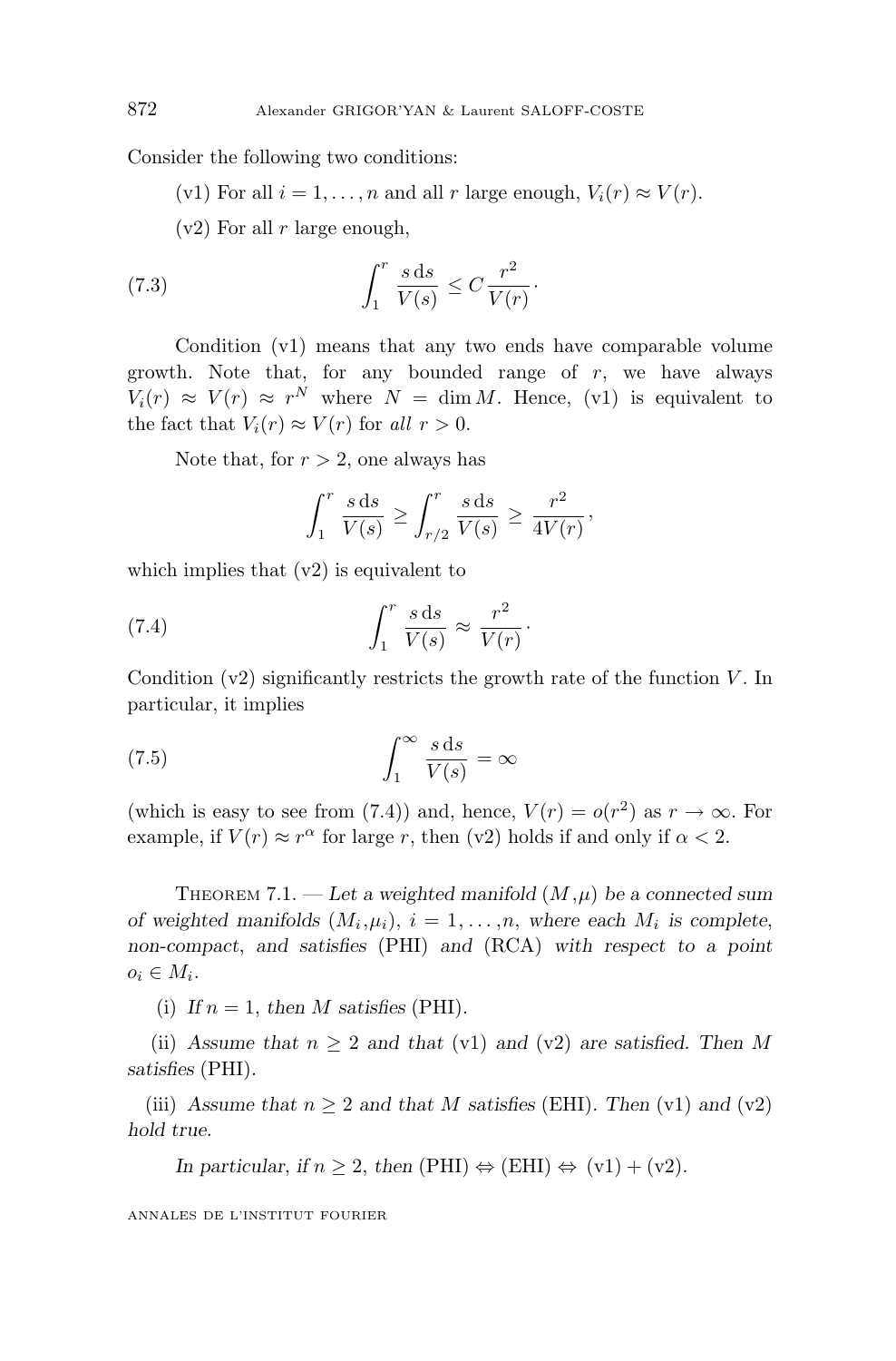*Example* 7.2. — Let  $n \geq 2$  and let all manifolds  $M_1, \ldots, M_n$  be isometric to a model manifold  $M_{\psi}$  of dimension *N* where  $\psi(r) \approx r^{\alpha}$ for large *r*. We claim that if  $|\alpha| < 1/(N-1)$ , then  $M = M_1 \# \cdots \# M_n$ satisfies (PHI). Indeed, we have  $V_i(r) \approx r^{\alpha(N-1)+1}$  so that (v2) follows from  $\alpha$  < 1/(N − 1). By Proposition 4.10, each  $M_i$  satisfies (PHI) because  $-1/(N-1) < \alpha \leq 1$ . By Theorem 7.1 (*ii*), we conclude that M satisfies (PHI).

Part (i) of Theorem 7.1 is a consequence of Corollary 5.4 which was already mentioned in Remark 5.5. The proofs of parts (ii) and (iii) are rather involved and are given in Sections 7.3 and 7.4, using an auxiliary material from Section 7.2.

#### **7.2. Flux and capacity.**

Fix a couple  $(D, U)$  where  $U \subset M$  is an open set and  $D \subset U$  is a precompact set. For any harmonic function *v* in  $U \setminus \overline{D}$  define the notion of the *flux* of *v* with respect to the couple  $(D, U)$  by

$$
\text{flux}_{(D,U)} v := \Big| \int_{\partial \Omega} \frac{\partial v}{\partial n} \, \mathrm{d} \mu' \Big|,
$$

where  $\Omega$  is any precompact open set with smooth boundary such that  $D \in \Omega \in U$ , and *n* is the inward unit normal vector field on  $\partial \Omega$ . By the harmonicity of *v*, the flux does not depend on the choice of  $\Omega$ . Clearly, we have the following identities

$$
\mathop{\rm flux}_{(D,U)} v = \mathop{\rm flux}_{(D,U)} (-v) = \mathop{\rm flux}_{(D,U)} (v + {\rm const\,}) = \mathop{\rm flux}_{(D',U')} v
$$

provided  $D' \supset D$  and  $U' \subset U$ .

If in addition  $U$  is precompact and  $v$  satisfies the boundary conditions  $v_{\parallel \partial U} = 0$  and  $v_{\parallel \partial D} = 1$ , then

(7.6) 
$$
\operatorname{flux}_{(D,U)} v = \operatorname{cap}(D, U) := \inf_{\substack{\varphi \in C_0^1(U) \\ \varphi_{|D} = 1}} \int_U |\nabla \varphi|^2 d\mu.
$$

The following general estimate of capacity was proved in [47]: for all  $x \in M$ and  $0 < r < \rho$ 

(7.7) 
$$
\exp(B(x,r),B(x,\rho))^{-1} \ge \frac{1}{2} \int_r^{\rho} \frac{s \, ds}{V(x,s)}.
$$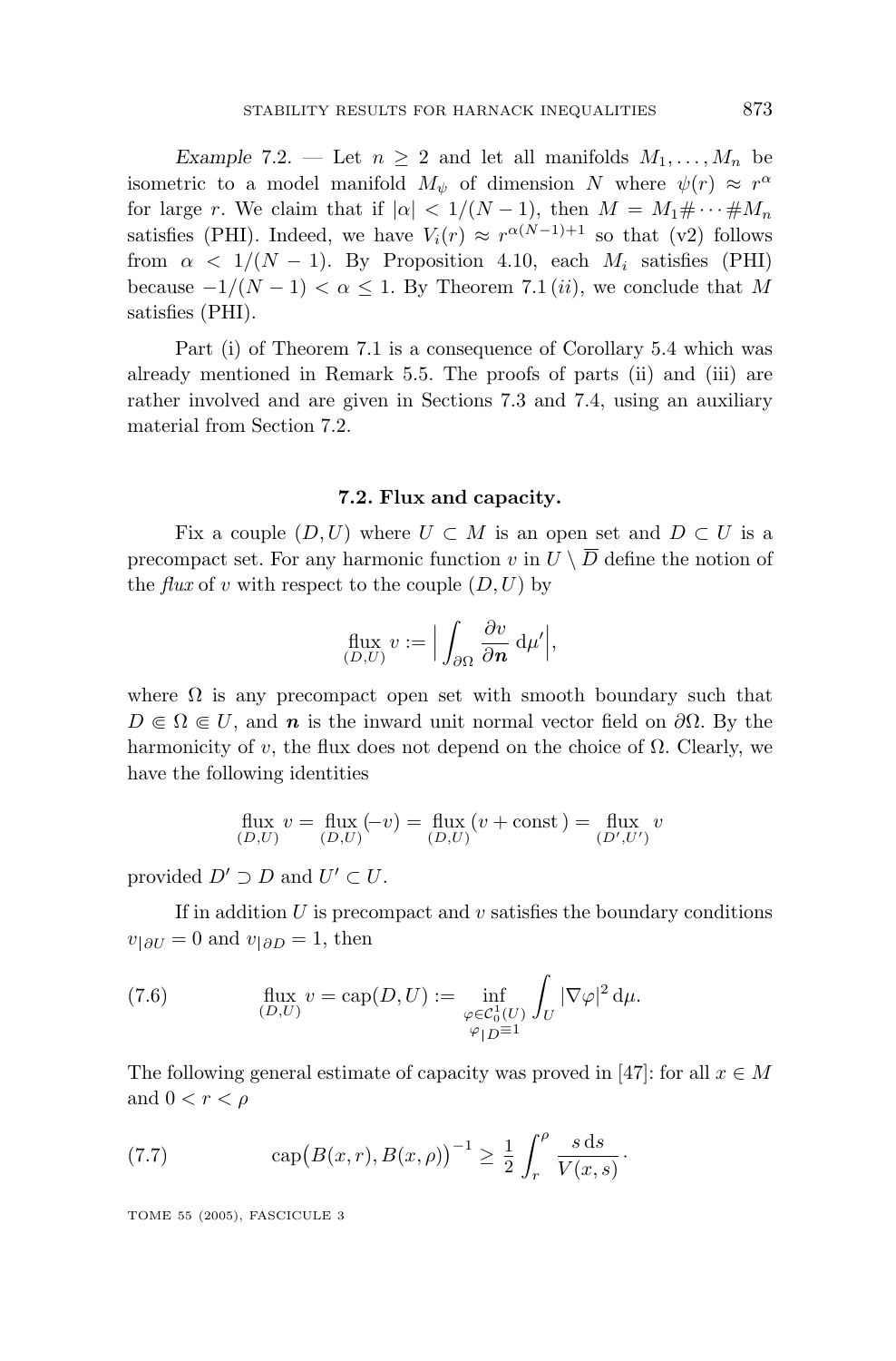Assuming in addition that the manifold satisfies (PHI) and  $r \leq \frac{1}{2}\rho$ , one has also an opposite inequality

(7.8) 
$$
\operatorname{cap}(B(x,r),B(x,\rho))^{-1} \le C \int_r^{\rho} \frac{s \, \mathrm{d}s}{V(x,s)}
$$

(see [21, Lemma 4.3]). Hence, under the above assumptions we have

(7.9) 
$$
\operatorname{cap}(B(x,r),B(x,\rho))^{-1} \approx \int_r^{\rho} \frac{s \, \mathrm{d}s}{V(x,s)}.
$$

LEMMA 7.3. — Let a complete non-compact weighted manifold  $(M,\mu)$ *satisfy* (PHI) and (RCA) with respect to a point *o*. Fix positive numbers  $r_0$ *and*  $\rho$  *such that*  $\rho > 4r_0$ *. Set*  $U = B(o, \rho)$ *, let D be a precompact subset in*  $B(o,r_0)$ , and let *v* be a positive harmonic function in  $U \setminus \overline{D}$  such that

$$
v_{\vert \partial U} = 0
$$
 and  $v_{\vert \partial D} = \text{const.}$ 

*Then, for any*  $r \in (2r_0, \frac{1}{2}\rho)$  *and for all*  $x \in \partial B(o, r)$ *, we have* 

(7.10) 
$$
v(x) \approx (\text{flux } v) \int_r^{\rho} \frac{s \, \text{d}s}{V(o,s)}.
$$

*Proof*. — Without loss of generality, we can assume *v* = 1 on *∂D* and extend *v* to *D* by setting  $v = 1$ . Set

(7.11) 
$$
a := \inf_{\partial B(o,r)} v = \inf_{B(o,r)} v \text{ and } b := \sup_{\partial B(o,r)} v = \sup_{B(o,\rho) \setminus B(o,r)} v
$$

and note that by the strong maximum principle  $0 < a \leq b < 1$ . Similarly to the proof of Lemma 6.3, the hypotheses (RCA) and (PHI) imply  $b \leq Ca$ where the constant *C* does not depend on *r*.

For any  $0 < t < 1$ , consider the set  $U_t = \{x \in B(o, \rho) : v(x) > t\}$ (see Figure 8) and observe that by (7.6)

$$
cap(U_t, U) = \lim_{(U_t, U)} \frac{v}{t} = \frac{1}{t} \lim_{(D,U)} v.
$$

It is clear from (7.11) that  $U_b \subset B(o,r) \subset U_a$ , whence by the monotonicity of capacity we obtain

$$
\frac{\text{flux}v}{b} \le \text{cap}(B(o, r), U) \le \frac{\text{flux}v}{a}
$$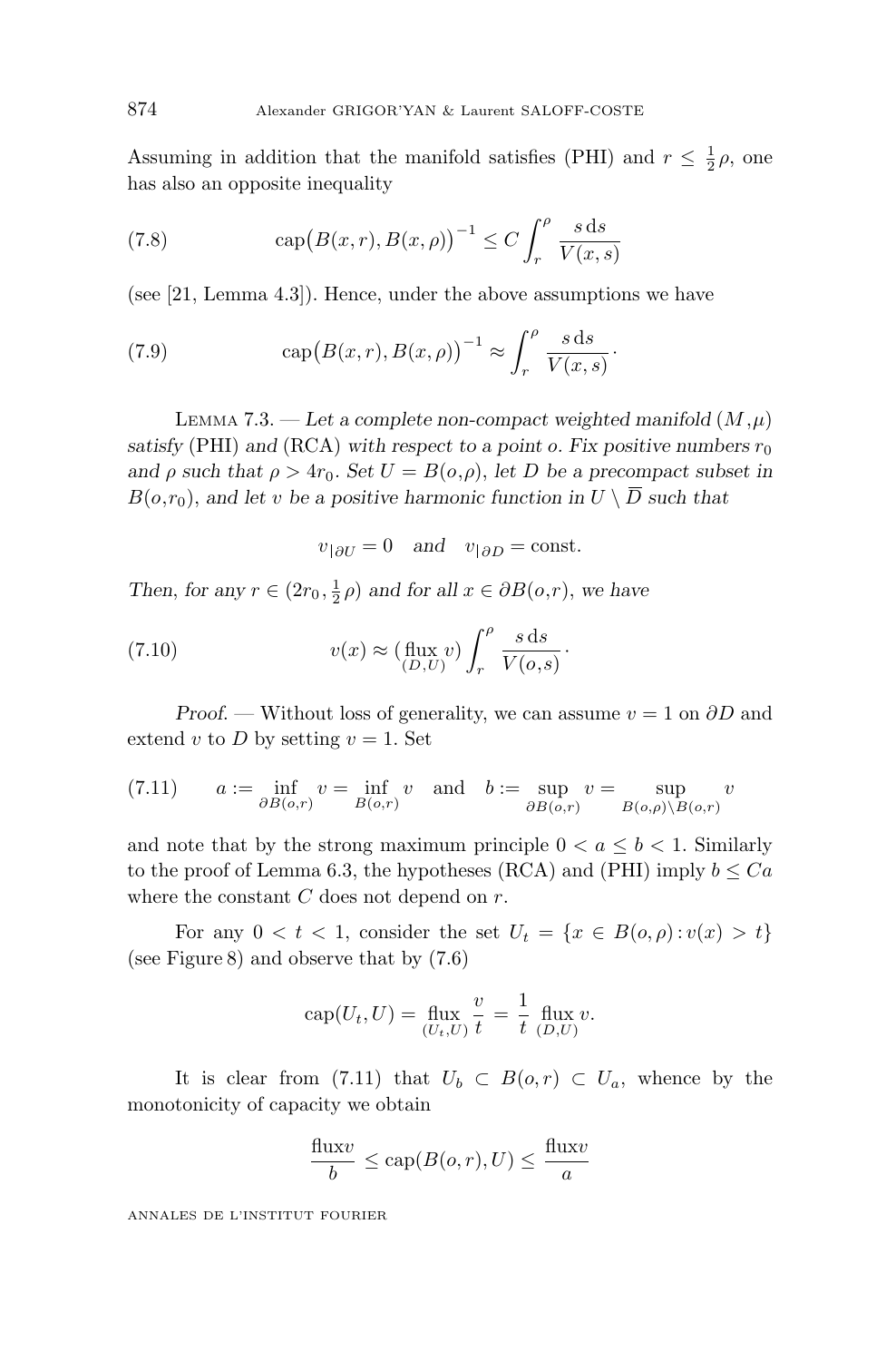

*Figure* 8*. Sets U<sup>a</sup> and U<sup>b</sup>*

(here for simplicity we suppress the subscript  $(D, U)$  in flux*v*). Since for any  $x \in \partial B(o, r)$  we have  $v(x) \approx a \approx b$ , we obtain

(7.12) 
$$
v(x) \approx \frac{\text{flux } v}{\text{cap}(B(o, r), B(o, \rho))}.
$$

Finally, applying (7.9) we obtain (7.10).

LEMMA 7.4. — *Let U be a precompact open subset of M with smooth boundary*, and *D be a precompact set such that*  $\overline{D} \subset U$ *. Let w be a harmonic function in*  $U \setminus \overline{D}$  *such that* 

(7.13) 
$$
w_{\vert \partial U} = 0 \quad \text{and} \quad w_{\vert \partial D} = 1,
$$

*and v be a harmonic function in*  $U \setminus \overline{D}$  *such that* 

$$
v_{|\partial U} = 0 \quad \text{and} \quad a \le v_{|\partial D} \le b,
$$

*for positive constants a,b. Then*

(7.14) 
$$
a \lim_{(D,U)} w \leq \lim_{(D,U)} v \leq b \lim_{(D,U)} w.
$$

*Proof.* — By the comparison principle, we have  $v/b \leq w \leq v/a$ . Since all the functions  $v/b$ ,  $w$ ,  $v/a$  vanish on  $\partial U$ , we obtain

$$
0 \le \frac{\partial (v/b)}{\partial n}\Big|_{\partial U} \le \frac{\partial w}{\partial n}\Big|_{\partial U} \le \frac{\partial (v/a)}{\partial n}\Big|_{\partial U},
$$

where  $n$  is the inward normal vector field on  $\partial U$ . Clearly, this implies (7.14).

 $\Box$ 

TOME 55 (2005), FASCICULE 3

 $\Box$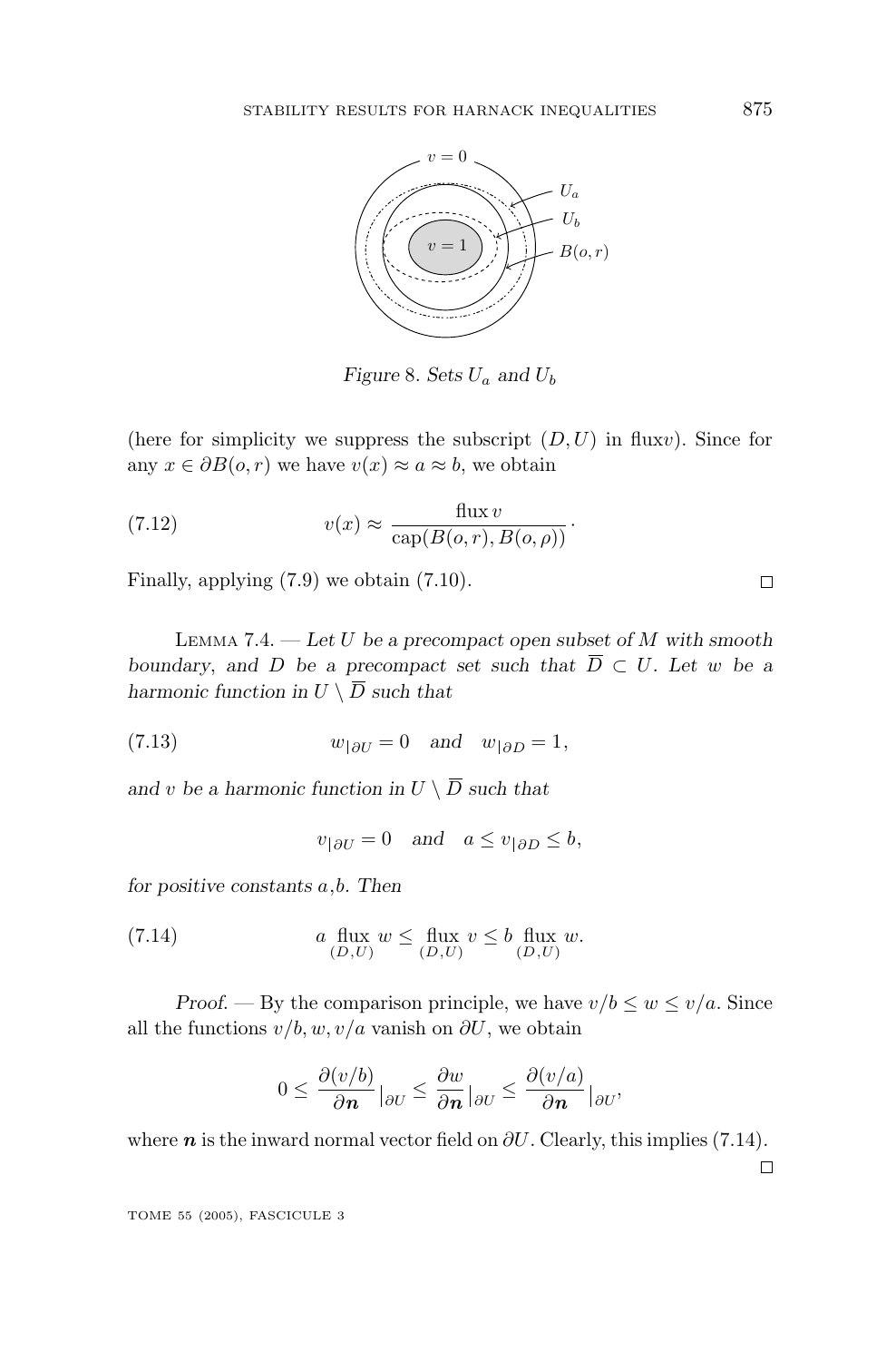LEMMA 7.5. — *Under the conditions of Lemma* 7*.*3, *let us drop the hypothesis that*  $v_{|\partial D} = \text{const.}$  *Then we still have, for any*  $r \in (2r_0, \frac{1}{2}\rho)$  *and for all*  $x \in \partial B(o,r)$ ,

$$
(7.15) \t C^{-1} \frac{a}{b} \left( \lim_{(D,U)} v \right) \int_r^{\rho} \frac{s \, ds}{V(o,s)} \le v(x) \le C \frac{b}{a} \left( \lim_{(D,U)} v \right) \int_r^{\rho} \frac{s \, ds}{V(o,s)},
$$

*where*  $a = \inf_{\partial D} v$  *and*  $b = \sup_{\partial D} v$ *.* 

*Proof.* — Let *w* be the harmonic function in  $U \setminus \overline{D}$  satisfying (7.13). Then by the comparison principle and by Lemma 7.3, we have

$$
v(x) \le bw(x) \approx b(\lim_{(D,U)} w) \int_r^{\rho} \frac{s \, ds}{V(o,s)}
$$

·

By Lemma 7.4 flux $v \ge a$  flux $w$ , whence the upper bound in (7.15) follows. The lower bound is proved similarly.  $\Box$ 

#### **7.3. Proof of Theorem 7.1**: **(v1)–(v2) imply (PHI).**

In this section  $M = M_1 \# \cdots \# M_n$  is as in Theorem 7.1, and  $n \geq 2$ . Assuming that conditions (v1) and (v2) are satisfied, we will prove the parabolic Harnack inequality (PHI) on *M*.

By Theorem 2.7, each *M<sup>i</sup>* satisfies (VD) and (PI). Fix a point *o* in the central part of *M*. Clearly, condition (VD) on  $M_i$  and (v1) imply that the function  $V(r) := \mu(B(o, r))$  satisfies the doubling property:

$$
(7.16) \t\t V(2r) \le V(r), \tfor all r > 0.
$$

Set  $\Gamma = \{o\}$  and observe that condition (VD) on each  $M_i$  implies (VD) for remote balls on *M* (with the remote parameter  $\varepsilon = 1$ ). In addition, (v1) implies that *M* satisfies (VC). Hence, by Proposition 4.7, (VD) holds for all balls in *M*.

For any precompact open set  $\Omega$  on a weighted manifold  $(\mathcal{M}, \mu)$ (where  $M$  will be either  $M$  or  $M_i$ ), set

$$
\lambda^{(D)}(\Omega) := \inf \left\{ \frac{\int |\nabla f|^2 d\mu}{\int f^2 d\mu} : f \in C^1(\Omega) \setminus \{0\} \right\},\
$$

that is,  $\lambda^{(D)}(\Omega)$  is the bottom eigenvalue for the Dirichlet problem in  $\Omega$ . By [17, Theorem 5.1], if  $M$  is complete and satisfies (PHI) then, for any ball  $B$ in M of radius r and for any open set  $\Omega \subset B$ , the following inequality holds

(7.17) 
$$
\lambda^{(D)}(\Omega) \ge \frac{c}{r^2} \left(\frac{\mu(B)}{\mu(\Omega)}\right)^{\alpha},
$$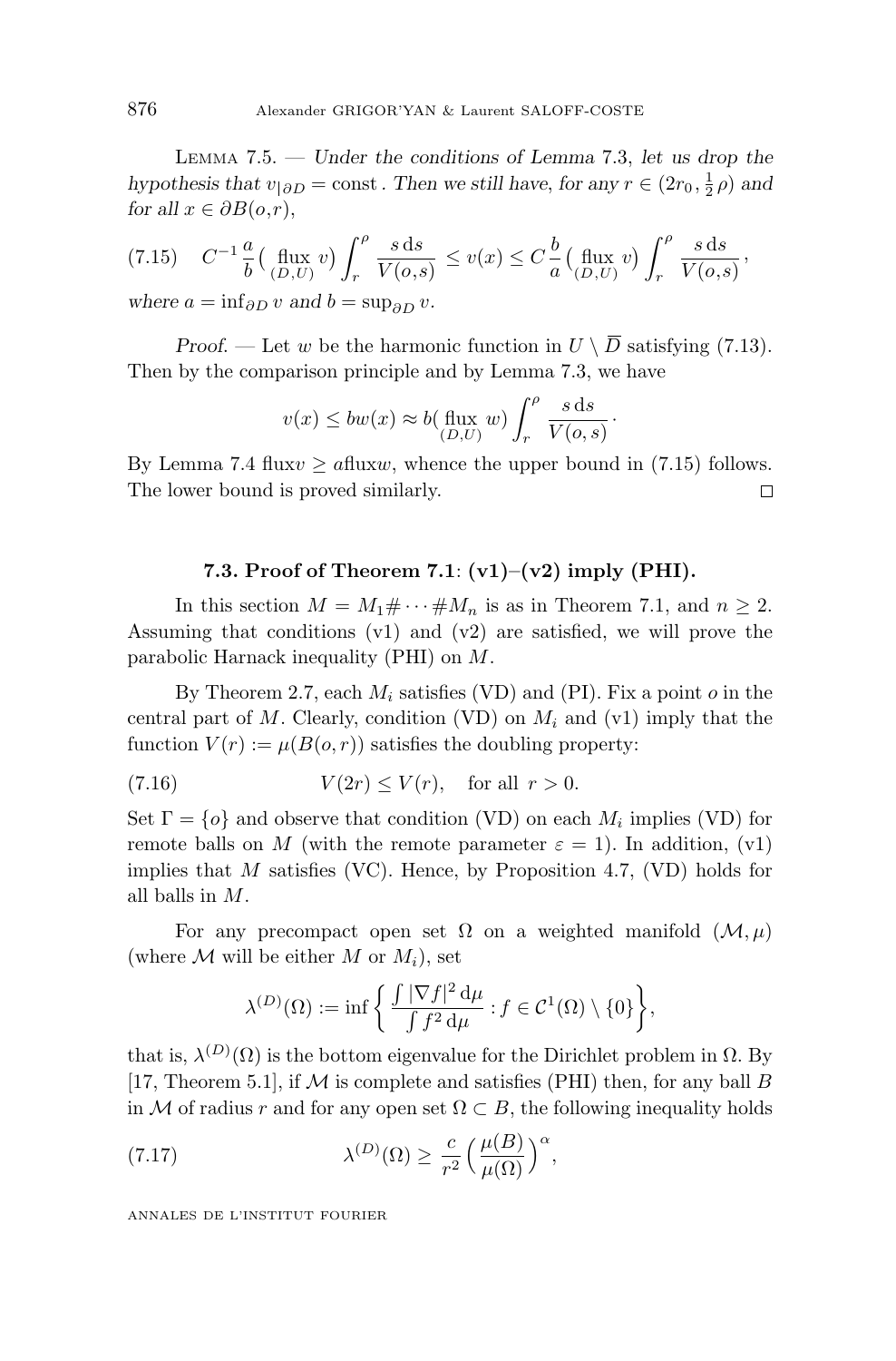with some constant  $\alpha$ ,  $c > 0$  depending on  $C_H$ . We refer to (7.17) as the Faber-Krahn inequality. Since all manifolds  $M_i$  satisfy (PHI), we conclude that all manifolds *M<sup>i</sup>* satisfy the Faber-Krahn inequality.

By a result of [20], if the Faber-Krahn inequality holds on each *Mi*, then, for any ball  $B = B(x, r)$  in *M* and for any open set  $\Omega \subset B$ ,

$$
\lambda^{(D)}(\Omega) \ge \frac{\widetilde{c}}{r^2} \left( \frac{\widetilde{\mu}(B)}{\mu(\Omega)} \right)^{\alpha},
$$

where  $\tilde{c} > 0$  and

$$
\widetilde{\mu}(B) := \begin{cases} \mu(B) & \text{if } B \subset E_i \text{ for some } i, \\ \min_i V_i(r) & \text{otherwise.} \end{cases}
$$

The hypothesis  $V_i(r) \approx V(r)$  allows to replace here  $\min_i V_i(r)$  by  $V(r)$ . Furthermore, if the ball  $B(x, r)$  is not contained in any  $E_i$ , then it intersects the central part  $K$  of  $M$ , which implies by (VD) and Lemma 2.9 that  $\mu(B(x,r)) \approx \mu(B(o,r)) \approx V(r)$ . Therefore, we conclude that  $\tilde{\mu}(B) \approx \mu(B)$ <br>for all balls  $B \subset M$ , which means that the Faber-Krahn inequality holds for all balls  $B \subset M$ , which means that the Faber-Krahn inequality holds also on the manifold *M*.

By [18, Proposition 5.2], the Faber-Krahn inequality on *M* implies the following heat kernel estimate:

(7.18) 
$$
p(t, x, y) \le \frac{\exp(-cd^2(x, y)/t)}{(V(x, \sqrt{t}), V(y, \sqrt{t}))^{1/2}}.
$$

By [25, Theorems 1.2 and 2.6], the upper bound (7.18) together with the elliptic Harnack inequality (EHI) implies (PHI). Hence, we are left to prove that (EHI) holds on  $(M, \mu)$ , which will be done in the rest of proof.

Obviously, *M* satisfies (EHI) for remote balls because (EHI) holds for each  $M_i$ . By Lemma 6.1 it suffices to prove (EHI) for anchored balls in  $M$ . Let *u* be a non-negative harmonic function in an anchored ball  $B(o, \rho)$  of a large enough radius  $\rho$ . Since each  $M_i$  satisfies (EHI),  $(VD)$ , and  $(RCA)$ , we have the annulus Harnack inequality  $(6.3)$  on each  $M_i$  (see Section 6.1) and Proposition 6.6). This implies, for some (large enough) constants *C<sup>H</sup>* and  $C_A$ ,

(7.19) 
$$
m_i := \sup_{\partial B(o,r) \cap E_i} u \leq C_H \inf_{\partial B(o,r) \cap E_i} u,
$$

where  $r = \rho/C_A$  (strictly speaking, (6.3) holds on each  $M_i$  with respect to the distance  $d_i$  on  $M_i$  whereas in (7.19) we use the distance  $d$  on  $M$ ;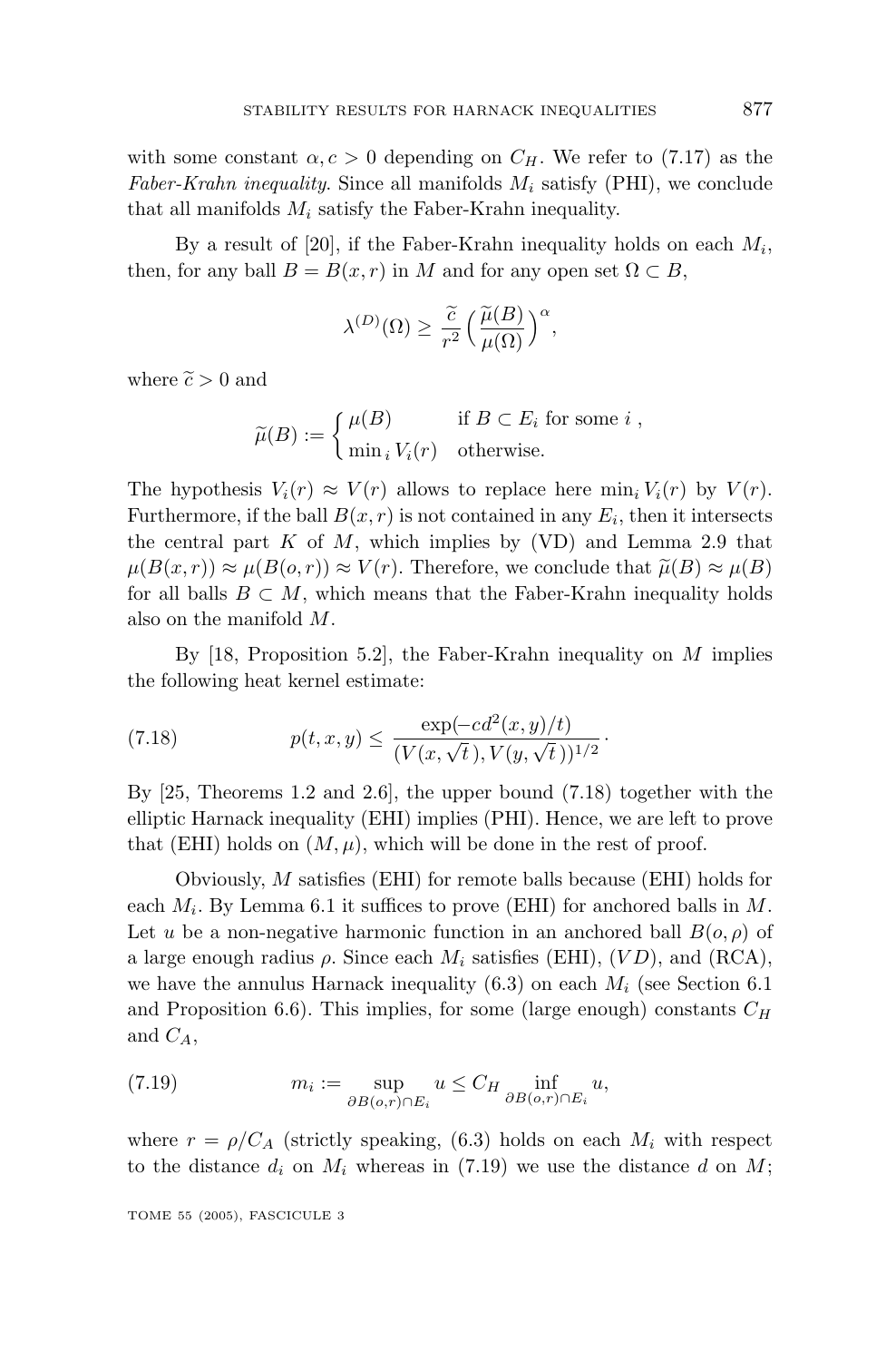however, this can be easily handled by increasing the constants *C<sup>H</sup>* and *C<sup>A</sup>* because  $d_i \approx d$ ). By the maximum principle,

$$
\sup_{B(o,r)} u = \sup_{\partial B(o,r)} u = \max_i m_i \quad \text{and} \quad \inf_{B(o,r)} u = \inf_{\partial B(o,r)} u \ge C_H^{-1} \min_i m_i.
$$

Hence, (EHI) for the ball  $B(o, \rho)$  amounts to  $\max_i m_i \leq C \min_i m_i$ , which will follow if we prove that

$$
(7.20) \t m_i \approx u(o) \t for all i = 1, 2, ..., n.
$$

*Proof of the lower bound*  $m_i \geq cu(o)$ . — Let  $r_0$  be a constant much larger than the diameter of the central part of *M*. Assuming that  $r \gg r_0$ and  $\rho = C_A r$ , consider the following subsets of  $M_i$ :

$$
D_i := (B(o, r_0) \cap E_i) \cup K_i
$$
 and  $U_i = (B(o, \rho) \cap E_i) \cup K_i$ ,

where  $K_i = M_i \setminus E_i$ . In other words,  $U_i$  and  $D_i$  are open sets in  $M_i$  such that their intersections with  $E_i$  coincide with the intersections of the balls  $B(o, \rho)$  and  $B(o, r_0)$  with  $E_i$ , respectively. Clearly, we have

$$
\partial D_i = \partial B(o, r_0) \cap E_i
$$
 and  $\partial U_i = \partial B(o, \rho) \cap E_i$ .

Let *v* be the harmonic function in  $U_i \setminus \overline{D}_i$  such that

$$
v_{|\partial D_i} = 1 \quad \text{and} \quad v_{|\partial U_i} = 0
$$

(see Figure 9).



*Figure* 9*. Manifold*  $M_i$  *and function*  $v$  *in*  $U_i \setminus \overline{D}_i$ 

By a local Harnack inequality we have  $u_{\vert \partial D_i} \geq cu(o)$ . Since also  $u_{\vert \partial U_i} \geq 0$ , the comparison principle implies

$$
u(x) \ge cu(o)v(x)
$$
 for any  $x \in U_i \setminus D_i$ .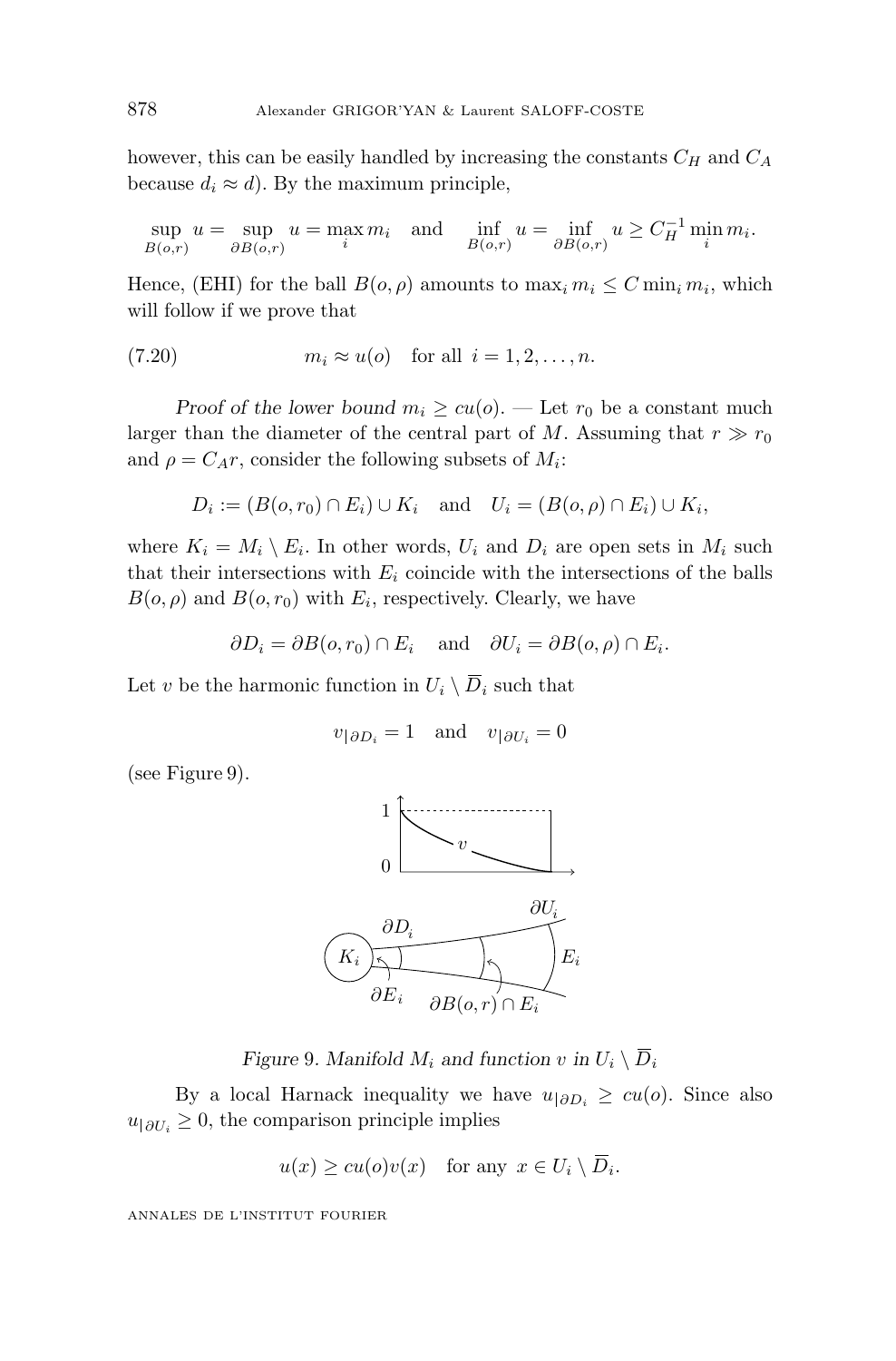Hence, it suffices to show that

(7.21) 
$$
\inf_{\partial B(o,r) \cap E_i} v \geq c.
$$

By Lemma 7.3 we obtain, for any  $x \in \partial B(0, r) \cap E_i$ ,

(7.22) 
$$
v(x) \approx \left(\lim_{(D_i, U_i)} v\right) \int_r^{\rho} \frac{s \, \mathrm{d}s}{V_i(s)} \approx \left(\lim_{(D_i, U_i)} v\right) \frac{\rho^2}{V(\rho)},
$$

where we have used  $r \approx \rho \approx \rho - r$ . Strictly speaking, when applying Lemma 7.3, we have to use  $r_i := d_i(x, o_i)$  instead of  $r = d(x, o)$ ; however, since  $r_i \approx r$ , this only changes the constant multiples in the estimates.

On the other hand, using  $(7.9)$ ,  $(7.4)$ , and  $(v1)$ , we obtain

$$
\text{flux}_{(D_i, U_i)} v = \text{cap}_{M_i}(D_i, U_i) \approx \left(\int_{r_0}^{\rho} \frac{s \, \text{d}s}{V_i(s)}\right)^{-1} \approx \frac{V(\rho)}{\rho^2}.
$$

Combining with (7.22) we obtain (7.21).

*Proof of the upper bound*  $m_i \leq Cu(o)$ . — In this part it will be convenient to redefine *m<sup>i</sup>* as follows

$$
m_i := \inf_{\partial B(o,r) \cap E_i} u
$$

(by  $(7.19)$  this can reduce  $m_i$  only by a constant factor). For any  $i = 1, 2, \ldots, n$ , set

$$
D_i = (B(o, r_0) \cap E_i) \cup K_i \quad \text{and} \quad U_i = (B(o, r) \cap E_i) \cup K_i.
$$

Clearly,  $\partial U_i = \partial B(o, r) \cap E_i$ . Fix an index *i*, and let *v* be the harmonic function in  $B(o, r)$  such that

$$
v_{|\partial U_j} = 0
$$
 for all  $j \neq i$ , and  $v_{|\partial U_i} = 1$ 

(see Figure 10). By the comparison principle, we have

$$
u(x) \ge m_i v(x)
$$
 for all  $x \in B(o, r)$ .

In particular, the required inequality  $m_i \leq Cu(o)$  will follow if we prove that  $v(o) \geq c$ ; by a local Harnack inequality, the latter is equivalent to

$$
\epsilon := \sup_{B(o,r_0)} v \ge c,
$$

where  $r_0$  is as above. Hence, we are left to prove that  $\varepsilon$  is bounded from below by a positive constant.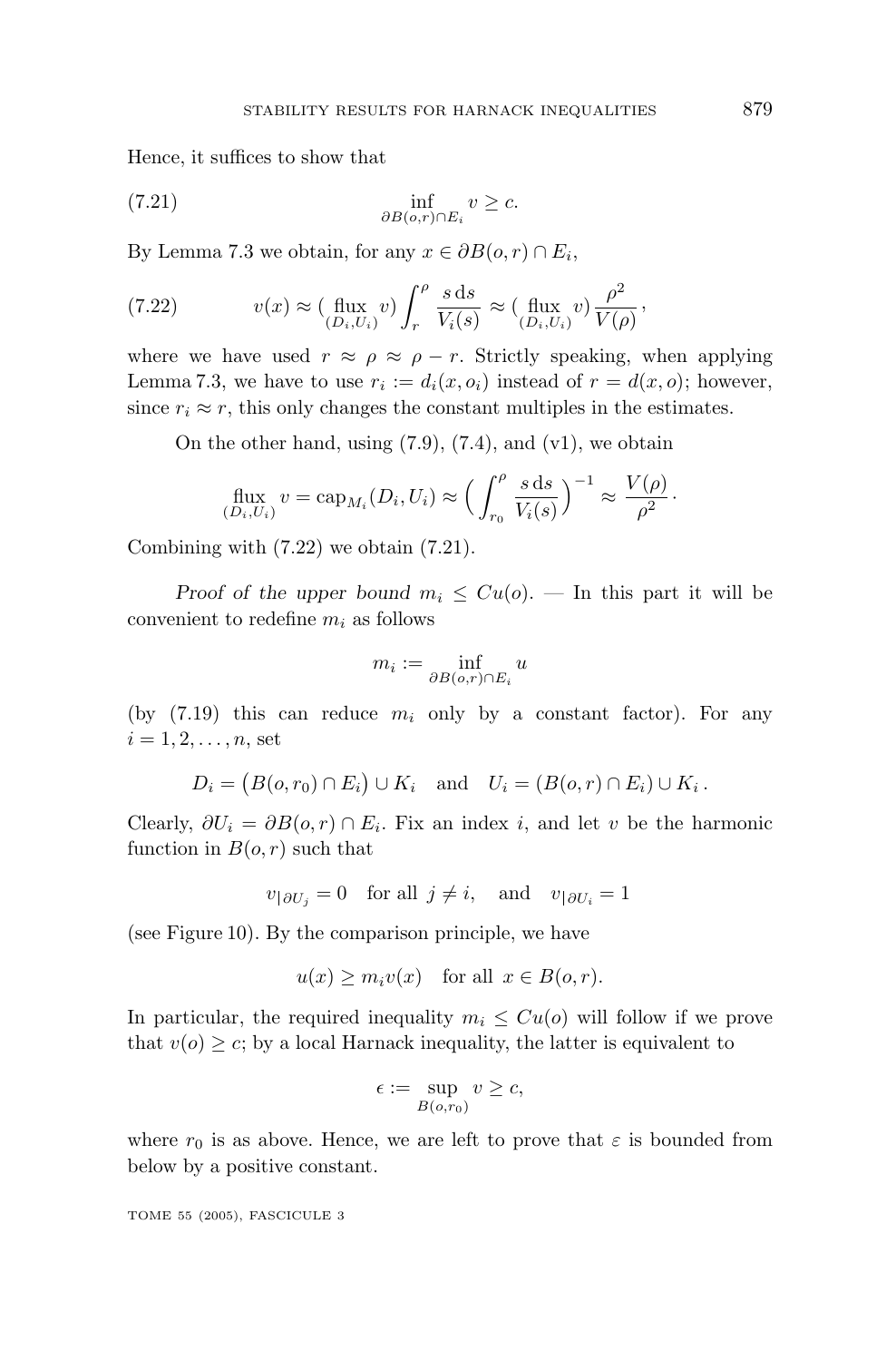Let *w* be the harmonic function in  $B(o, r) \setminus \overline{B(o, r_0)}$  such that

$$
w_{|\partial B(o,r)} = 0
$$
 and  $w_{|\partial B(o,r_0)} = 1$ .

(see Figure 10).



*Figure* 10*. Functions v and w*

By (7.9), (7.4) and (v1) we have, for any  $\ell = 1, 2, ..., n$ 

(7.23) 
$$
\qquad \qquad \text{flux}_{(D_{\ell},U_{\ell})} w = \text{cap}_{M_{\ell}}(D_{\ell},U_{\ell}) \approx \Big(\int_{r_0}^r \frac{s \, \mathrm{d}s}{V_{\ell}(s)}\Big)^{-1} \approx \frac{V(r)}{r^2}.
$$

By Lemma 7.4,

$$
(7.24) \qquad \lim_{(D_i, U_i)} v = \lim_{(D_i, U_i)} (1 - v) \ge (1 - \epsilon) \lim_{(D_i, U_i)} w \approx (1 - \epsilon) \frac{V(r)}{r^2}.
$$

For any  $j \neq i$  we have, again by Lemma 7.4,

(7.25) 
$$
\qquad \qquad \text{flux} \quad v \leq \epsilon \quad \text{flux} \quad w \approx \epsilon \frac{V(r)}{r^2}.
$$

Let  $\Omega$  be any precompact open set with smooth boundary such that  $B(o, r_0) \in \Omega \in B(o, \rho)$ , and *n* is the inward unit normal vector field on  $\partial \Omega$ . Observe that, by the harmonicity of *v*,

$$
\sum_{j=1}^{n} \int_{\partial \Omega \cap E_j} \frac{\partial v}{\partial n} d\mu' = \int_{\partial \Omega} \frac{\partial v}{\partial n} d\mu' = 0.
$$

Since

$$
\lim_{(D_j, U_j)} v = \Big| \int_{\partial \Omega \cap E_i} \frac{\partial v}{\partial n} d\mu' \Big|,
$$

this implies

(7.26) 
$$
\qquad \qquad \text{flux } v \leq \sum_{j \neq i} \lim_{(D_j, U_j)} v.
$$

Combining (7.24), (7.25), and (7.26), we conclude that  $\epsilon$  is bounded from below by a positive constant, which was to be proved.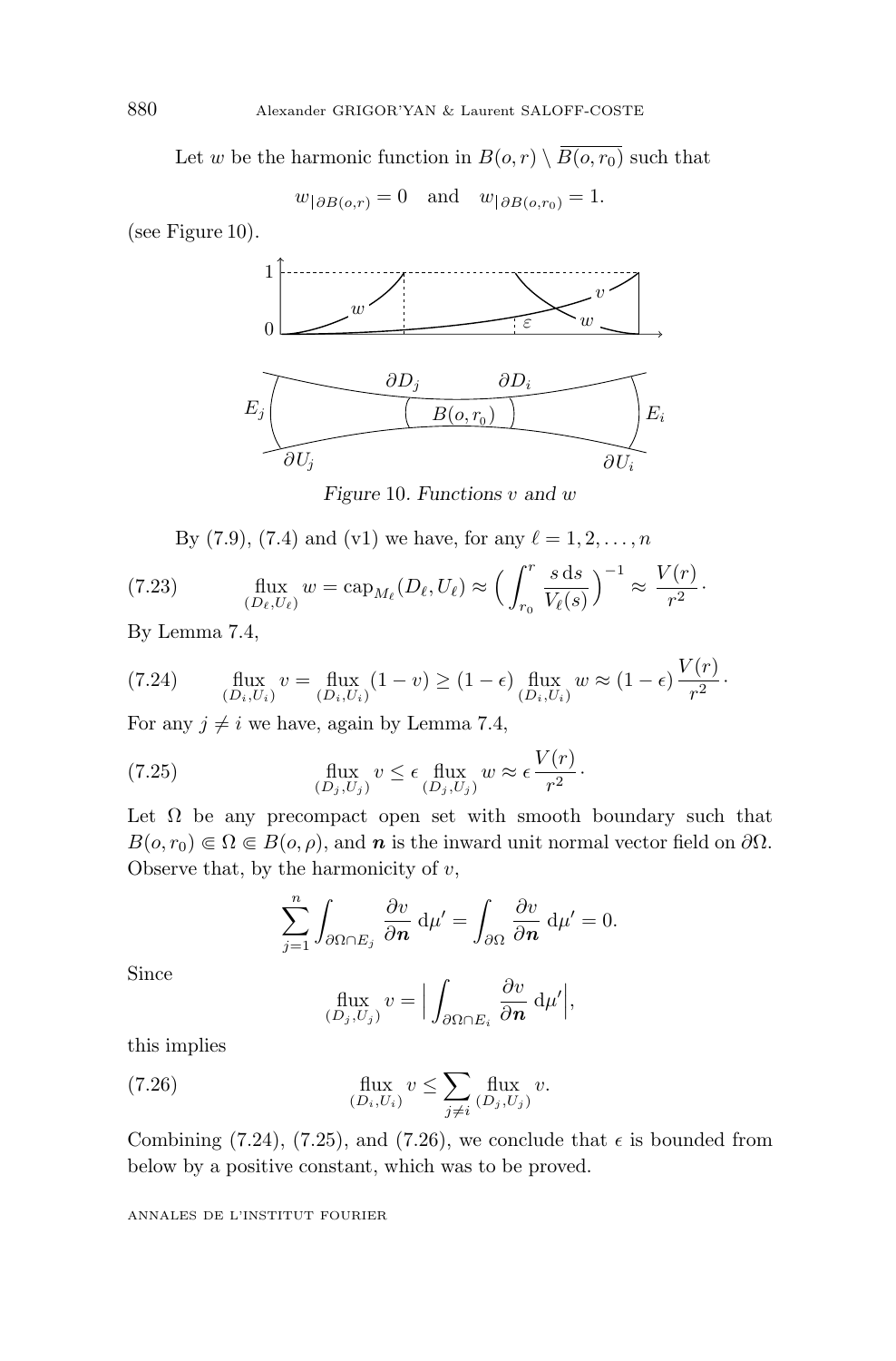#### **7.4. Proof of Theorem 7.1**: **(EHI) implies (v1)–(v2).**

In this section  $M = M_1 \# \dots \# M_n$  is again as in Theorem 7.1 and  $n \geq 2$ . We assume that *M* satisfies (EHI) and we will prove that (v1) and  $(v2)$  hold true on *M*. Let us first observe that each manifold  $M_i$ ,  $i = 1, 2, \ldots, n$ , must be *parabolic*, that is, any positive superharmonic function on  $M_i$  is constant. Indeed, if there is a non-parabolic end then by [48, Corollary 3.3] there exists a non-constant positive harmonic function on *M*, which contradicts (EHI).

Using the parabolicity of  $M_i$  and (PHI) on  $M_i$  we conclude by [21, Lemma 4.5 that there exists a positive harmonic function  $h_i$  on  $E_i$ , which vanishes on *∂E<sup>i</sup>* and such that

$$
\lim_{(K_i,M_i)} h_i = \int_{\partial E_i} \frac{\partial h_i}{\partial \mathbf{n}} d\mu' = 1,
$$

where  $K_i = M_i \setminus E_i$  and *n* is the inward unit normal vector field on  $\partial E_i$ . Moreover, for this function one has the estimate

$$
h_i(x) \approx \int_1^{d(o_i, x)} \frac{s \, \mathrm{d}s}{V_i(s)},
$$

provided  $d(o_i, x) \gg 1$  (this estimate can also be deduced from Lemma 7.5). Using the notation

$$
I_i(r) := \int_1^r \frac{s \, \mathrm{d}s}{V_i(s)},
$$

we can write that, for large enough *r*,

$$
h_i(x) \approx I_i(r)
$$
 for all  $x \in \partial B(0, r) \cap E_i$ ,

where *o* is a fixed point in the central part of *M* (indeed, we have  $d(o_i, x) \approx d(o, x) = r$  for large *r*). Note that  $I_i(r) \to \infty$  as  $r \to \infty$  because the parabolicity of  $M_i$  is equivalent to

$$
\int^{\infty} \frac{s \, \mathrm{d}s}{V_i(s)} = \infty
$$

(see [19, Theorem 11.1]).

Let us show that, for all  $i, j = 1, 2, \ldots, n$  and for large enough r,

$$
(7.27) \t\t I_i(r) \approx I_j(r).
$$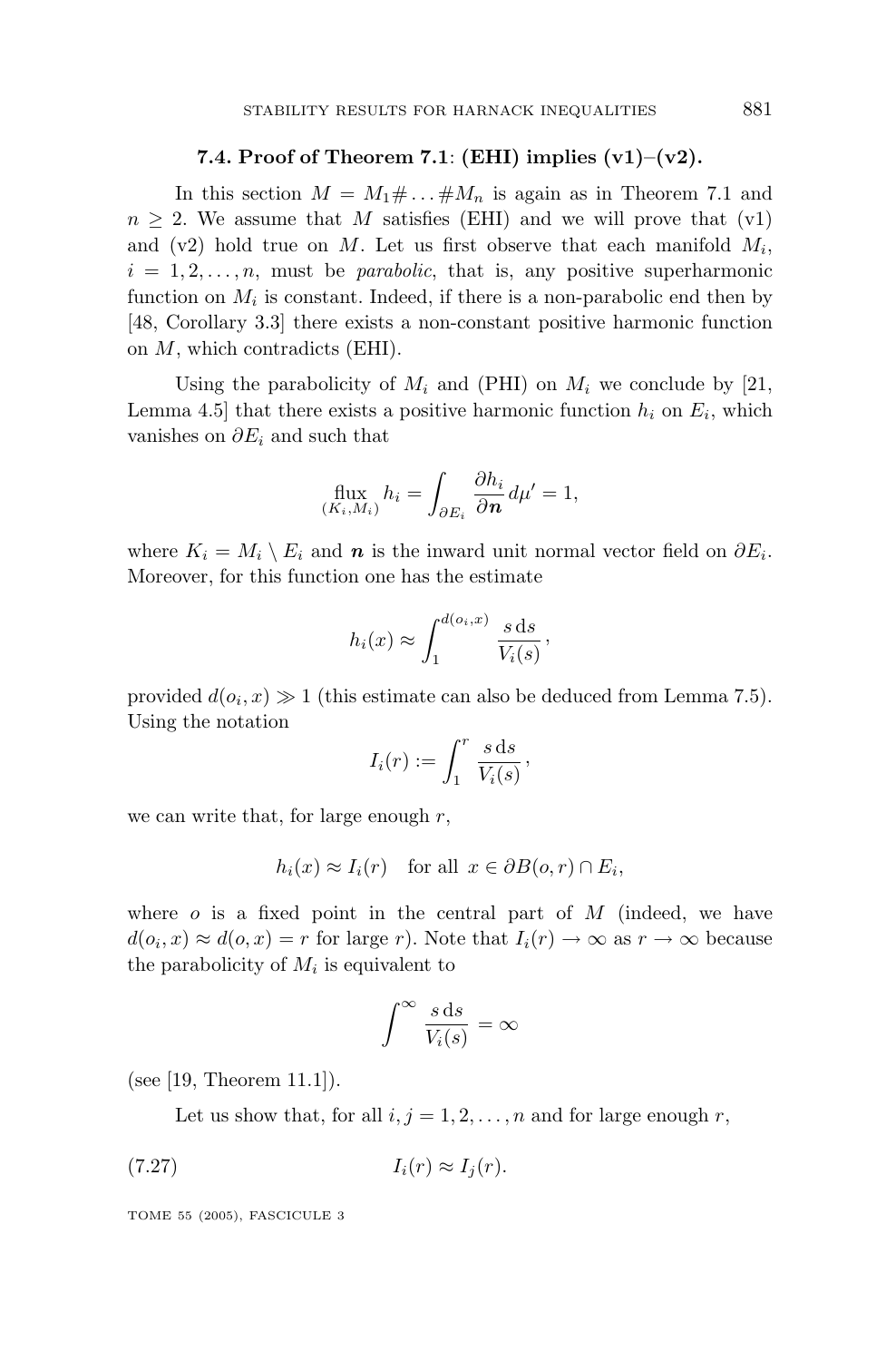By [48], given two distinct ends  $E_i, E_j$ , there exists a harmonic function  $h_{ij}$ on *M* such that  $h_{ij}$  is bounded on each  $E_k$ ,  $k \neq i, j$ , the function  $h_{ij} - h_i$  is bounded on  $E_i$ , and the function  $h_{ij} + h_j$  is bounded on  $E_j$ . Consequently, we obtain, for large enough *r*,

$$
(7.28) \qquad C^{-1}I_i(r) \le h_{ij}(x) \le CI_i(r), \qquad \text{if } x \in \partial B(o, r) \cap E_i,
$$

$$
(7.29) \qquad C^{-1}I_j(r) \le -h_{ij}(x) \le CI_j(r), \quad \text{if } x \in \partial B(0, r) \cap E_j.
$$

Set

$$
a_{ij}(r) := -\inf_{B(o,r)} h_{ij} = \sup_{B(o,r)} (-h_{ij})
$$

and observe that, for all large enough *r*,

$$
(7.30) \t -C \le a_{ij}(r) \le CI_j(r).
$$

Indeed, the lower bound in (7.30) follows from

$$
\inf_{B(o,r)} h_{ij} \le \inf_{B(o,r) \cap E_i} h_{ij} \le \inf_{B(o,r) \cap E_i} (h_i + C) \le C,
$$

and the upper bound in (7.30) follows from (7.29) and from the observation that  $h_{ij}$  is bounded from below on any end  $E_k$  with  $k \neq j$ .

Applying  $(EHI<sub>\eta</sub>)$  in  $B(o, r)$  to the non-negative harmonic function  $x \mapsto h_{ij}(x) + a_{ij}(r)$ , we obtain

$$
\sup_{\partial B(o,\eta r) \cap E_i} h_{ij} + a_{ij}(r) \le C \Big(\inf_{\partial B(o,\eta r) \cap E_j} h_{ij} + a_{ij}(r)\Big),
$$

which together with  $(7.28)$ ,  $(7.29)$ , and  $(7.30)$  yields

$$
I_i(\eta r) \leq CI_j(r).
$$

Observe that  $I_i(\eta r) \approx I_i(r)$  since by Theorem 2.7 each end  $M_i$ satisfies (VD). Therefore, we obtain  $I_i(r) \leq CI_i(r)$ , whence (7.27) follows.

Next we claim that for each *i*,

(7.31) 
$$
I_i(r) \approx \frac{r^2}{V_i(r)},
$$

which together with  $(7.27)$  will clearly imply  $(v1)$  and  $(v2)$ . To prove  $(7.31)$ , consider a harmonic function  $u$  in  $B(o, r)$  such that

$$
u_{|\partial B(o,r)\setminus E_i} \equiv \text{const} \quad \text{and} \quad u_{|\partial B(o,r)\cap E_i} = 0,
$$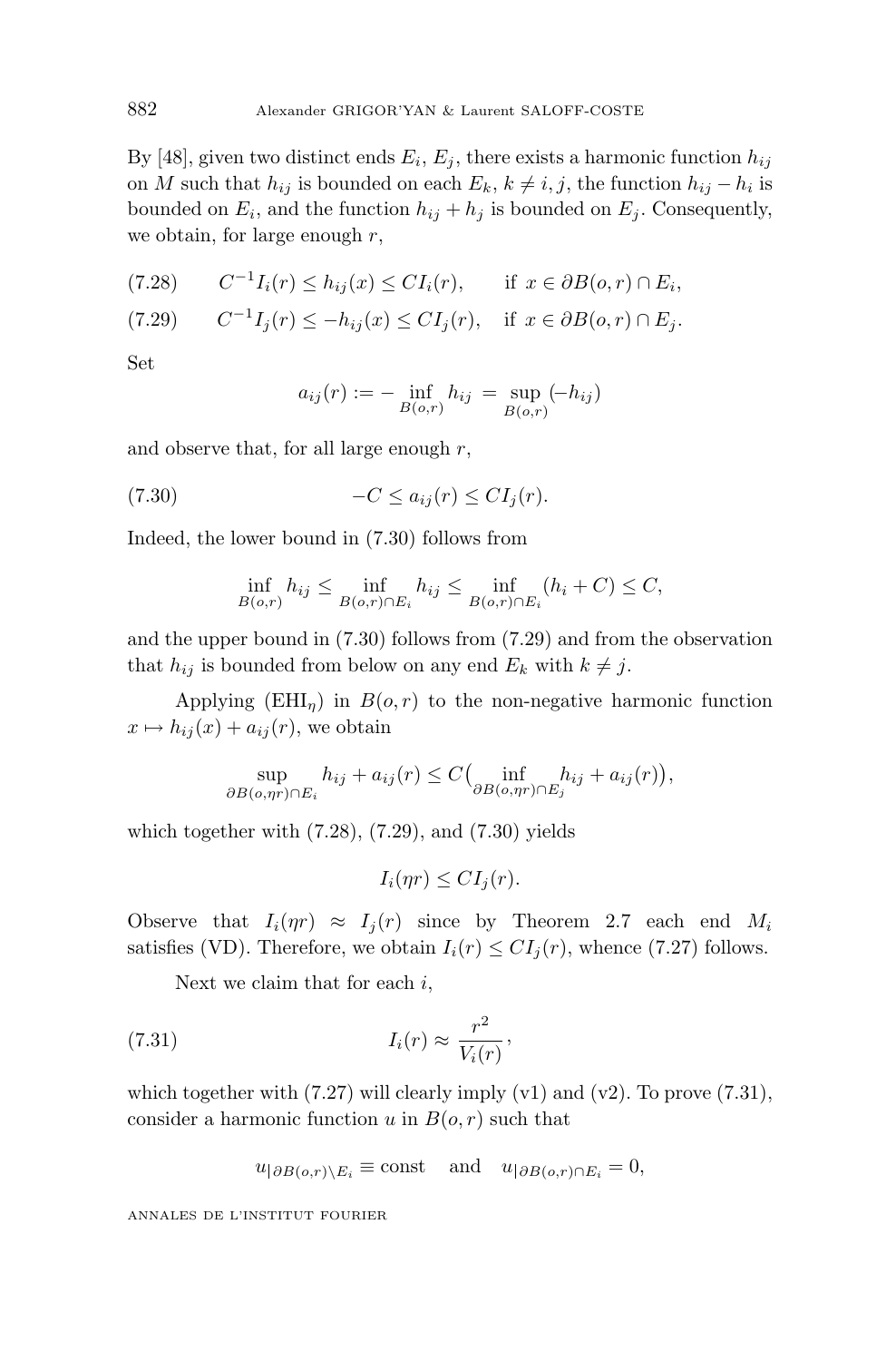where const is chosen so that  $\text{flux.}(K_i, M_i)u = 1$ . By (EHI) in  $B(o, r)$ , we have

$$
\sup_{B(o,\eta r)} u \le C \inf_{B(o,\eta r)} u.
$$

Let  $r_0$  be a constant much larger than the diameter of the central part of *M*. Assuming that  $r \gg r_0$  we have by Lemma 7.5

$$
\sup_{B(o, \eta r)} u \ge \sup_{\partial B(o, r_0) \cap E_i} u \approx \int_{r_0}^r \frac{s \, ds}{V_i(s)} \approx I_i(r),
$$
  

$$
\inf_{B(o, \eta r)} u \le \inf_{\partial B(o, \eta r) \cap E_i} u \approx \int_{\eta r}^r \frac{s \, ds}{V_i(s)} \approx \frac{r^2}{V_i(r)}.
$$

Combining together the above three lines, we obtain  $I_i(r) \leq Cr^2/V_i(r)$ . The opposite inequality follows just from the monotonicity of  $V_i(r)$ . This finishes the proof of Theorem 7.1.

#### **7.5. Examples involving curvature conditions.**

In the context of complete Riemannian manifolds without boundary, after the seminal work of Yau [49], Cheng and Yau [9] proved that any manifold with non-negative Ricci curvature satisfies the elliptic Harnack inequality (EHI). Later, Li and Yau [34] obtained the parabolic version (PHI) for the same class of manifolds. It is natural to try and study manifolds satisfying slightly less stringent curvature conditions. In this spirit, we will consider here the following two classes of Riemannian manifolds.

(a) *M* has asymptotically non-negative sectional curvature, that is there exists a point  $o \in M$  and a continuous decreasing function  $k:(0, +\infty) \to (0, +\infty)$  satisfying the condition

$$
\int^{+\infty} sk(s) \, \mathrm{d} s < \infty
$$

and such that the sectional curvature  $Sect(x)$  of *M* at any point  $x \in M$ satisfies  $Sect(x) \geq -k(d(o,x)).$ 

(b) *M* has non-negative Ricci curvature outside a compact set and finite first Betti number.

For instance, if  $Sect(x) \geq -C d(o,x)^{-\alpha}$  for some  $\alpha > 2$ , then (a) is satisfied. On the other hand, it is easy to show that (a) implies  $Sect(x) \geq -C d(o, x)^{-2}$ .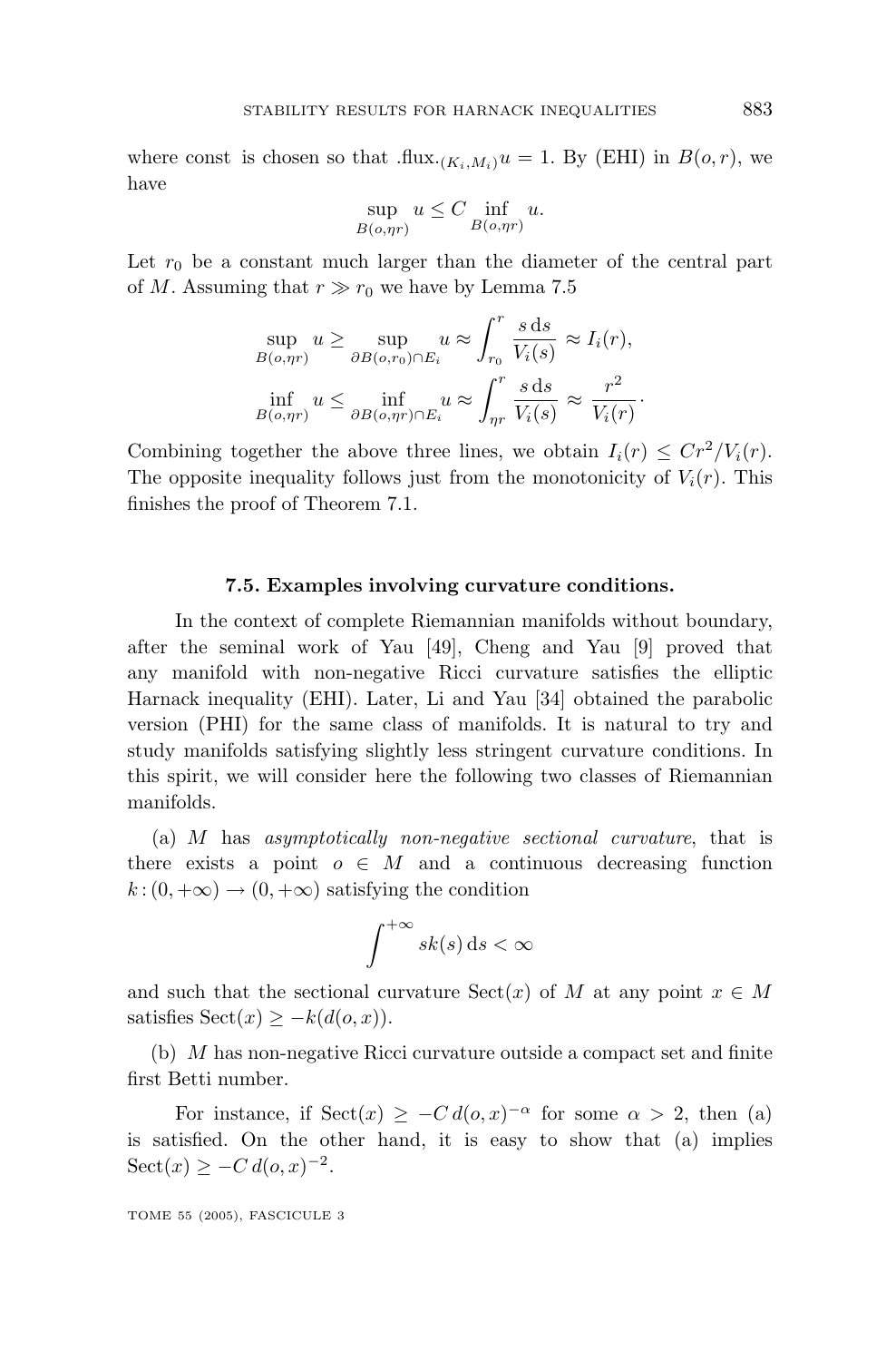It is clear that the classes (a) and (b) contain manifolds that do not satisfy (PHI), e.g., a connected sum of two *n*-dimensional Euclidean spaces,  $n \geq 2$ . Harmonic functions on manifolds of classes (a) and (b) were studied by Li and Tam [32], [33] and by Kasue [28] . In particular, Li and Tam [33] emphasized the role of condition (VC) for the class (b). Corollary 7.14 below characterizes those manifolds in classes (a) and (b) that satisfy (PHI).

Let us recall the following fact which follows from the Gromov-Bishop volume comparison theorem [4] and the gradient estimate of Li and Yau [34].

PROPOSITION 7.6. — *Let M be a complete Riemannian manifold without boundary and o be a fixed point in M. Assume that the Ricci curvature*  $Ric(x)$  *of M satisfies for any*  $x \in M$  *the lower bound* 

(7.32) 
$$
\text{Ric}(x) \ge -C d(o,x)^{-2}.
$$

*Then, for any remote parameter*  $0 < \varepsilon \leq 1$ , *the family of all remote balls satisfies* (VD), (PI), *and* (PHI)*.*

For example, this statement applies to manifolds of the class (a).

In order to use Theorem 5.2 and Corollary 5.4, we need to investigate properties (VC) and (RCA).

DEFINITION 7.7. — We say that a complete Riemannian manifold *M* has *n* ends if for sufficiently large compact sets  $K \subset M$ , the difference  $M \setminus K$  has exactly *n* unbounded components.

Given a Riemannian manifold *M* with *n* ends, let us fix a large enough compact set *K* with smooth boundary such that  $M \setminus K$  has *n* unbounded components  $E_1, E_2, \ldots, E_n$ . Then we can represent M as a connected sum  $M = M_1 \# M_2 \# \cdots \# M_n$  where each  $M_i$  is a complete Riemannian manifold such that  $E_i$  is isometric to the exterior of a compact in  $M_i$ . For example, one can take  $M_i$  to be the closure of  $E_i$  in  $M$  so that  $M$  has the boundary  $\delta M_i = \partial E_i$ . By slightly abusing terminology, we will refer to  $M_i$ 's as the ends of *M*.

The following proposition contains already known results (see [28], [33], [5], [35]).

PROPOSITION 7.8. — *Any manifold of class* (a) *or* (b) *has finitely many ends*, *and each end satisfies* (VC) *and* (RCA)*.*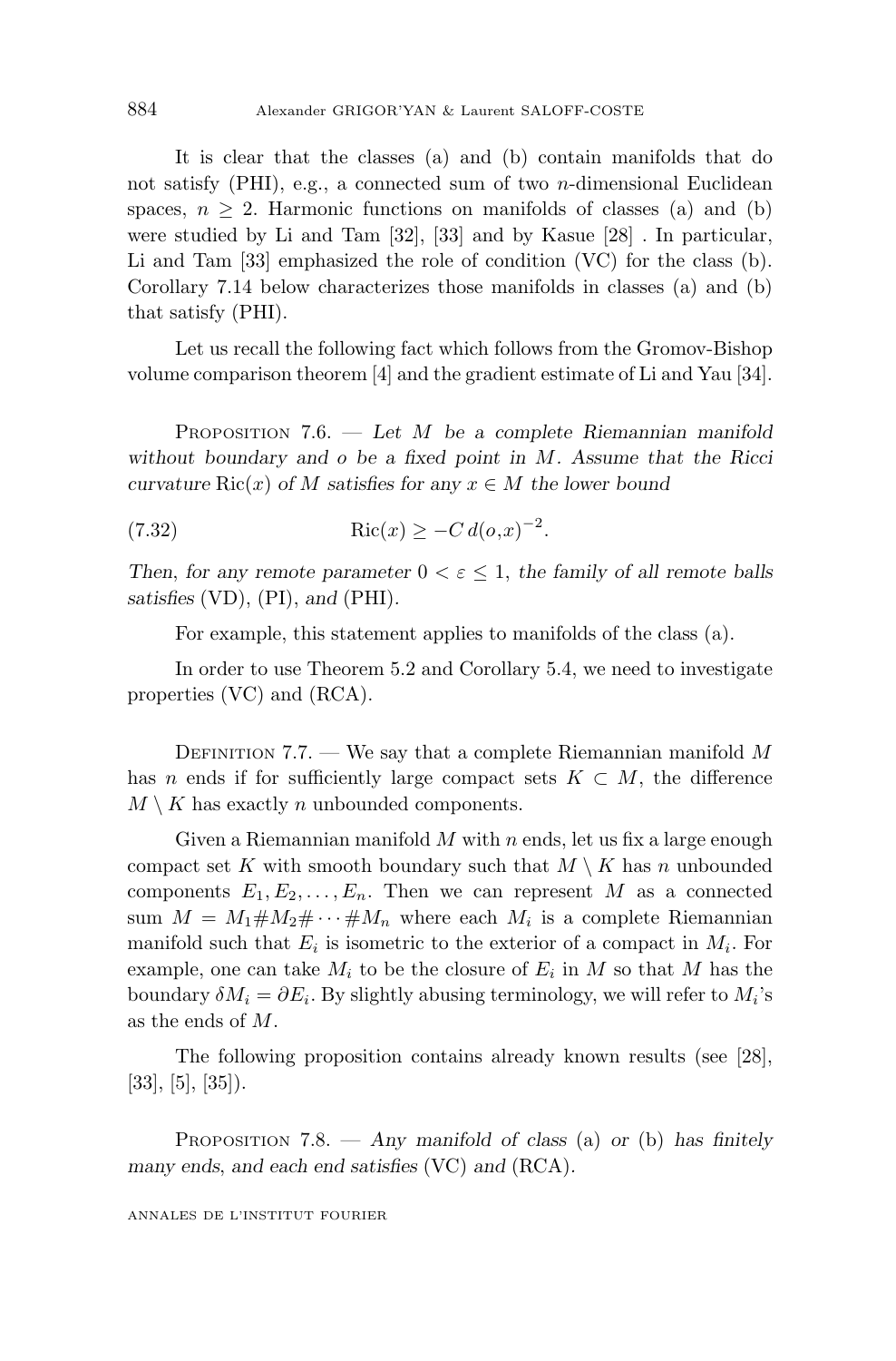*Example* 7.9. — Let *M* be a complete manifold with a pole  $o \in M$ ; that is, the exponential map at *o* is a diffeomorphism. Clearly, all geodesic spheres around *o* are connected, which implies (RCA). If *M* satisfies (7.32), then, by Proposition 7.6, *M* satisfies (PHI) for remote balls. Hence, by Theorem 5.2, (PHI) on *M* is equivalent to (VC). If *M* satisfies the stronger hypothesis (a) instead of (7.32), then, by Proposition 7.8, *M* satisfies (VC) because *M* has a single end. Therefore, (PHI) holds on any manifold with a pole satisfying (a).

Observe that by [16, Theorem C], a complete manifold with a pole, having asymptotically non-negative sectional curvature and non-positive sectional curvature, is quasi-isometric to  $\mathbb{R}^n$ . Hence, in this case (PHI) follows also from Moser's theorem.

Another result in this direction is as follows.

PROPOSITION 7.10. — *Let M be a complete Riemannian manifold without boundary having non-negative Ricci curvature outside a compact set.* Then *M* has finitely many ends, say,  $M_1, \ldots, M_n$ . Furthermore, if an *end M<sup>i</sup> satisfies* (RCA), *then it also satisfies* (VC)*.*

*Proof*. — The manifold *M* has finitely many ends by [5], [35], [33]. By [35], there exist  $o \in M$  and a constant *Q* such that for any  $r > 0$  the set  $S_r = \{x \in M_i : d(o, x) = r\}$  can be covered by at most *Q* balls of radius  $\frac{1}{8}r$  centered on the set  $S_r$ . By [33, Proposition 5.1], there exists  $x \in S_r$ such that  $V(o,r) \le CV(x, \frac{1}{5}r)$  with *C* independent of *r*. Since  $M_i$  has non-negative Ricci curvature outside a compact set and satisfies (RCA), any two balls of radius  $\frac{1}{8}r$  centered on  $S_r$  have comparable volume, whence condition (VC) follows. 口

*Remark* 7.11. — It is not yet known if in general any end  $M_i$  must satisfy (RCA).

Combining with Theorem 5.2, Corollary 5.4, and Proposition 7.6, we obtain the following results.

COROLLARY 7.12. — *If M is a manifold of class* (a) *or* (b), *then each end of M satisfies* (VD), (PI) *and* (PHI)*. In particular*, *if M has only one end*, *then M satisfies* (VD), (PI), *and* (PHI)*.*

COROLLARY 7.13. — *Under the hypotheses of Proposition* 7*.*10, *if an end M<sup>i</sup> satisfies* (RCA), *then M<sup>i</sup> satisfies* (VD), (PI), *and* (PHI)*. In*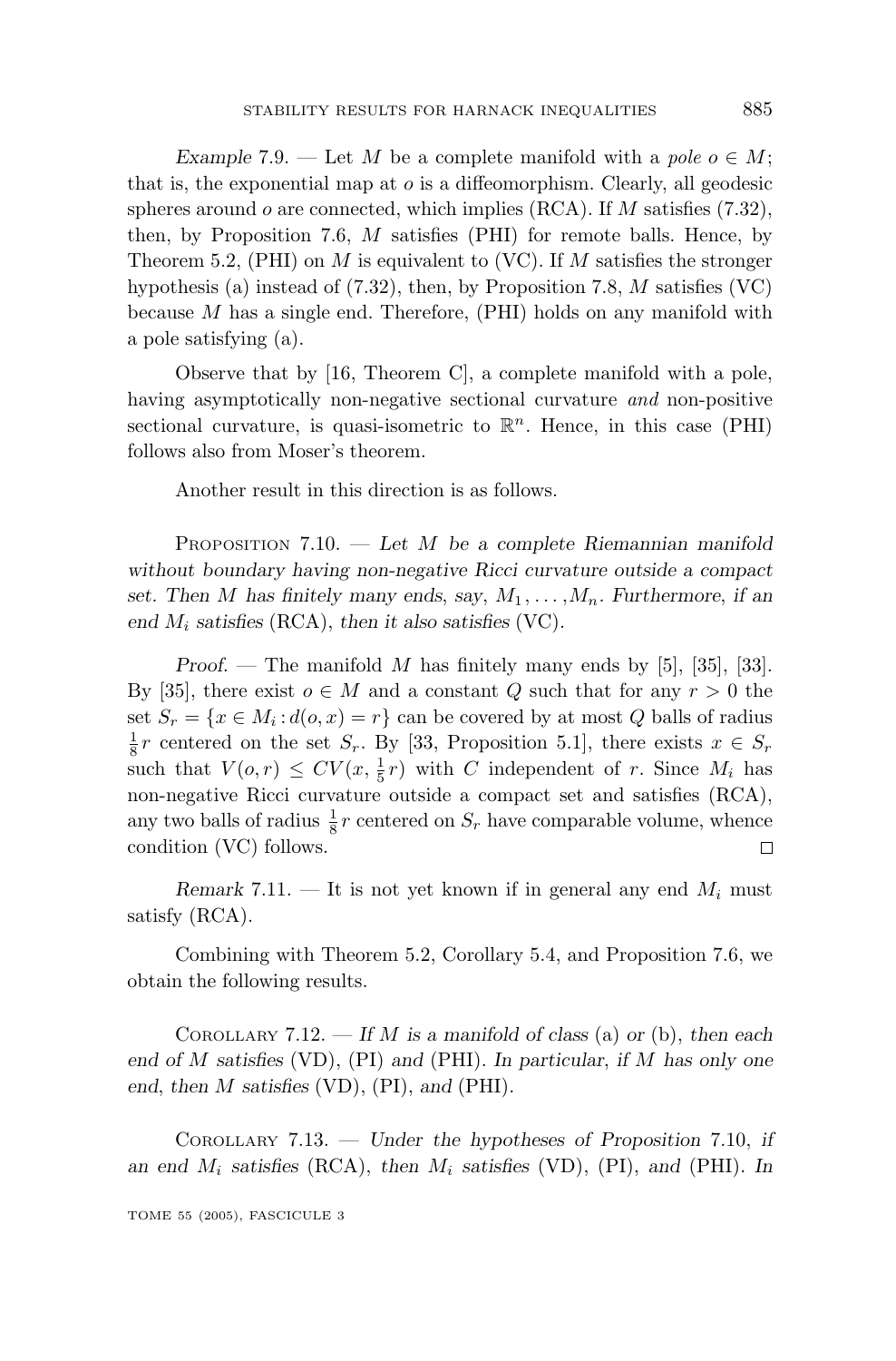*particular*, *if M has non-negative Ricci curvature outside a compact set and satisfies* (RCA), *then M satisfies* (VD), (PI), *and* (PHI)*.*

We close with a remarkable application of Theorem 7.1, which characterizes manifolds satisfying (PHI) in the classes (a) and (b). This result is new even for manifolds with non-negative sectional curvature outside a compact set.

COROLLARY 7.14 (= Theorem 1.1).  $-\text{Let } M$  be a manifold of class (a) *or* (b)*. Then the following condition are equivalent*:

- *M satisfies* (PHI)*.*
- *M satisfies* (EHI)*.*

• *Either M has only one end or it has more than one end and satisfies the conditions* (v1) *and* (v2) (*see Section 7.1 for the definitions*)*.*

*Proof*. — If *M* has one end, then *M* satisfies (PHI) (and (EHI)) by Corollary 7.12. If *M* has at least two ends, then the claim follows from Corollary 7.12 and Theorem 7.1.  $\Box$ 

For comparison, let us state a similar result for the case when all ends are model manifolds.

COROLLARY 7.15. — *Assume that M is a complete Riemannian manifold* (*without boundary*) *with sectional curvature satisfying* Sect(*x*) ≥ −*C*  $d(x, o)^{-2}$ , for some  $o \in M$ *.* Assume that *M* has finitely *many* ends  $M_1, \ldots, M_n, n \geq 2$ , and that each end  $M_i$  is isometric to a *model manifold*  $M_{\psi_i}$ . Then M satisfies (PHI) if and only if for all large *enough r and all indices i,j*

\n- \n
$$
\begin{aligned}\n &\bullet \left( \psi 1 \right) & \psi_i(r) \approx \psi_j(r), \\
&\bullet \left( \psi 2 \right) & \int_1^r \frac{\mathrm{d}s}{\psi_i^{N-1}(s)} \leq \frac{Cr}{\psi_i^{N-1}(r)}, \\
&\bullet \left( \psi 3 \right) & \int_0^r \psi_i^{N-1}(s) \, \mathrm{d}s \leq Cr \psi_i^{N-1}(r).\n \end{aligned}
$$
\n
\n

*Proof*. — Each end *M<sup>i</sup>* obviously satisfies (RCA). By Proposition 7.6, remote balls in  $M_i$  (and  $M$ ) satisfy (PHI). By Theorem 5.2,  $M_i$  satisfies (PHI) if and only if  $M_i$  satisfies (VC). Given that each  $M_i$  satisfies (PHI) and (RCA), by Theorem 7.1 *M* satisfies (PHI) if and only if *M* satisfies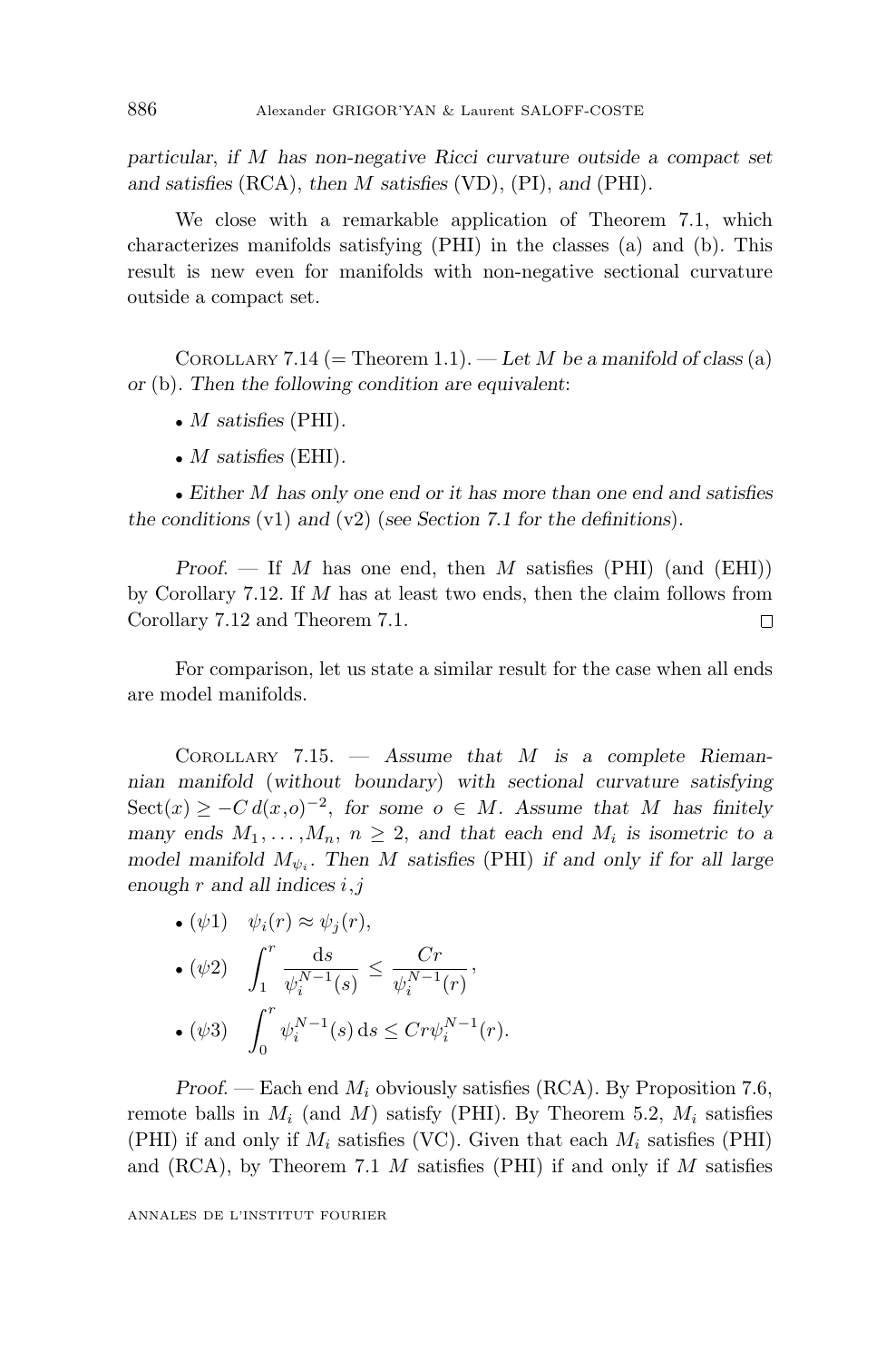$(v1)$  and  $(v2)$ . Hence, M satisfies (PHI) if and only if  $(v1)$ ,  $(v2)$ , and  $(VC)$ are satisfied. Let us verify that

$$
(v1) + (v2) + (VC) \iff (\psi 1) + (\psi 2) + (\psi 3).
$$

Indeed, the assumption  $\text{Sect}(x) \geq -C d(x, o)^{-2}$  implies that

$$
\psi_i''(r) \le Cr^{-2}\psi_i(r).
$$

It is an elementary exercise to show that (7.33) and the positivity of  $\psi_i$  $\text{imply } |\psi_i'(r)| \leq C r^{-1} \psi_i(r)$ , whence

(7.34) 
$$
\psi_i(r) \approx \psi_i(s) \text{ provided } r \approx s.
$$

Obviously, under (7.34) we have (VC)  $\Leftrightarrow$  ( $\psi$ 3). From ( $\psi$ 3) and (7.35) we obtain

(7.35) 
$$
V_i(r) := \omega_N \int_0^r \psi_i(s)^{N-1} \, ds \approx r \psi_i^{N-1}(r),
$$

and under (7.35) we clearly have  $(v1) \Leftrightarrow (\psi 1)$  and  $(v2) \Leftrightarrow (\psi_2)$ .

It is easy to see that  $(\psi_2)$  and  $(\psi_3)$  do not imply each other. Indeed, if  $\psi_i(r) = r^{\alpha}$  for large *r*, then  $(\psi_2)$  is equivalent to  $\alpha < 1/(N-1)$ whereas  $(\psi 3)$  is equivalent to  $\alpha > -1/(N-1)$  (cf. Example 7.2). Note that the additional condition  $(\psi 3)$  appears because the curvature assumption in Corollary 7.15 is (slightly) weaker than condition (a).

#### BIBLIOGRAPHY

- [1] D.G. ARONSON, Bounds for the fundamental solution of a parabolic equation, Bull. Amer. Math. Soc., 73 (1967), 890–896.
- [2] M.T. BARLOW, R.F. BASS, Brownian motion and harmonic analysis on Sierpinski carpets, Canad. J. Math., 54 (1999), 673–744.
- [3] M.T. BARLOW, R.F. BASS, Random walks on graphical Sierpinski carpets, p. 26–55 in 'Random walks and discrete potential theory' (Cortona, Italy, 1997), M. Picardello, W. Woess eds., Symposia Math. 39, Cambridge Univ. Press, Cambridge, 1999.
- [4] P. BUSER, A note on the isoperimetric constant, Ann. Sci. Ecole Norm. Sup., 15 ´ (1982), 213–230.
- [5] M. CAI, Ends of Riemannian manifolds with nonnegative Ricci curvature outside a compact set, Bull. Amer. Math. Soc., 24 (1991), 371–377.

$$
\Box
$$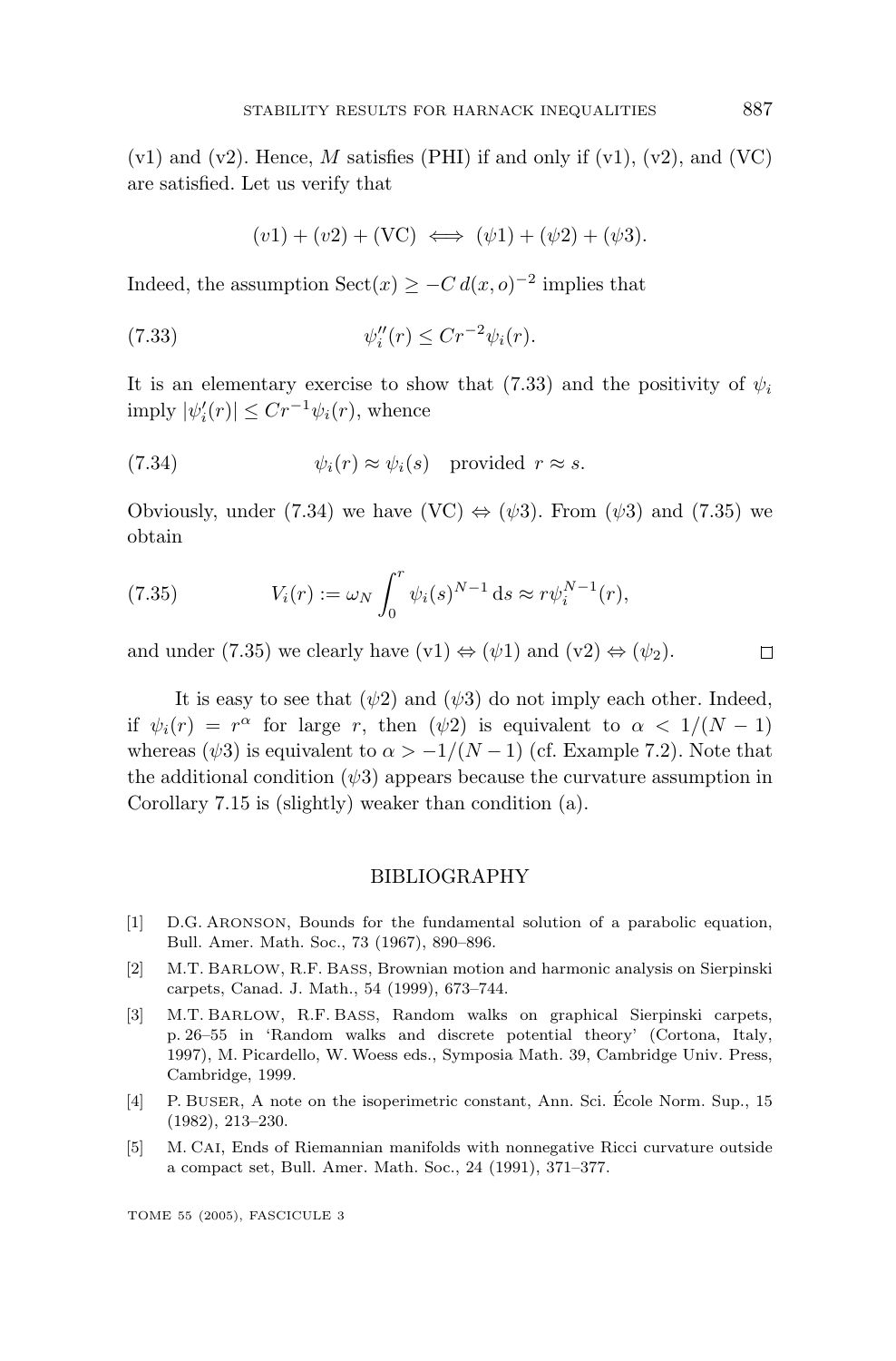- [6] I. CHAVEL, Eigenvalues in Riemannian geometry, Academic Press, New York, 1984.
- [7] J. CHEEGER, M. GROMOV, M. TAYLOR, Finite propagation speed, kernel estimates for functions of the Laplace operator, and the geometry of complete Riemannian manifolds, J. Diff. Geom., 17 (1982), 15–53.
- [8] J. CHEEGER, S.-T. YAU, A lower bound for the heat kernel, Comm. Pure Appl. Math., 34 (1981), 465–480.
- [9] S.Y. CHENG, S.-T. YAU, Differential equations on Riemannian manifolds and their geometric applications, Comm. Pure Appl. Math., 28 (1975), 333–354.
- [10] F.R.K. CHUNG, Spectral Graph Theory, CBMS Regional Conference Series in Mathematics, vol. 92, Amer. Math. Soc. Publications, 1996.
- [11] T. COULHON, L. SALOFF-COSTE, Variétés riemanniennes isométriques à l'infini, Revista Matemática Iberoamericana, 11-3 (1995), 687-726.
- [12] T. DELMOTTE, Graphs between elliptic and parabolic Harnack inequalities, Potential Analysis, 16-2 (2000), 151–168.
- [13] P. DIACONIS, L. SALOFF-COSTE, What do we know about the Metropolis Algorithm?, J. Computer and System Sciences, 57 (1998), 20–36.
- [14] J. DODZIUK, Maximum principle for parabolic inequalities and the heat flow on open manifolds, Indiana Univ. Math. J., 32-5 (1983), 703–716.
- [15] E.B. FABES, D.W. STROOCK, A new proof of Moser's parabolic Harnack inequality via the old ideas of Nash, Arch. Rat. Mech. Anal., 96 (1986), 327–338.
- [16] R. GREENE, W. WU, Function theory of manifolds which possess a pole, Lecture Notes Math. 699, Springer, 1979.
- [17] A. GRIGOR'YAN, The heat equation on non–compact Riemannian manifolds (Russian), Mat. Sbornik, 182-1 (1991), 55–87; Math. USSR Sb. 72-1 (1992), 47–77 (English).
- [18] A. GRIGOR'YAN, Heat kernel upper bounds on a complete non-compact manifold, Revista Matemática Iberoamericana, 10-2 (1994), 395-452.
- [19] A. GRIGOR'YAN, Analytic and geometric background of recurrence and nonexplosion of the Brownian motion on Riemannian manifolds, Bull. Amer. Math. Soc., 36 (1999), 135–249.
- [20] A. GRIGOR'YAN , L. SALOFF-COSTE, Surgery of Faber-Krahn inequalities and applications to heat kernel upper bounds on manifolds with ends, in preparation, 2000.
- [21] A. GRIGOR'YAN, L. SALOFF-COSTE, Dirichlet heat kernel in the exterior of a compact set, Comm. Pure Appl. Math, 55 (2002), 93–133.
- [22] A. GRIGOR'YAN, L. SALOFF-COSTE, Hitting probabilities for Brownian motion on Riemannian manifolds, J. Math. Pures et Appl., 81 (2002), 115–142.
- [23] M. GROMOV, Structures métriques pour les variétés Riemannienes, Paris: Cedic/Ferdnand Nathan, 1981.
- [24] P. HAJLASZ, P. KOSKELA, Sobolev Met Poincaré, Memoirs of the AMS, 688, 2000.
- [25] W. HEBISCH, L. SALOFF-COSTE, On the relation between elliptic and parabolic Harnack inequalities, Ann. Inst. Fourier, 51-5 (2001), 1437–1481.
- [26] D. JERISON, The Poincaré inequality for vector fields satisfying Hörmander condition, Duke Math. J., 53 (1986), 503–523.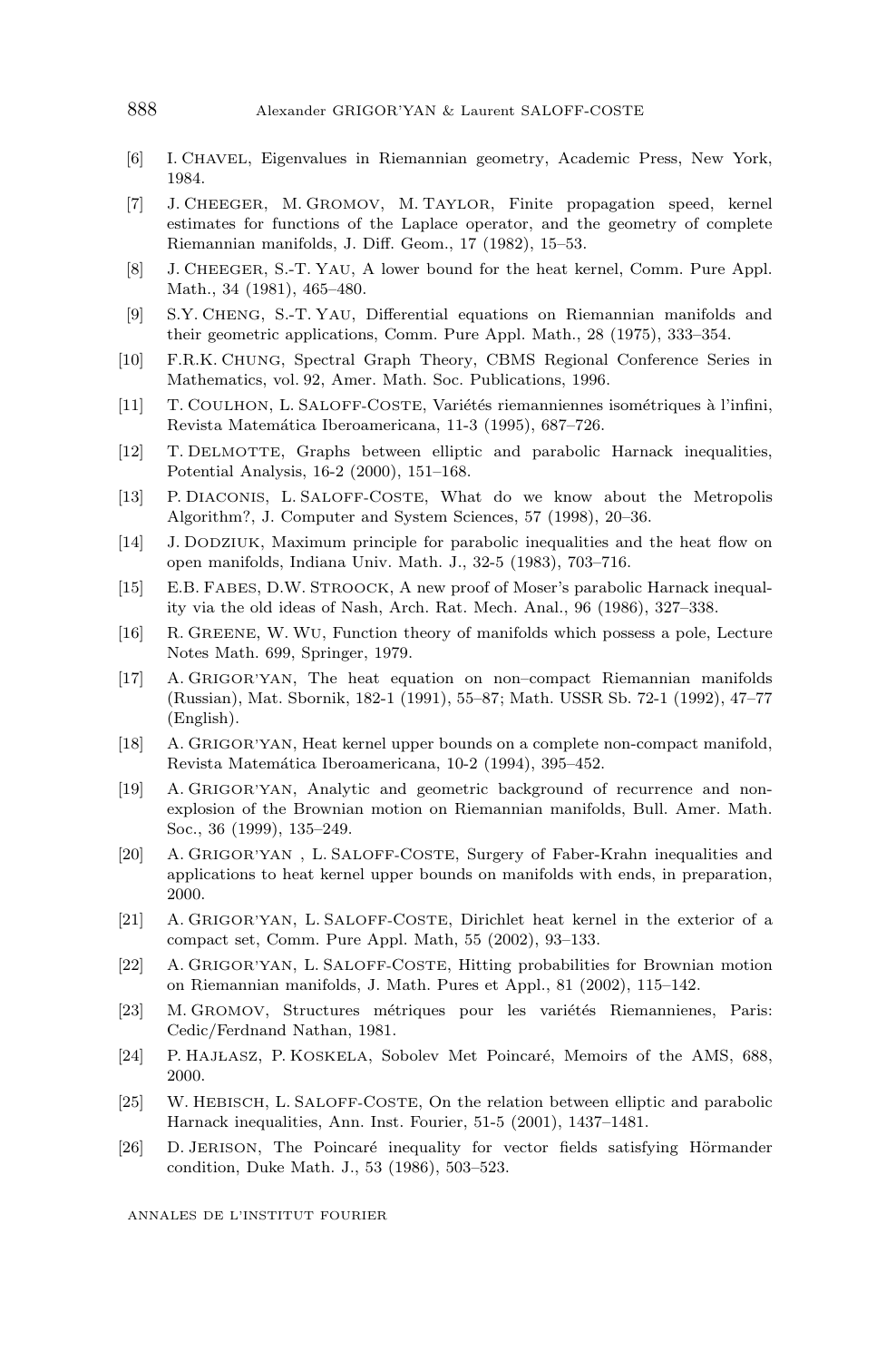- [27] M. KANAI, Analytic inequalities, and rough isometries between non-compact Riemannian manifolds, p. 122–137, Lecture Notes Math. 1201, Springer, 1986.
- [28] A. KASUE, Harmonic functions with growth conditions on a manifold of asymptotically nonnegative curvature I., p. 158–181 in 'Geometry and Analysis on Manifolds' (Katata/Kyoto, 1987, Lecture Notes Math. 1339, Springer, 1988.
- [29] J.L. KAZDAN, F.W. WARNER, Prescribing curvatures, Proceedings of Symposia in Pure Mathematics, 27–2 (1975), 309––319.
- [30] S. KUSUOKA, D. STROOCK, Application of Malliavin calculus, III, J. Fac. Sci. Tokyo Univ., Sect. 1A, Math., 34 (1987), 391–442.
- [31] E.M. LANDIS, The second order equations of elliptic and parabolic type (Russian), Nauka, Moscow, 1971; Mathematical Monographs 171, Amer. Math. Soc. Publications, 1998 (English).
- [32] P. LI, L.F. TAM, Positive harmonic functions on complete manifolds with nonnegative curvature outside a compact set, Ann. Math., 125 (1987), 171–207.
- [33] P. LI, L.F. TAM, Green's function, harmonic functions and volume comparison, J. Diff. Geom., 41 (1995), 277–318.
- [34] P. LI, S.-T. YAU, On the parabolic kernel of the Schrödinger operator, Acta Math., 156–3,4 (1986), 153–201.
- [35] Z.-D. LIU, Ball covering property and nonnegative Ricci curvature outside a compact set, p. 459–464 in 'Differential Geometry: Riemannian Geometry' (Los Angeles, CA, 1990), Proceedings of Symposia in Pure Mathematics, vol. 54, Part 3, Amer. Math. Soc., Providence, RI, 1993.
- [36] A.G. LOSEV, Some Liouville theorems on Riemannian manifolds of a special type (Russian), Izv. Vyssh. Uchebn. Zaved. Matematika, 12 (1991), 15–24; Soviet Math. (Iz. VUZ), 35-12 (1991), 15–23 (English).
- [37] G. LU, Weighted Poincaré and Sobolev inequalities for vector fields satisfying Hörmander's condition and applications, Revista Matemática Iberoamericana, 8-3 (1992), 367–439.
- [38] P. MARCH, Brownian motion and harmonic functions on rotationally symmetric manifolds, Ann. Prob., 14-3 (1986), 793–801.
- [39] J. MOSER, On Harnack's theorem for elliptic differential equations, Comm. Pure Appl. Math., 14 (1961), 577–591.
- [40] J. MOSER, A Harnack inequality for parabolic differential equations, Comm. Pure Appl. Math., 17 (1964), 101–134; Correction: 20 (1967), 231–236.
- [41] M. MURATA, Positive harmonic functions on rotationary symmetric Riemannian manifolds, p. 251–259 in 'Potential Theory', M. Kishi ed., Walter de Gruyter, Berlin, 1992.
- [42] F.O. PORPER, S.D. EIDEL'MAN, Two-side estimates of fundamental solutions of second-order parabolic equations and some applications (Russian), Uspekhi Matem. Nauk, 39-3 (1984), 101–156; Russian Math. Surveys 39-3 (1984), 119–178 (English).
- [43] L. SALOFF-COSTE, A note on Poincaré, Sobolev, and Harnack inequalities, Internat. Math. Res. Notices, 2 (1992), 27–38.
- [44] L. SALOFF-COSTE, Parabolic Harnack inequality for divergence form second order differential operators, Potential Analysis, 4 (1995), 429–467.
- [45] L. SALOFF-COSTE, Lectures on finite Markov chains, Lecture Notes Math. 1665, Springer, 1997.